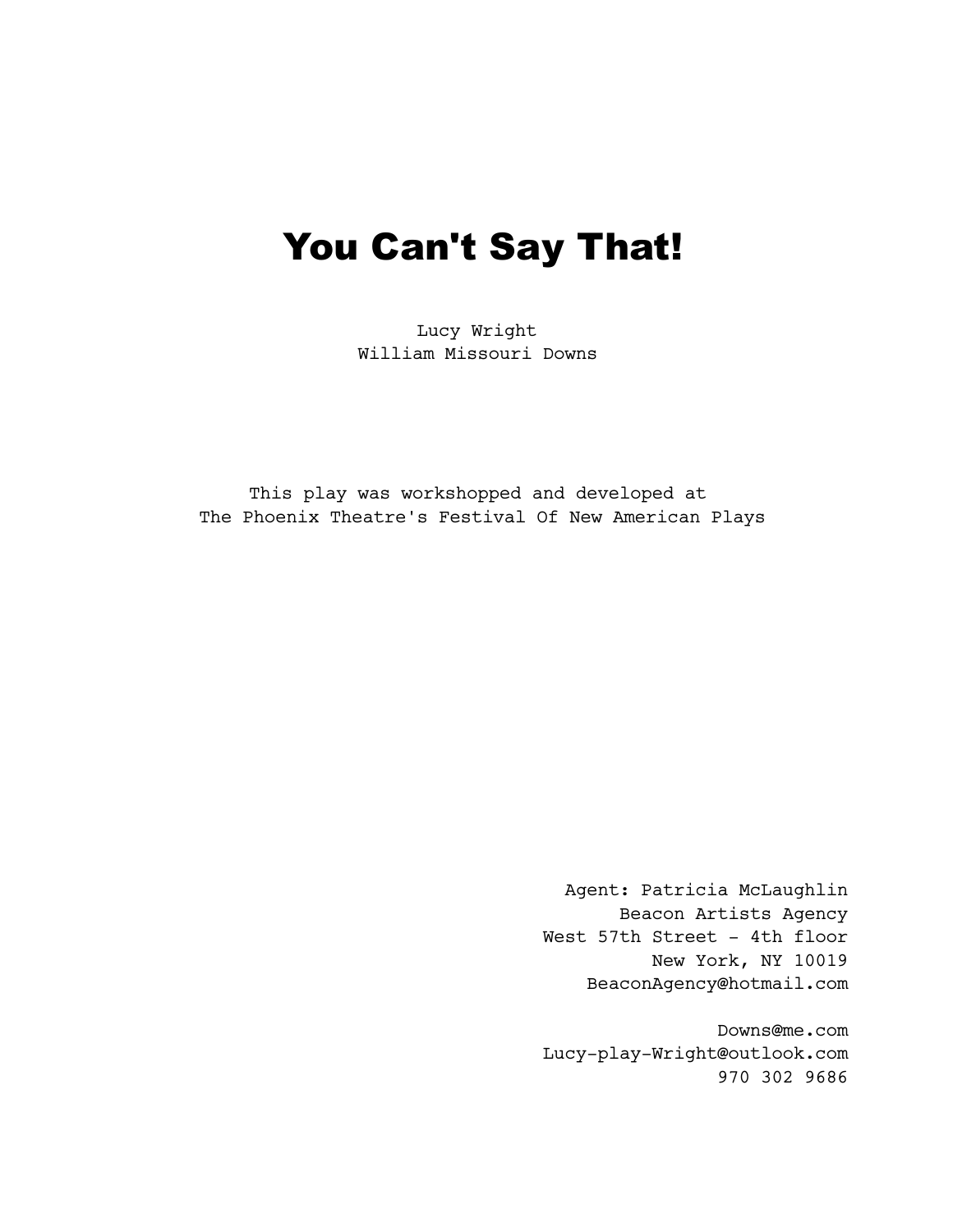# CAST OF CHARACTERS (3W - 3M)

**CHRIS** - *Adjunct professor, haunted by the past, white, 30ish*

**DEJA** - *MFA writing student, finding her voice, black, 25ish*

**MAXINE** - *Professor, runs with the wolves, creative casting, 40-50ish*

**DOROTHY** - *MFA writing student, transwoman, creative casting, 25ish*

**BUDDY** *(Elder Young) - Mormon, gay, a poet at heart, black, 20*

**CHRISTIAN** *(Elder Smith) - Mormon, sexually perplexed, white, 20*

Double casting: The actor playing Maxine also plays Bishop Johnson and Host. Christian also plays The Student, Harry, the Angel. Deja also plays Betty. Buddy also plays Older Buddy and Owen.

# SETTING & TIME (Please don't skip this)

NOTE: Above the stage and audience is a maze of microphones hovering just out of reach. At the end of the play, they become stars.

TIME: Sometimes two realities run at once. Scenes should bump into each other without blackouts.

SETTING: A wide open playing area. Locations are only suggested: A professor's office, the front seat of an old Chevy Suburban, a break room with a coffeemaker, an informational webinar, an empty stage. Think Our Town with hardly any scenery and almost no props.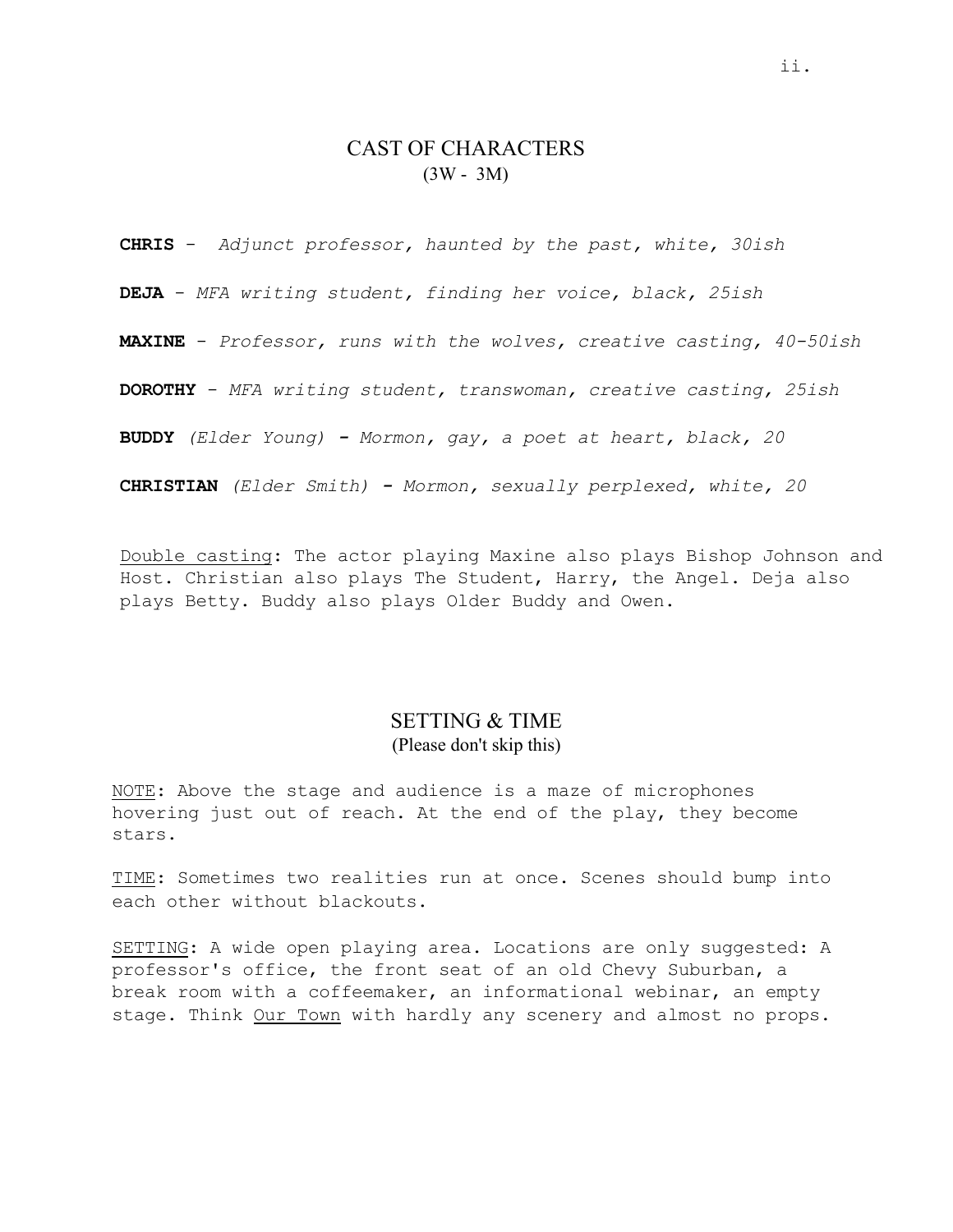"We're attaching labels to individuals as if those labels capture the sum of who they are. Moreover, we're labeling ourselves to the point of extinguishing our own humanity."

- Irshad Manji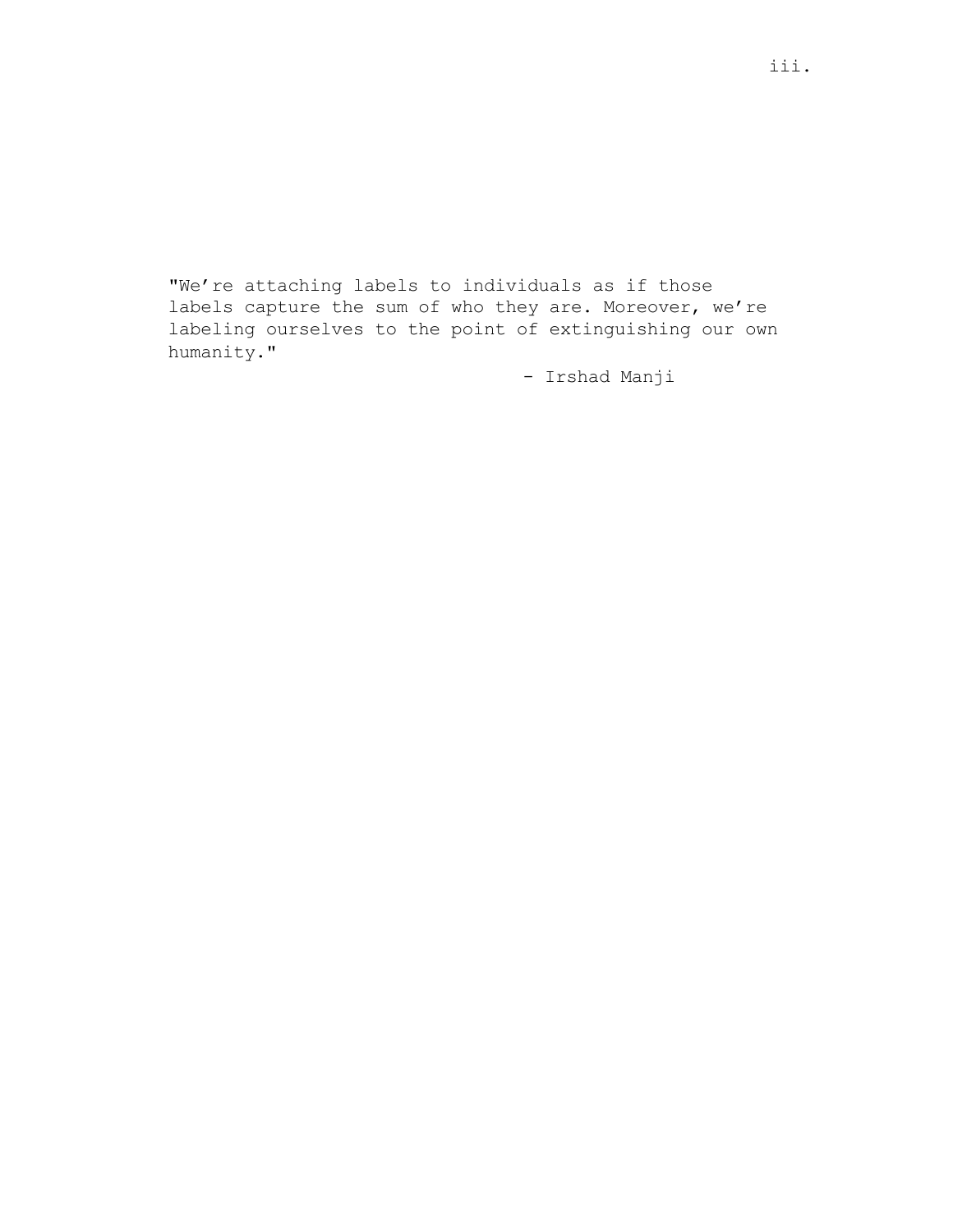# You Can't Say That!

## **PROLOGUE**

*(Lights up on the cast, not yet in character. They speak to the audience.)*

*(CHRIS, 30ish, white, groomed.)*

CHRIS

Hi, my character's name is Chris, people identify him as white, male, heterosexual and privileged. This role was written by a playwright who is also white, male, heterosexual and privileged, so it's pretty spot-on.

*(DEJA, 25ish, black, youthful.)*

## DEJA

Hi, my character's name is Deja, people identify her as black, female and invisible. My role was written by a white female playwright who is also invisible. She tried, but it's not perfect. You'll see what I mean.

*(MAXINE, 40ish, confident.)*

## MAXINE

My character's name is Professor Killjar, call me Maxine. People identify her as a free thinking female who is unafraid to speak her mind. My role was written by a white male, who has crippling psychological mother issues. As a result, my role is a shallow stereotype.

*(DOROTHY, kind, 25ish trans woman.)*

#### DOROTHY

Hi. Dorothy. A lot of people identify my character as male, even though I'm female. I'm a trans woman. My role was written by a cis woman with a strong imagination who did a crap-load of research but who hasn't been there and done that.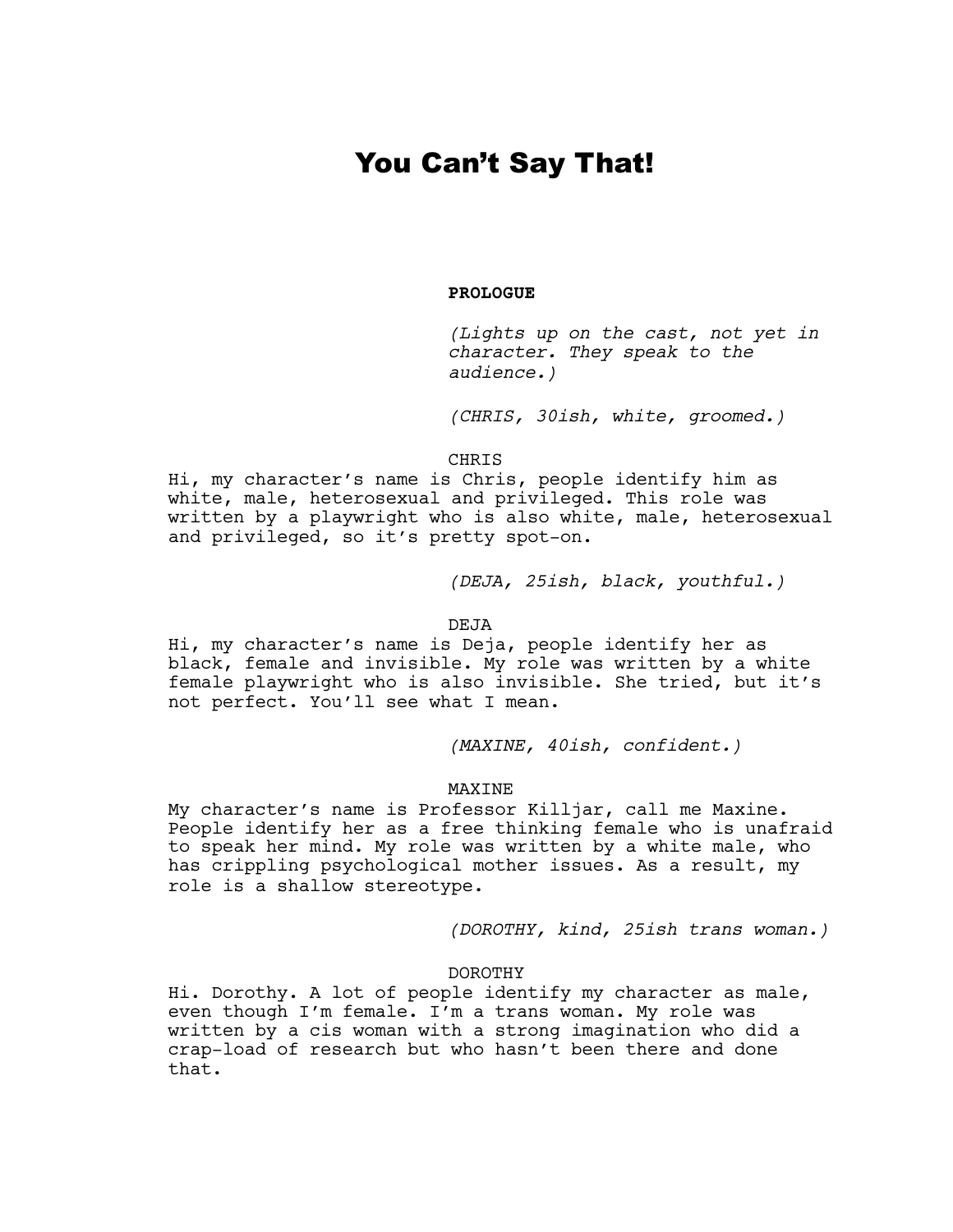*(CHRISTIAN, white, and BUDDY, black, are two well-groomed 20ish Mormons wearing perfectly starched white shirts, black ties and Mormon name tags.)*

## CHRISTIAN *(Upbeat)*

Hi! Our characters names' are Elder Smith.

BUDDY

*(Upbeat)*

And Elder Young.

CHRISTIAN If you haven't already guessed//

CHRISTIAN & BUDDY

We're Mormons.

CHRISTIAN

CHRISTIAN

We're young//

BUDDY

Male//

White//

## BUDDY

Black.

CHRISTIAN And positively 100 percent heterosexual. Am I right?

BUDDY

*(Not so sure)*

...Sure.

## CHRISTIAN

## *(Cheery)*

My part was written by a white male non-Mormon who likes to say that some of his best friends are Mormons - we've heard that bullshit before.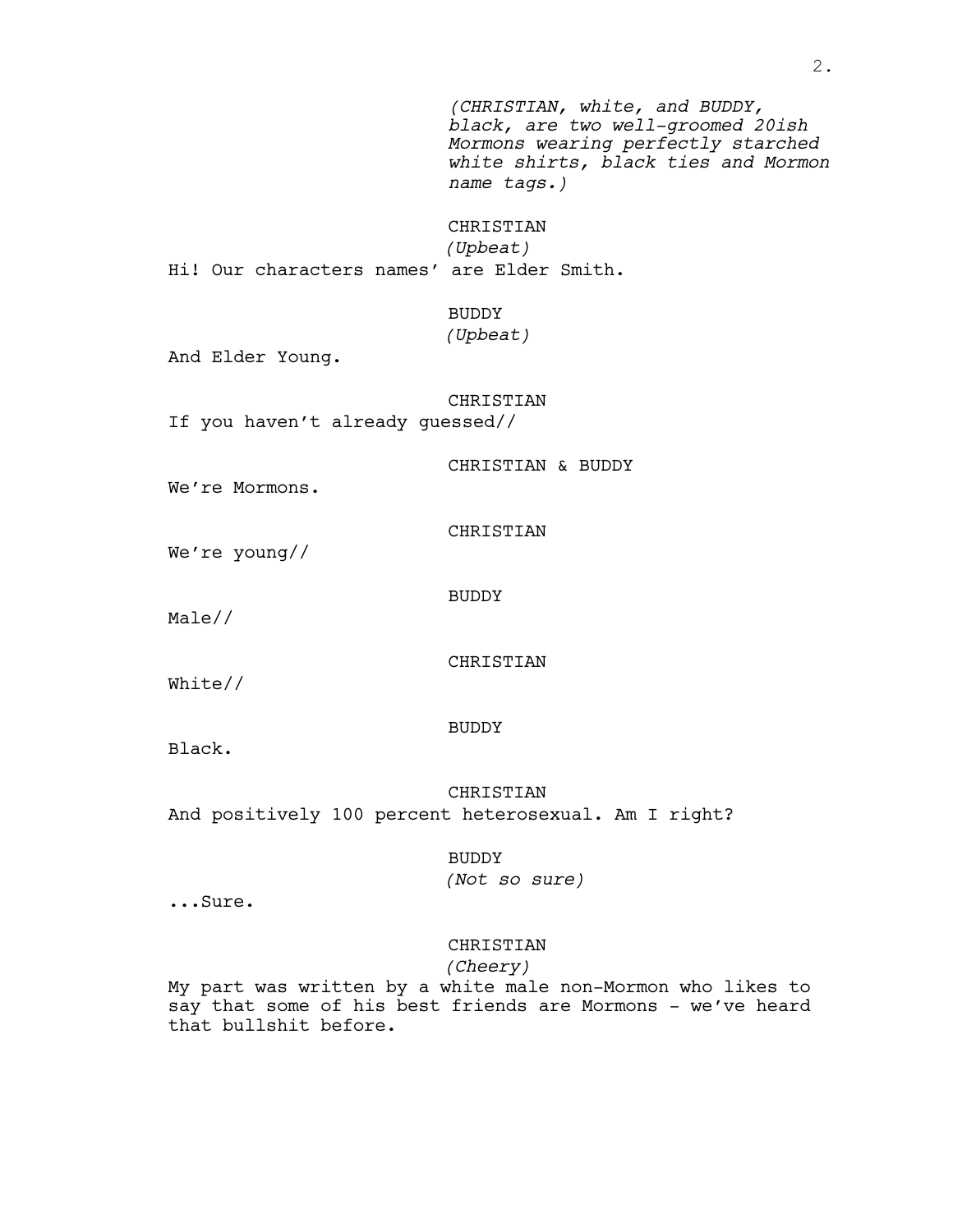## BUDDY

## *(All smiles)*

And mine was written by a white female non-Mormon who gave it her best shot. It's a well-meaning attempt, but I'm sure she'll fuck it up somehow. *(To the other actors)*

#### CHRIS

Please note, most of the actors will be playing more than one part. The authors have screwed them up as well. Actors, places.

## DEJA

Ladies and Gentlemen, tonight we present a comedy that makes fun of a serious subject. The idea is that when we laugh we let down our guard. And if we let down our guard, maybe we can finally have a courageous conversation. Isn't that why we go to the theatre? Actors, places.

> *(The company takes their places to begin the play.)*

## **BUSTING OUT OF UTAH**

*(The lights change and CHRIS, 30s, a white, clean-cut, soon to be jack Mormon steps up.)*

#### CHRIS

#### *(To the audience)*

"Busting out of Utah." Trigger warning: the following scene contains a bunch of backstory in the form of a romanticized flashback. If you're a college writing professor you may label it obvious exposition. You're full of shit. We take you to an old Chevy Suburban on a deserted blacktop in Utah.

> *(Lights up on the past. ELDER YOUNG (BUDDY) and ELDER SMITH (CHRISTIAN) drive down an isolated two-lane somewhere in Utah - i.e. two chairs.)*

> *(Off to the side, CHRIS watches the scene.)*

CHRISTIAN *(Panicky)*

We're lost!

#### BUDDY

We're not lost//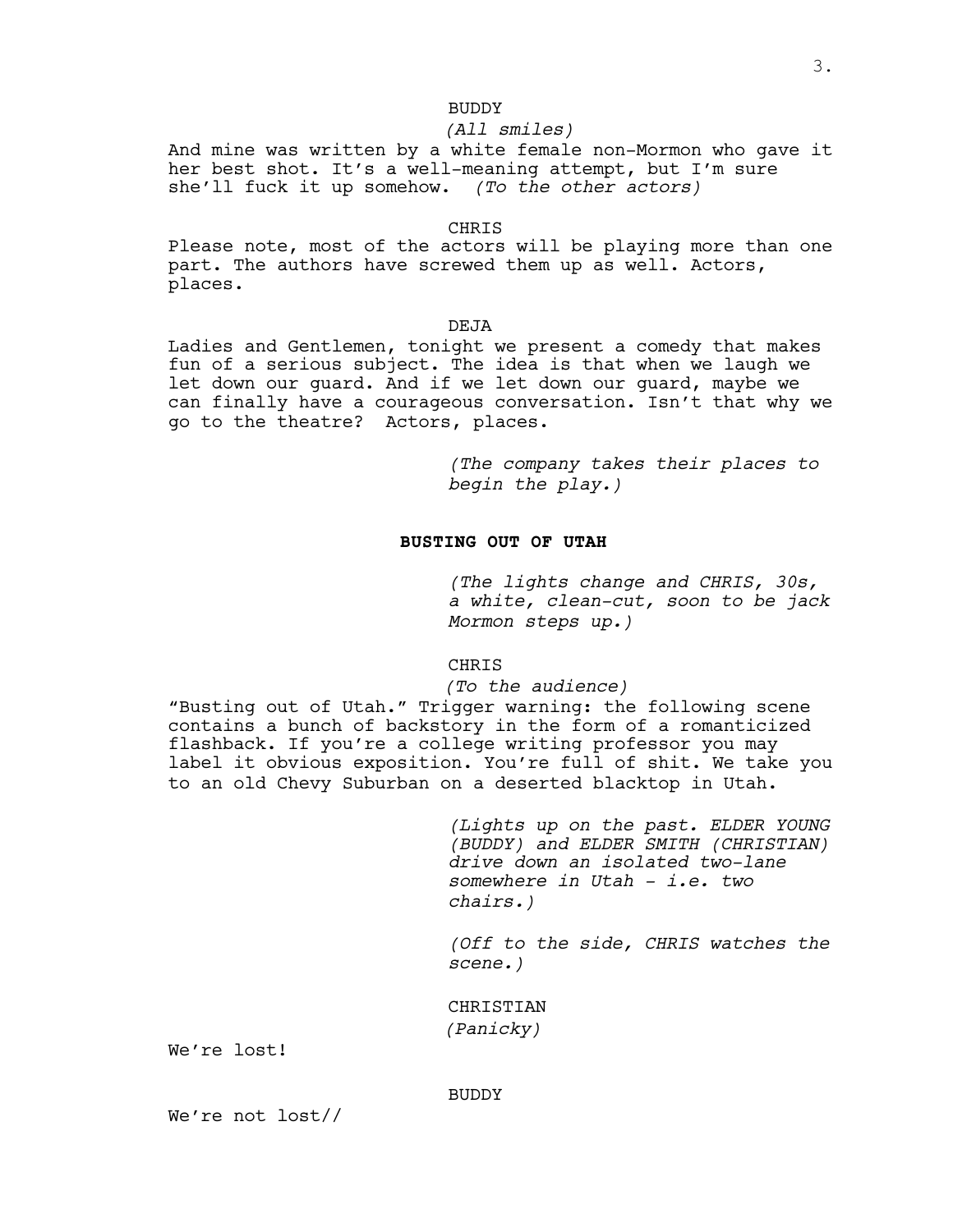**CHRISTIAN** I don't like being lost, Elder Young, it gives me the willies.

## BUDDY

We're not lost.

CHRIS *(To the audience)*

We were lost.

## CHRISTIAN

You kidnapped me.

## BUDDY

I saved you.

## CHRISTIAN

I was minding my own business//

BUDDY

You climbed out that bathroom window under your own power.

## CHRISTIAN

If they find out I'm not on my mission there'll be a hearing, or disciplinary action, or something definitely not good will happen.

BUDDY

Someday you're going to thank me - When we're famous Hollywood writer-slash-actors.

#### CHRISTIAN

Mormons in Hollywood – that's a laugh. Name one Mormon who's made it in Hollywood!

## BUDDY

#### *(Beat)*

I'll name two - Donny and Marie.

## CHRIS

*(To the audience)*

The smart-ass driving was my best friend Buddy. The serious one is me. Without authorization, Buddy had abandoned his mission and highjacked me. He was convinced that if we escaped to Hollywood we'd become the next Matt Damon and Denzel Washington.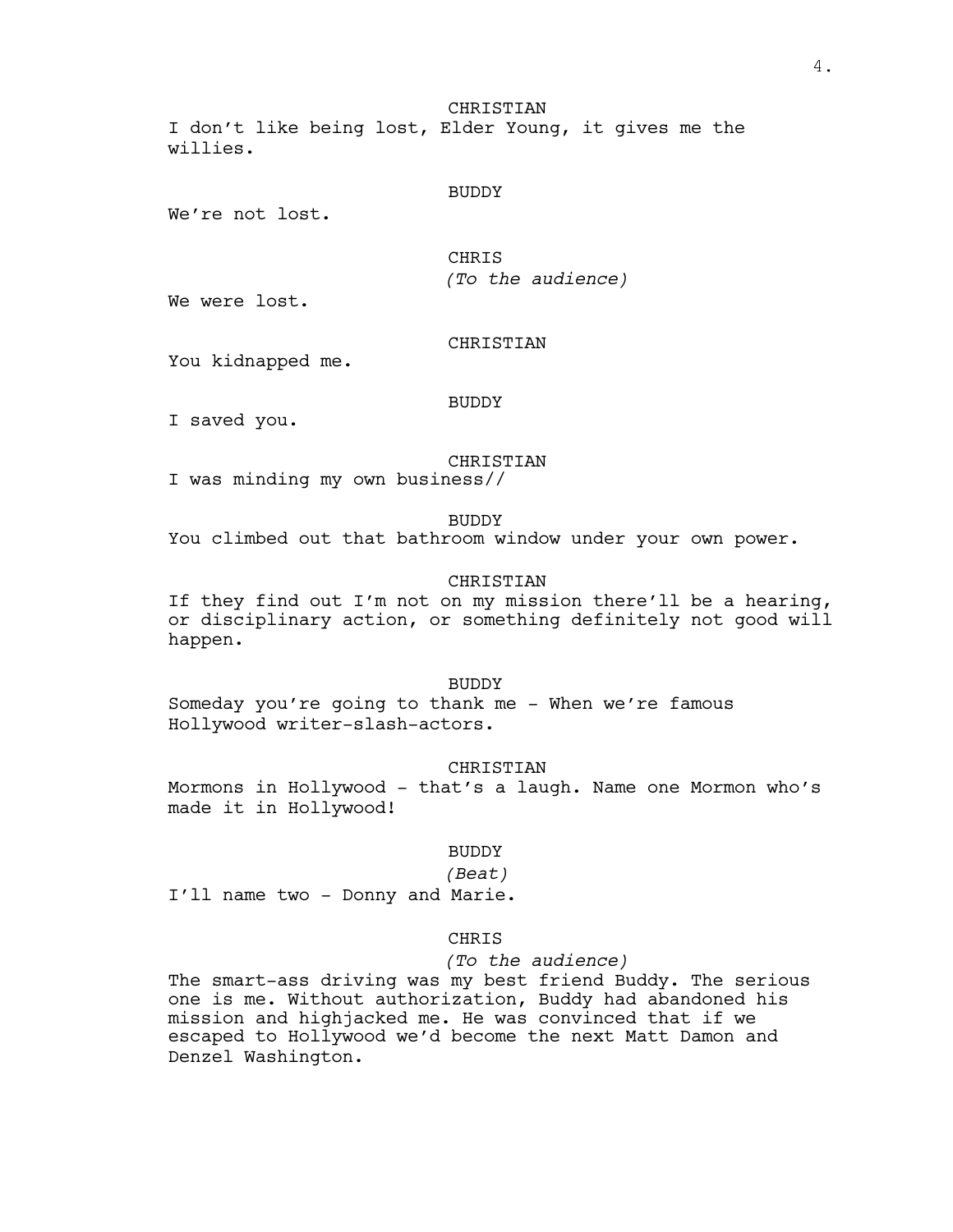## BUDDY

Someday, just wait you'll see, we're going to producers' offices and pitch'em movie ideas - Starring us.

#### CHRISTIAN

And when we fail?

## BUDDY

We can always teach college. That's what failed writers do -We'll be bitter, but we'll make a living.

#### CHRISTIAN

I'll never be a college professor, never. That's like hanging a huge sign around your neck reading, "loser."

#### CHRIS

*(To the audience)* It's ten years later, I'm a college professor.

#### BUDDY

Christian//

#### CHRISTIAN

We have to address each other by our last names. You're not Buddy, you're Elder Young. I'm not Christian, I'm Elder Smith//

#### BUDDY

Shit, Chris don't do this//

#### CHRISTIAN

And we have to watch our language.

#### BUDDY

What? "Shit?" Shit's not language.

#### CHRISTIAN

Stop, Heavenly Father might be listening.

*(They continue to drive.)*

## CHRIS

*(To the audience)* Growing up Mormon on an isolated farm my father told me to act as if my life were constantly being recorded - As if the stars were microphones.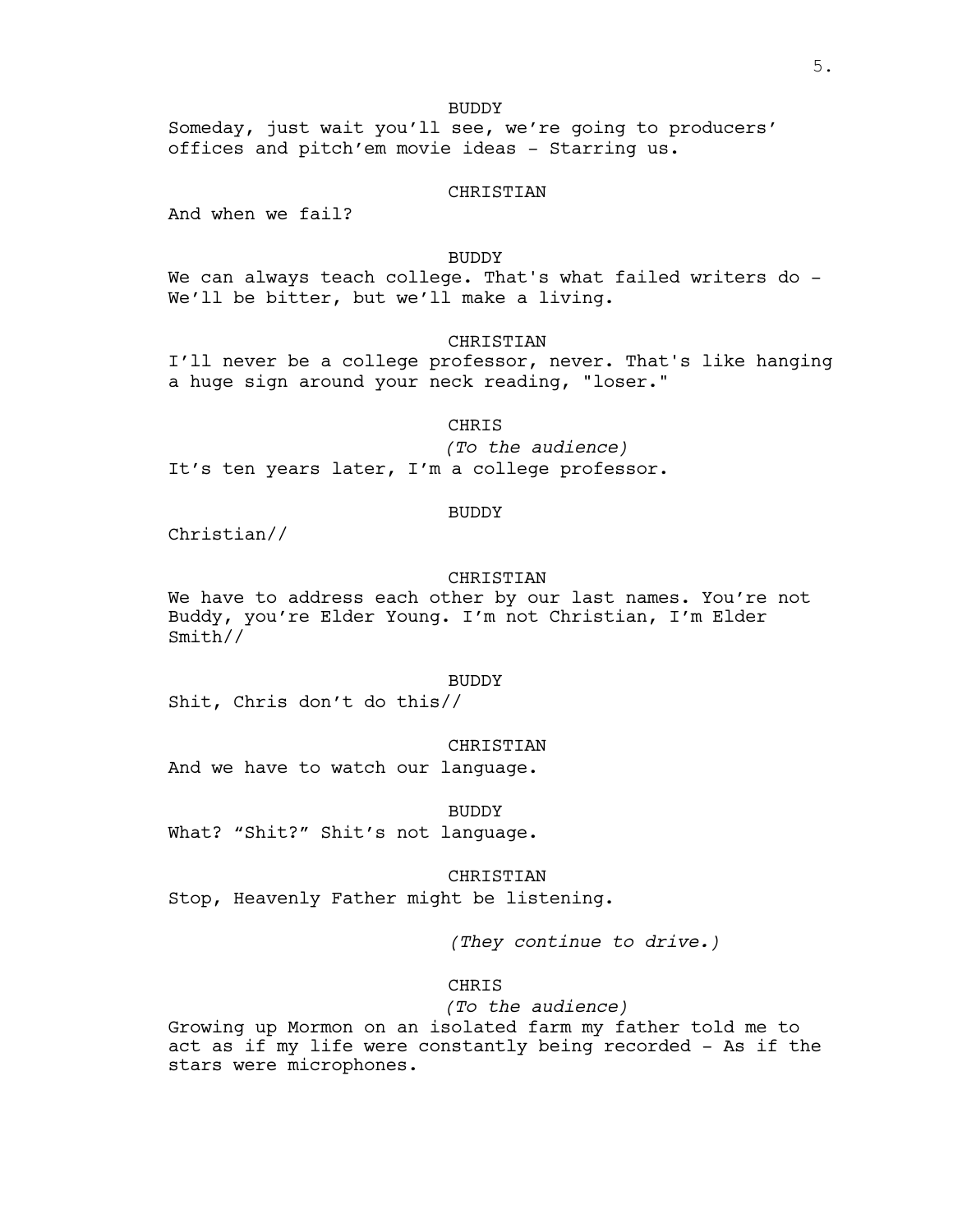*(He indicates the microphones hanging above the stage and audience.)*

## CHRIS

And that my life was an HBO movie watched by Heavenly Father – which really confused me, because my parents didn't own a television.

## BUDDY

*(Teasing, whispering)*

Shiiiiiiiit.

#### CHRISTIAN

I sincerely doubt whispering helps.

## **CHRIS**

#### *(To the audience)*

The only place I could watch a movie was at Buddy's house. He was adopted by a more liberal Mormon family a few miles away.

#### BUDDY

Come on say it. Shiiiiiiiiiiit.

## CHRISTIAN

I'm not going to say it.

#### BUDDY

You know what I think the most beautiful word in the English language is? Gonorrhea.

#### **CHRISTIAN**

What?

#### BUDDY

Think about it. *(Long and pronounced)* Gonnnnn-or-rhea. If it didn't mean what it means but was the name of some fancy flower or classy perfume I think people would name their kids it. Hi, this is my daughter Gonorrhea. We call her Gonie for short.

#### CHRISTIAN

Stop being gross.

## BUDDY

How can you become a writer if you don't love language?

#### CHRISTIAN

I love language just not that language//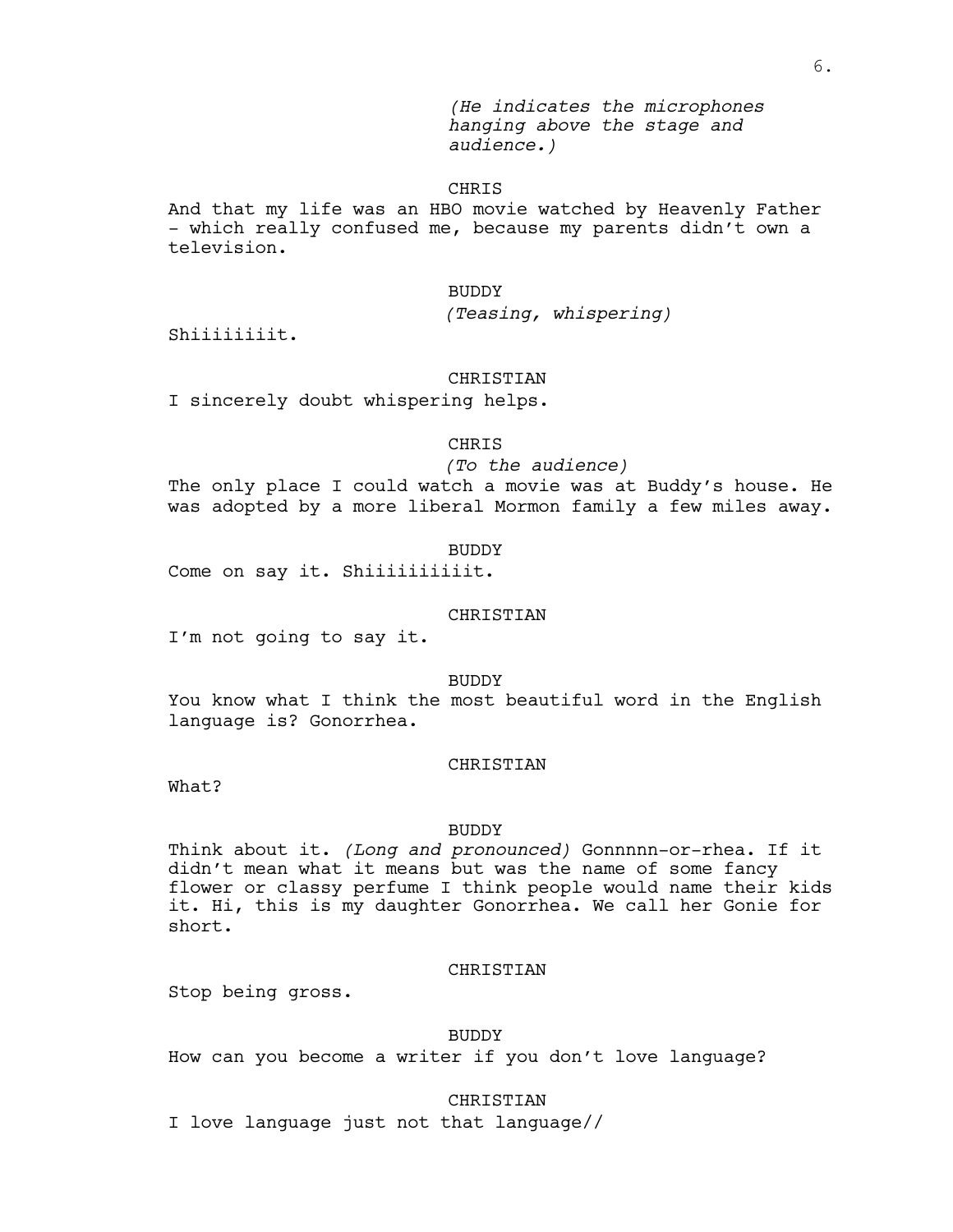#### BUDDY

Say it. Dare you. Gonorrhea//

## CHRISTIAN

Never//

## BUDDY

Double dare you. Gonorrhea//

## CHRISTIAN

You're not going to make me say gonorrhea// Shit.

*(BUDDY laughs with delight.)*

**CHRIS** 

*(To the audience)*

I had to keep my friendship with Buddy secret, my father wouldn't have approved.

#### BUDDY

Chris, is this what you really want to do with your life.<br>Walk around in some strange town interrupting people's dinners and have doors slammed in your face?

#### CHRISTIAN

Yes. This is God's purpose for me.

BUDDY

I'm not so sure. More and more I've been taken by this feeling.

#### CHRISTIAN

What sorta feeling?

## BUDDY

Like, I'm not Mormon.

#### CHRISTIAN

What? Course you are. And if we knock on enough doors, in a hundred years everyone will be.

*(BUDDY and CHRISTIAN fade.)*

#### **FAILED WRITERS CAN ALWAYS TEACH COLLEGE**

*(THE ACTOR PLAYING DEJA enters and speaks to the audience.)*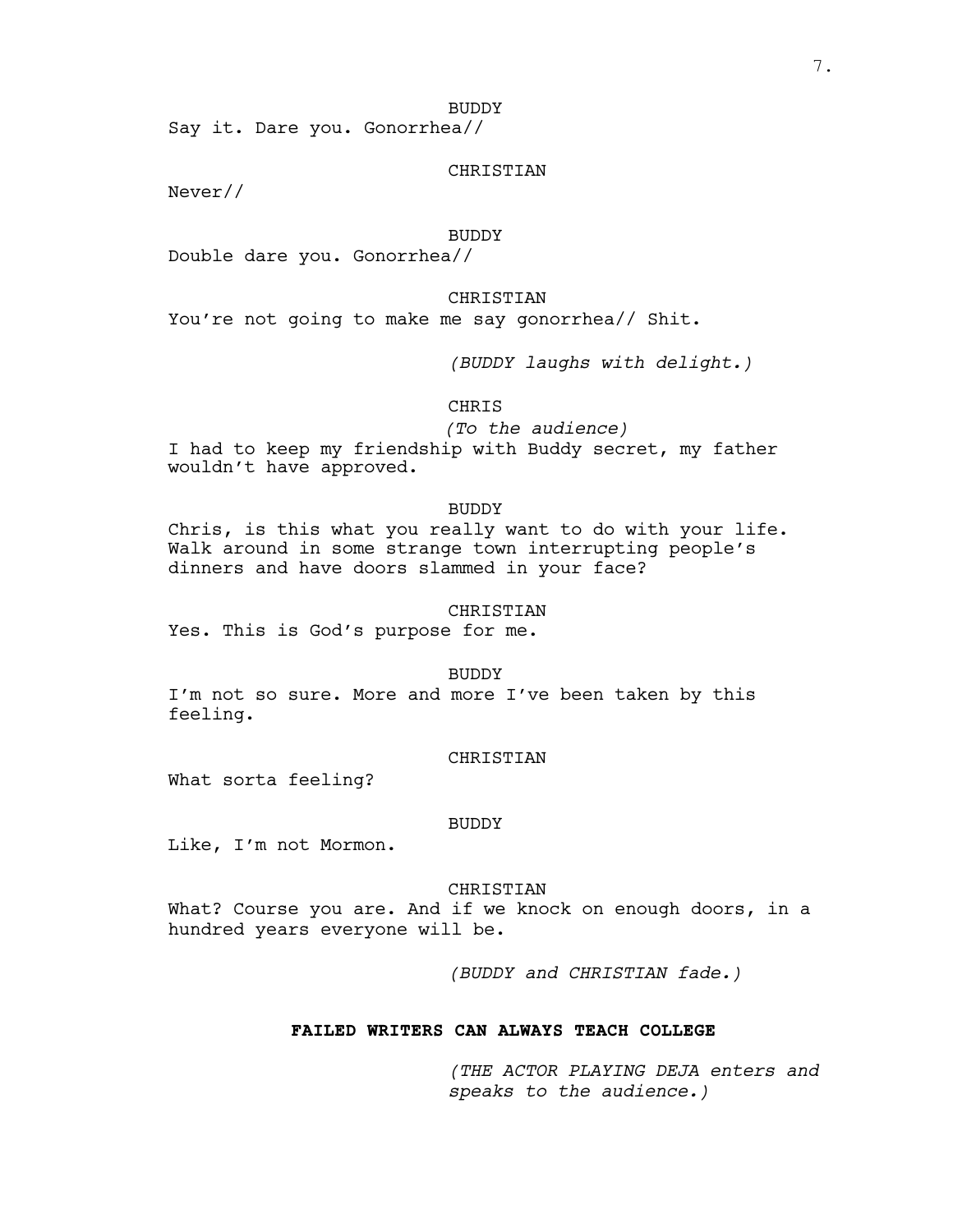## THE ACTOR PLAYING DEJA

## *(To the audience)*

"Failed writers can always teach college." Warning: The following scene takes place at a university that shall go nameless. If you are a failed writer who teaches college you may experience mild gastrointestinal discomfort and an uncontrollable desire to spark up.

*(DEJA exits.)*

*(Lights up on CHRIS in his professor's office. MAXINE enters.* She's a power woman who draws her wardrobe inspiration from Whoopi Goldberg.*)*

#### MAXINE

Chris! Thank you for coming on such short notice. You do know that we are already a week into the semester.

#### CHRIS

Yes.

#### MAXINE

Office okay?

#### CHRIS

Sure.

## MAXINE

*(Off the newly painted walls)* Pardon the new paint smell - It'll fade in a few weeks. Oh! Found your novel in the dollar cart of the bookstore. *(Bullshitting)* Found it… ah… highly… ah… What word am I looking for? Metaphorical! Remind me, what is it about?

CHRIS

It's a coming of age story about best friends who go to Hollywood//

MAXINE

The next Matt Damon and Denzel Washington. Highly amusing.

#### CHRIS

It was a serious story.

## MAXINE

(MORE) I meant highly amusing in an academically vague sort of way// Chris, I've been teaching for twenty years, and cynical and resigned for five, so I know what I'm talking about.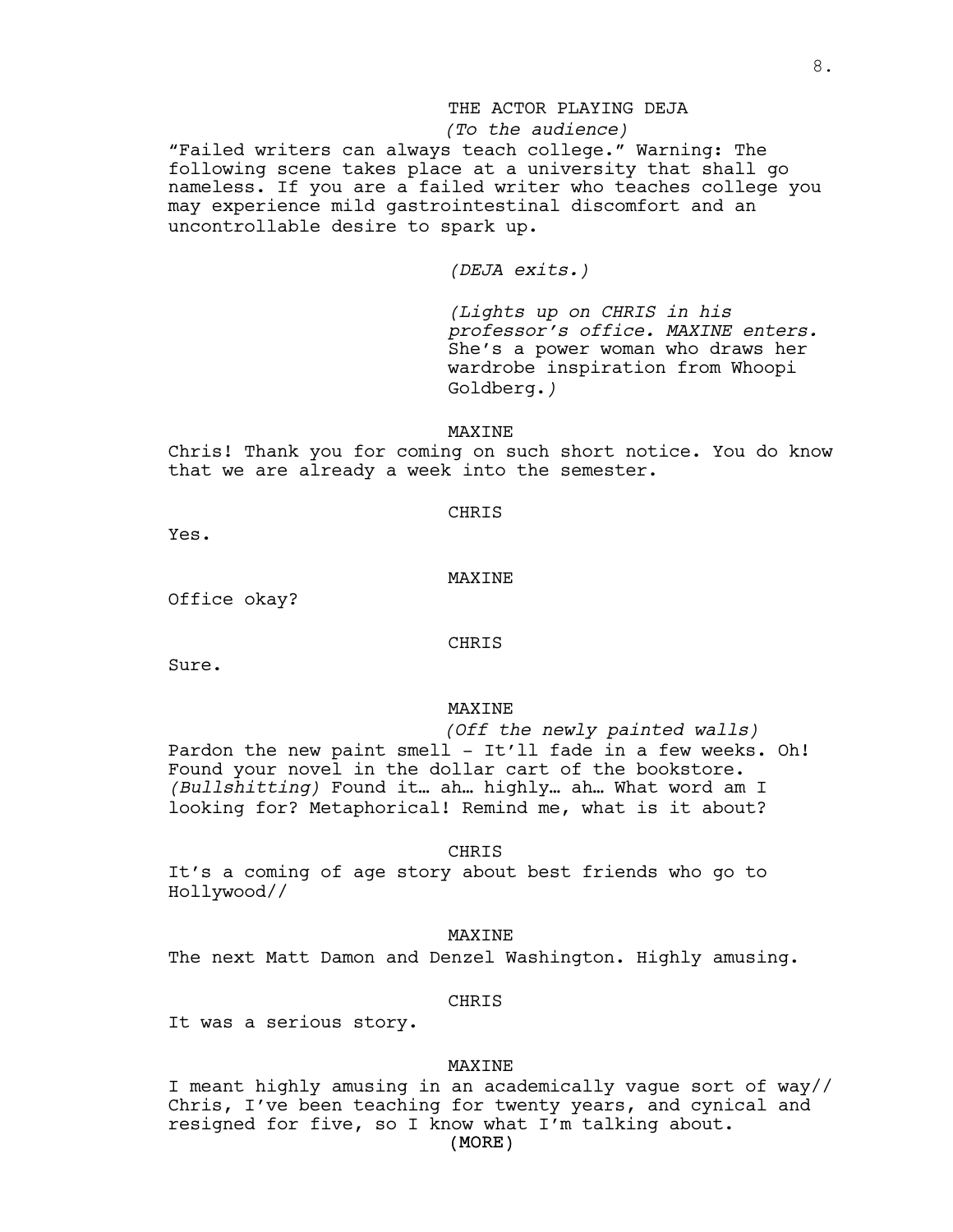## MAXINE (CONT'D)

Teaching at a university is a lot like postmodern art - don't let it depress you if you don't get it at first, or ever for that matter.

## CHRIS

Will do.

## MAXINE

As department head, I like to take a moment to talk to our new temporary adjuncts. You know, get to know'em.

#### CHRIS

Sounds like a//

## MAXINE

As an emergency hire, we didn't have a chance to do the normal face-to-face.

## CHRIS

I hope you're not disappointed//

## MAXINE

It's just that you're not like the other English professors, you're, ah, what are the words I'm looking for? Off the shelf, know what I mean?

#### CHRIS

No.

#### MAXINE

In other words, if you were a shirt you'd be dry clean only.

#### CHRIS

I'm still not sure//

#### MAXINE

Let me be blunt. A few of the grad students, after the meet-<br>and-greet, came to me in private and expressed concerns that you might... Identify as... The "M" word.

#### CHRIS

Mensa?

#### **MAXTNE**

Mormon. Of course this conversation is off the record. However you identify is none of my business. Just know we're into *inclusivity* here. The students are okay, I'm okay, everyone is okay.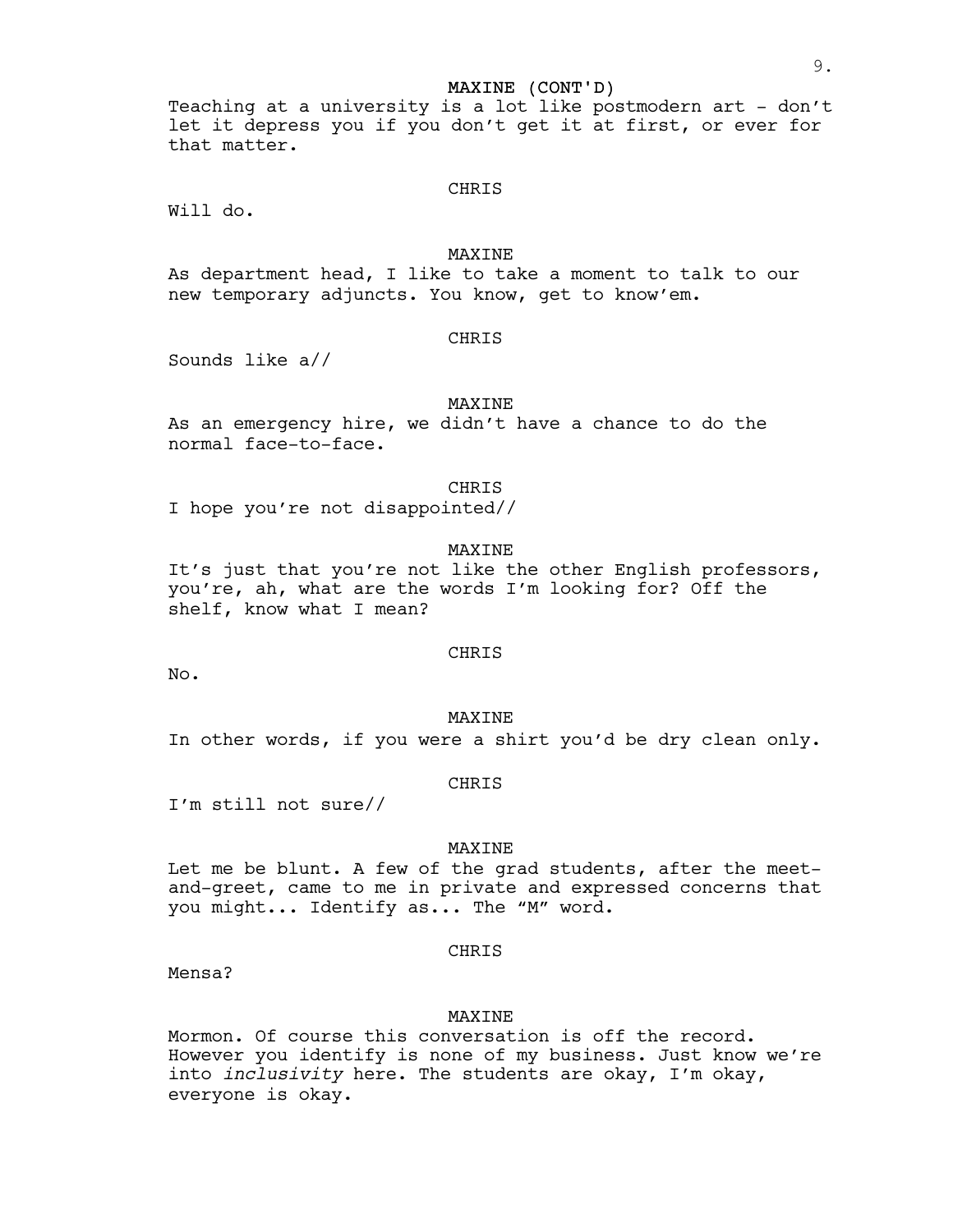## **CHRIS**

Am I okay?

## MAXINE

We'll see.

(She's not so sure he's okay.)

#### MAXINE

Matter of fact I think the adjunct you replaced was once Mormon, but he outgrew it when he went gay.

## **CHRIS**

I heard he died.

## MAXINE

Well, not exactly. He... Offed himself. No suicide note, no nothin'. You'd think a writer would leave a note.

## CHRIS

This just//

#### MAXINE

A week ago. Guy moved here from West Hollywood, taught one class and then shot himself an hour after attending the allday-long-new-faculty-orientation. I know our orientation is inordinately repetitive and redundant but *that* was an over reaction.

#### CHRIS

What was his name?

## MAXINE

Clarence. Clarence Young, but he went by "Buddy."

*(We hear the buzzing in CHRIS' head as the floor comes out from under him. For him it's a surreal moment. In his mind he's hovering above looking down.)*

## MAXINE

## *(Oblivious)*

Just know, if you should ever need a psychiatrist, it's covered under our university insurance. Don't think they adequately explain that at the all-day-long-new-facultyorientation...

> *(Maxine notices that CHRIS is off in his own world.)*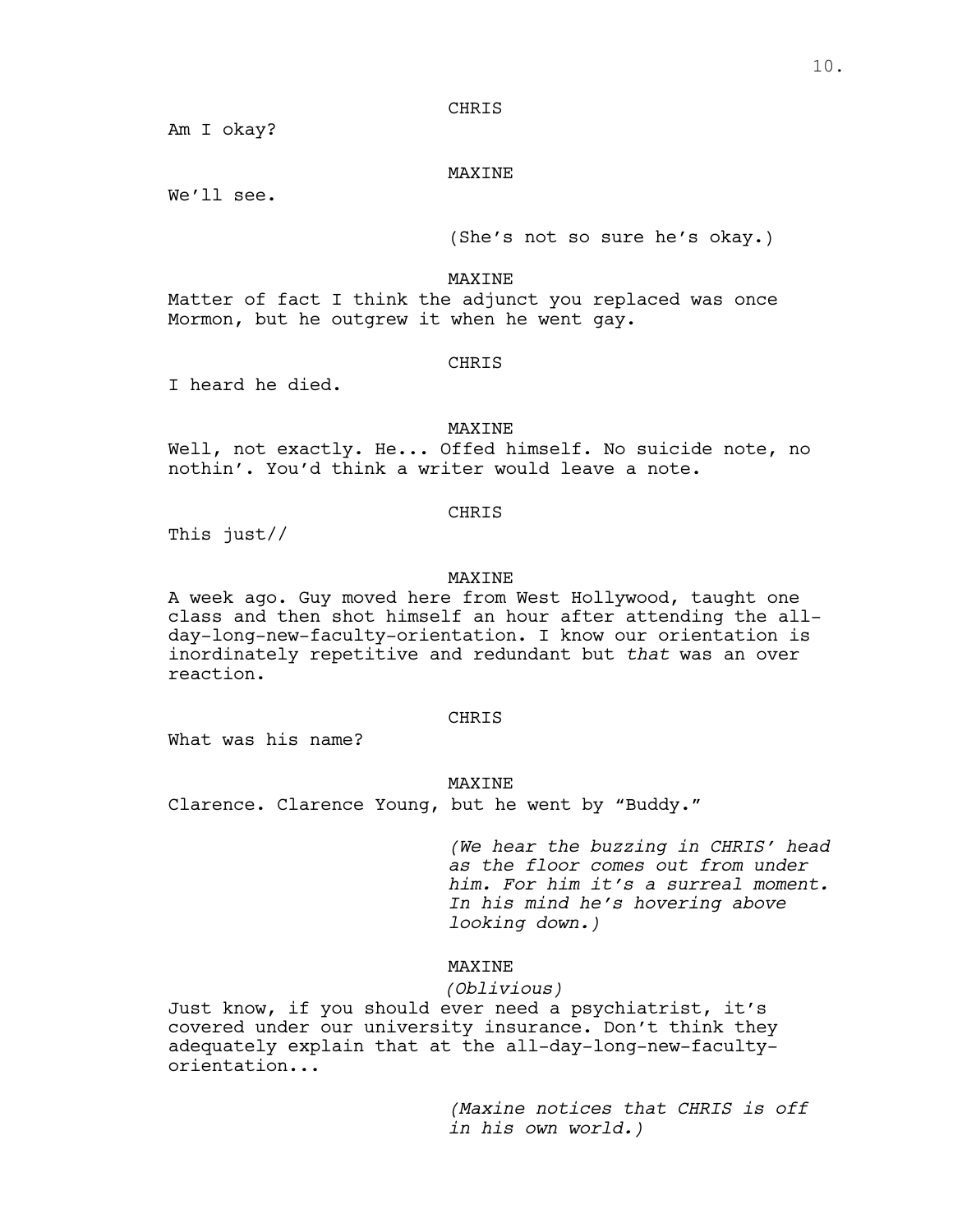**MAXINE** Chris? Did you hear what I said? Chris?

> *(MAXINE fades as we enter CHRIS' romanticized flashback.)*

*(CHRISTIAN and BUDDY are still driving in Utah. CHRISTIAN is off in his own world.)*

BUDDY

Chris, did you hear what I said? Chris?

CHRISTIAN

What? Sure.

## BUDDY

So what's your answer?

## CHRISTIAN

What's the question?

BUDDY

Tomorrow, when we get to Hollywood, will you go to a bar with me? Got us some fake IDs.

#### CHRISTIAN

What? Never!

#### BUDDY

One bar, one beer.

#### CHRISTIAN

Absolutely not.

#### BUDDY

Want to live on the wild side? How about a cup of coffee in a gay bar.

## CHRISTIAN

Are you nuts?

#### BUDDY

Did you know "Shall I compare thee to a summer's day" was written to a man.

#### CHRISTIAN

I said, no.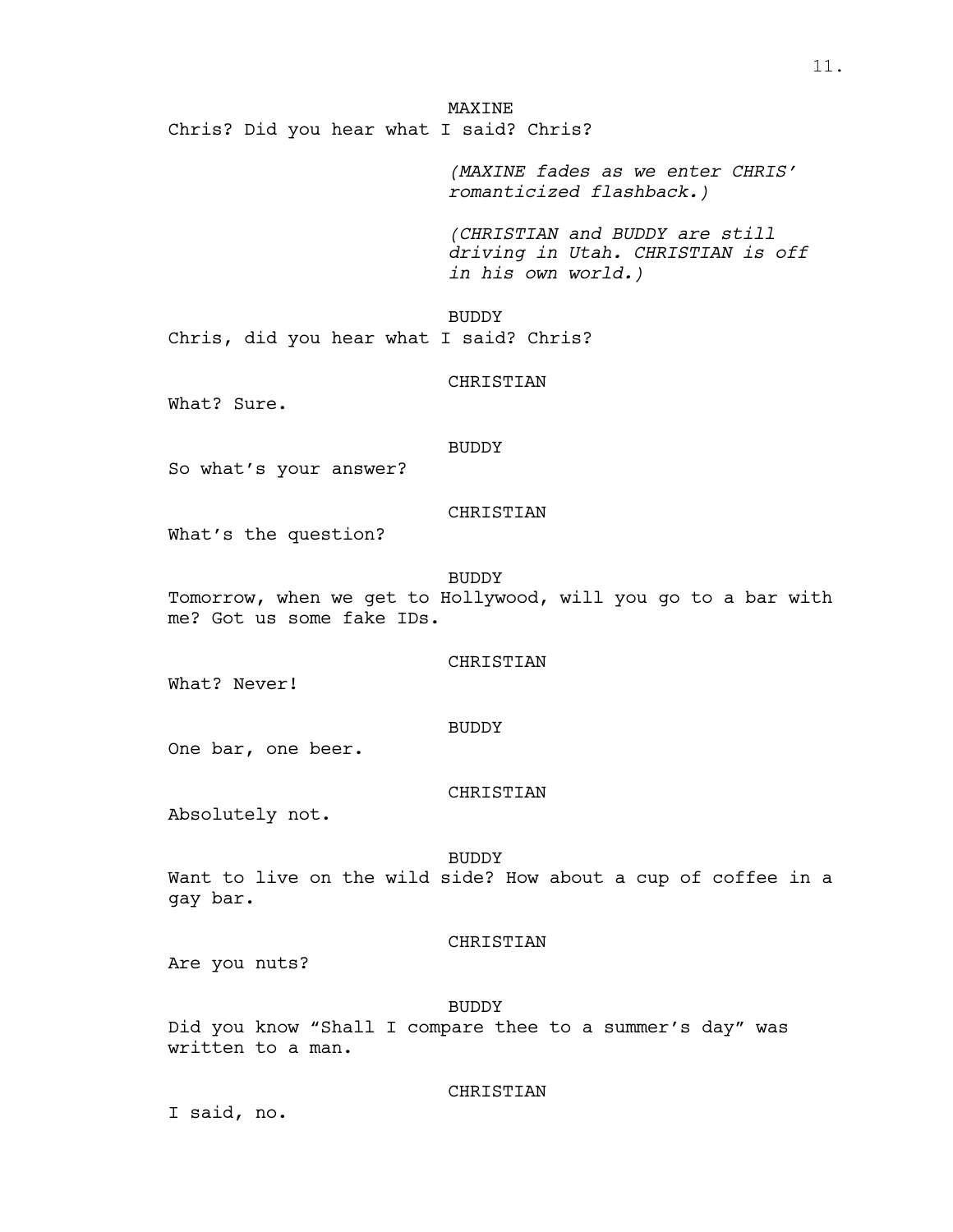## BUDDY

Haven't you ever wondered what goes on in there?

## CHRISTIAN

*(Stubborn)* No. Not once has that crossed my mind! Now repeat after me, doubt your doubt not your faith.

BUDDY

What we need to stop doubting is who we are. We're finally free to be ourselves.

> *(MAXINE snaps her fingers, CHRIS is pulled back to the present.)*

MAXINE

Chris? Did you hear what I said?

## CHRIS

What? Sure.

## MAXINE

They really got the place cleaned up. You can't even tell where the hole in the wall was.

**CHRIS** 

Ah, Professor Killjar.

**MAXINE** 

Call me Maxine.

#### **CHRTS**

Maxine//

#### MAXINE

Oh that's right, regulations state that all new employees must take a mandatory Diversity and Inclusion Training Webinar.

## CHRIS

The professor before me, was he//

## MAXINE

Love to talk more, gotta run. Got an Art Committee meeting. We've decided that the only sculptures allowed on campus from now on will be made of orange, steel I-beams. No one understands them, so no one can be insulted. Safety first.

*(MAXINE exits.)*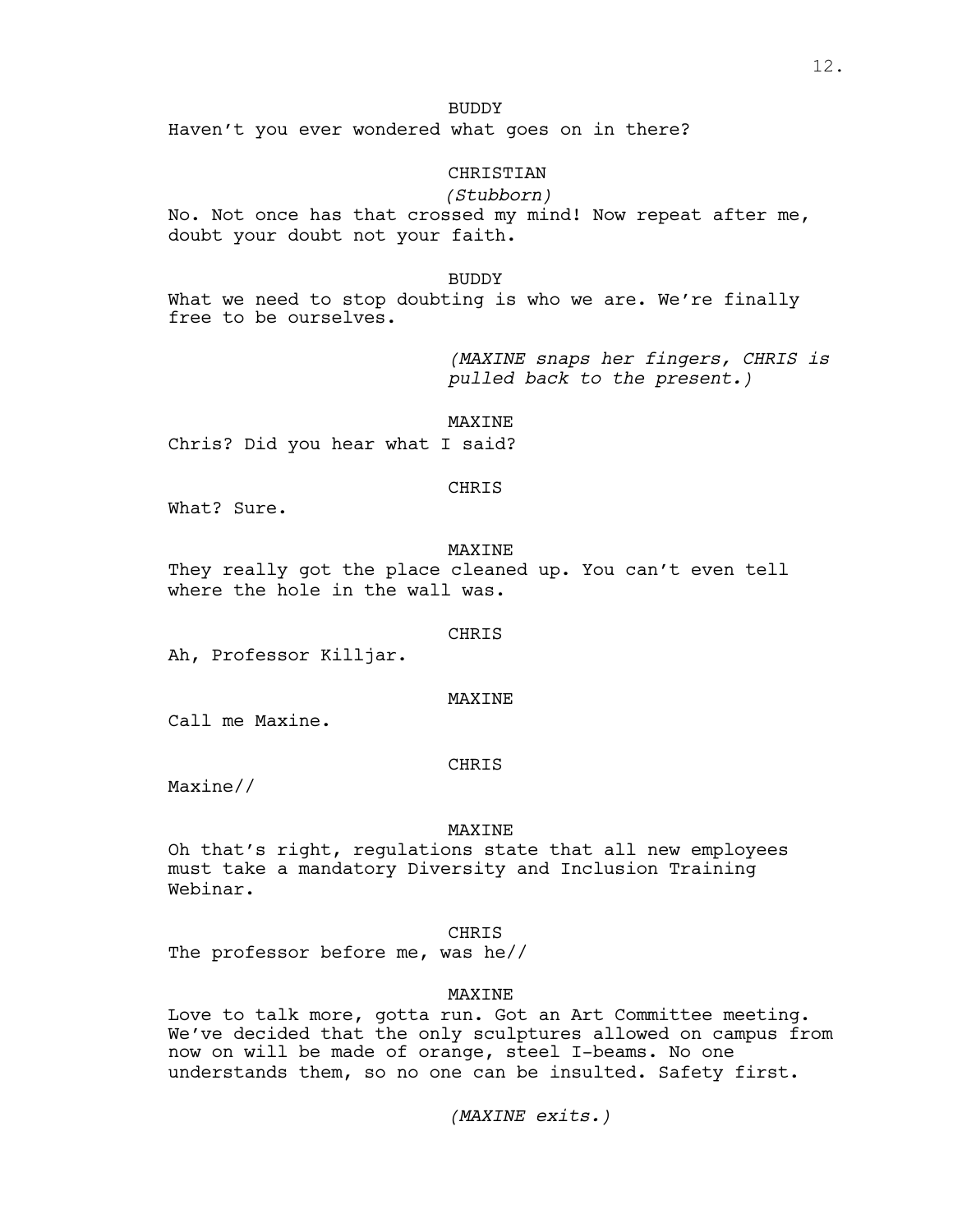## **DIVERSITY AND INCLUSION TRAINING WEBINAR**

*(CHRIS opens his laptop and starts the webinar.)*

## THE ACTOR PLAYING BUDDY

"Diversity and Inclusion Training Webinar." Warning: The following scene contains actors who couldn't find real work so they took shit jobs acting in a training video. Sitting through this video may cause you to question how a university could possibly spend a million dollars on this retrograde Webinar that oversimplifies human relations.

*(Inane, cheerful webinar music.)*

*(During the following, company members act out the training video that CHRIS is watching on his laptop.)*

*(In another reality, the actor playing DOROTHY enters, now as the HOST of the webinar. She's training- video-fake. She speaks to the audience.)*

## WEBINAR HOST

*(Upbeat and artificial)* Welcome to part one of the webinar "You Can't Say That."<br>Brought to you by *Achieve*! Remember, there will be a test after each unit and sub-unit, so be sure to take notes.<br>Today's sub-unit is entitled, "The Proper Thing To Say In Every Possible Situation: Words, Impact, Synergy." Here's a situation you might've encountered. Betty is in the company break room when Harry walks up:

> *(The actor playing Deja plays BETTY. The actor playing Christian plays HARRY. They walk up to a coffee maker hung with Christmas decorations.)*

BETTY *(Upbeat, fake and actor-y)*

Oh, hi, Harry.

HARRY *(Upbeat, fake and actor-y)*

Hello, Betty.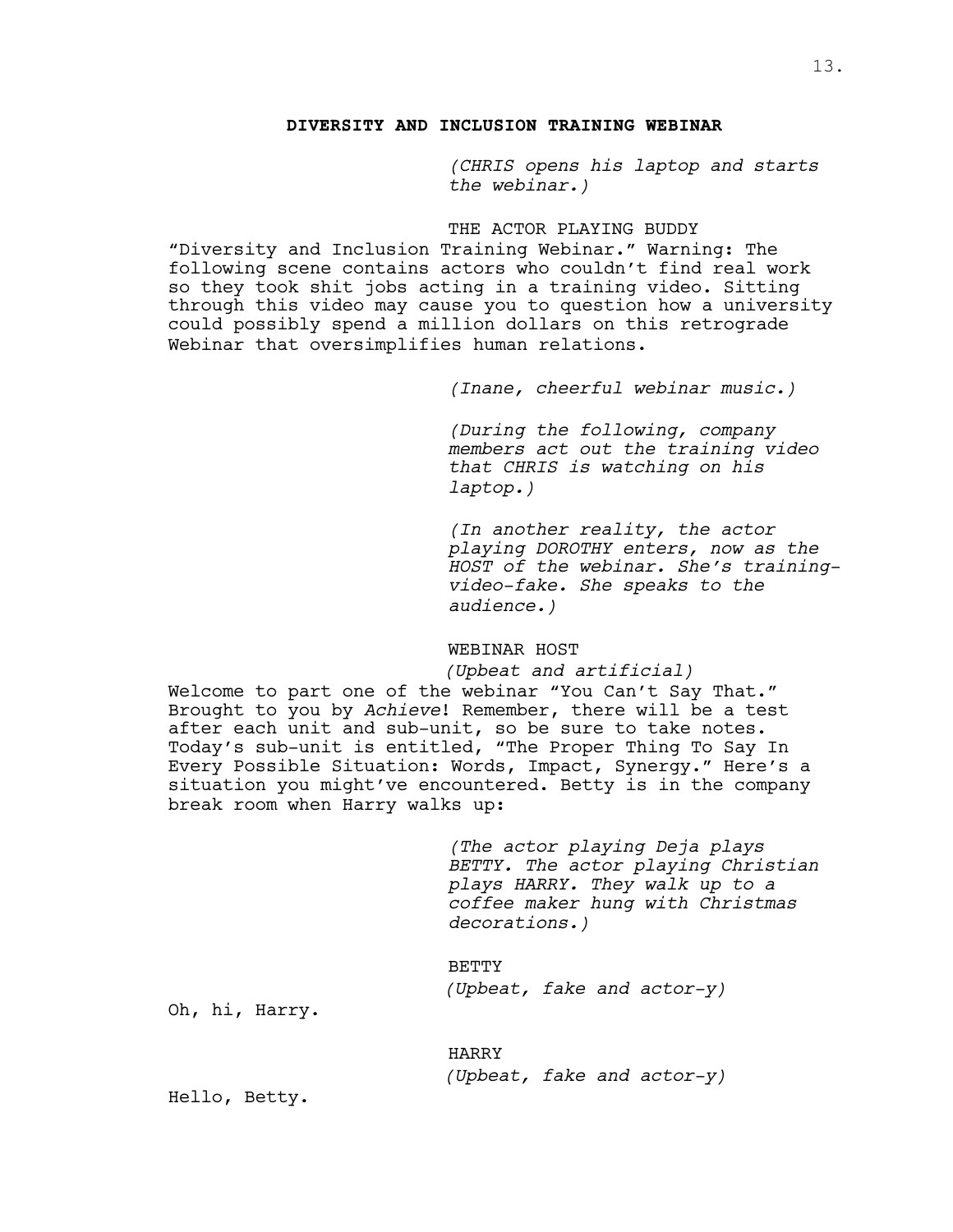| Coffee?                          | <b>BETTY</b>                                                           |
|----------------------------------|------------------------------------------------------------------------|
| Thank you.                       | HARRY                                                                  |
|                                  | (They help themselves to coffee.)                                      |
| How are you today?               | <b>BETTY</b>                                                           |
| Great. And you?                  | <b>HARRY</b>                                                           |
|                                  | <b>BETTY</b><br>Couldn't be better. Well, I'd better get back to work. |
| Look at the time - You're right. | <b>HARRY</b><br>(Looking at his wrist watch)                           |
| Merry Christmas.                 | <b>BETTY</b>                                                           |
| What?                            | <b>HARRY</b><br>(Insulted)                                             |
| Merry Christmas.                 | <b>BETTY</b>                                                           |

## HARRY

*(Angered)* I find that highly insulting. Not everyone is a Christian you know!

> *(The WEBINAR HOST clicks a clicker the actors freeze.)*

# WEBINAR HOST

We've all been in that situation. Been there done that. But how should Betty react? Should she, "A."

> *(The WEBINAR HOST clicks a clicker the actors unfreeze.)*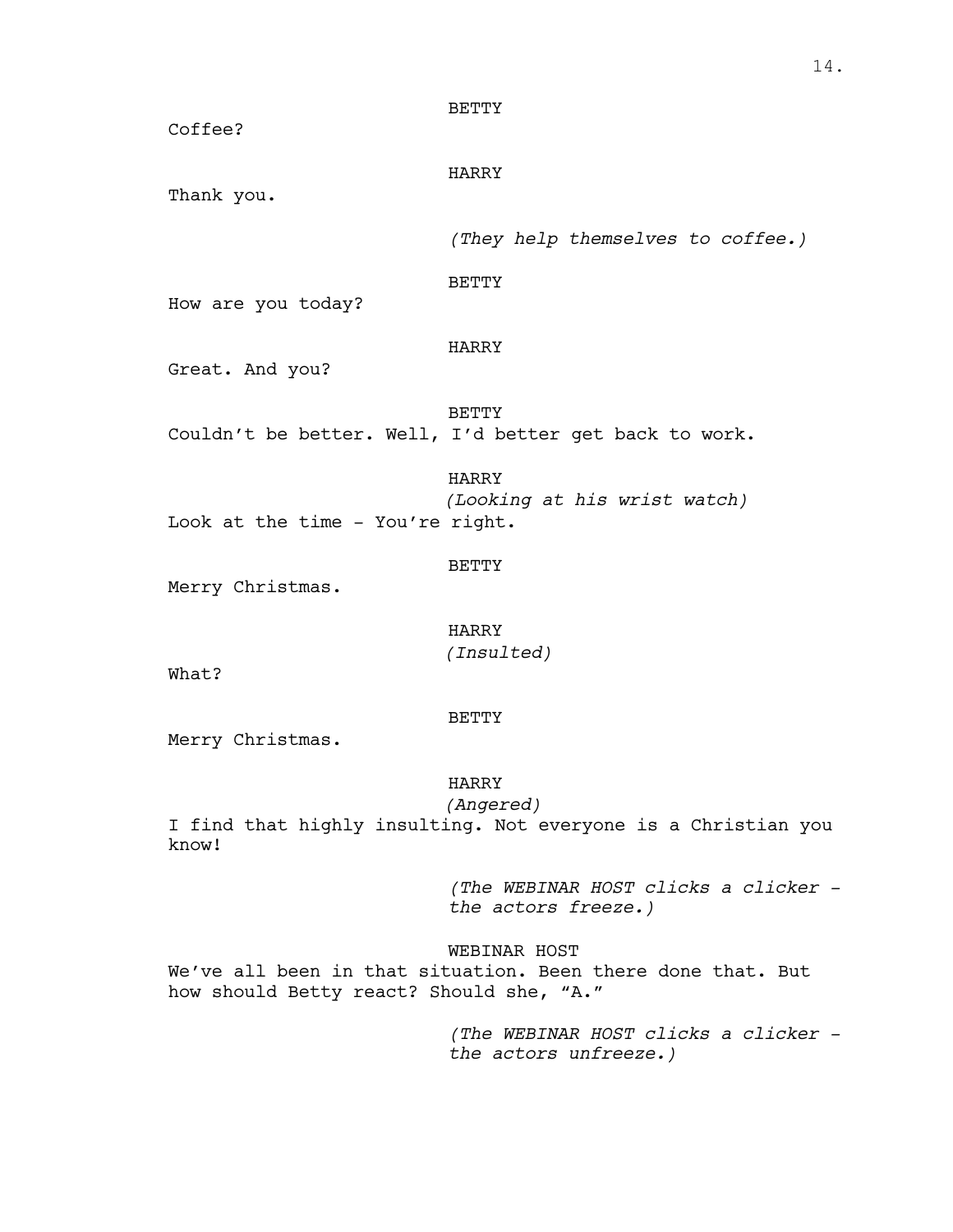**BETTY** 

You do know that Jesus Christ is our Lord and Savior? If you don't believe, you're going straight to Hell!

> *(The WEBINAR HOST clicks a clicker the actors freeze.)*

WEBINAR HOST

Or "B."

*(The WEBINAR HOST clicks a clicker the actors reset.)*

**BETTY** 

*(Upbeat)*

Oh, I didn't mean to hurt your feelings. Perhaps I could stop by your cubicle this afternoon. I have several religious pamphlets that can help you find eternal life.

> *(The WEBINAR HOST clicks - the actors freeze.)*

WEBINAR HOST

Or "C."

*(The WEBINAR HOST clicks - the actors reset.)*

BETTY

Oh, I'm so sorry. I didn't mean to impose my religious beliefs on you, *during office hours*. Whatever religion you are, I'm inclusive, and would love, *after office hours*, to learn more about it.

> *(The WEBINAR HOST clicks a clicker the actors freeze.)*

WEBINAR HOST

The correct answer is?

*(Bored out of his fucking mind CHRIS hits a key on his keyboard.)*

WEBINAR HOST

"C." Correct! You're doing great. Let's see what happens when a hostile worker is faced with a correct reaction.

> *(The WEBINAR HOST clicks - the actors unfreeze.)*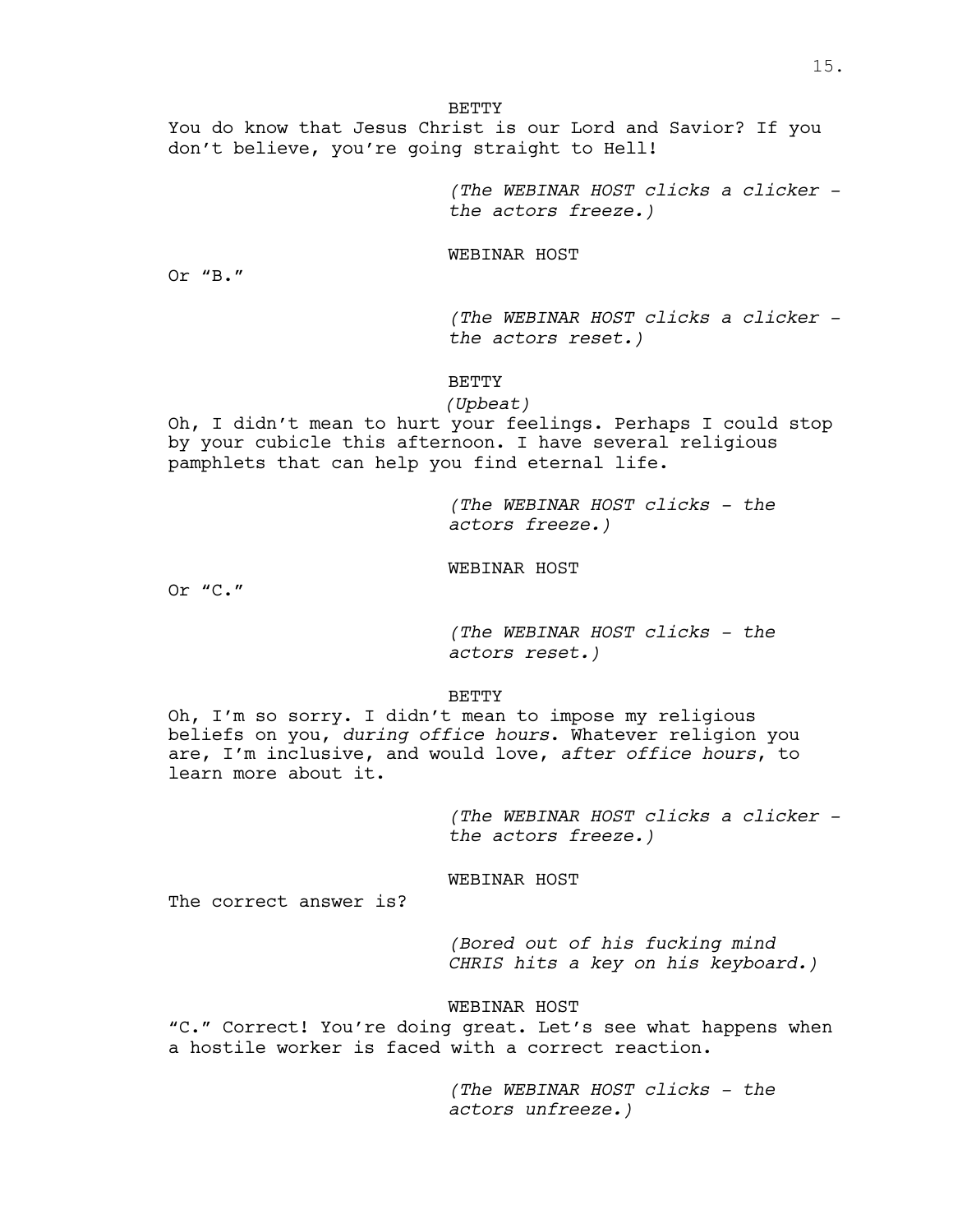## HARRY

## *(Upbeat)*

Gosh, thanks Betty for understanding. And thank you for being so tolerant. Perhaps someday, *after office hours*, I'll share with you my thoughts about Scientology and Xenu.

BETTY

Looking forward to it. *(Upbeat)* More coffee?

HARRY

*(Upbeat)*

Sure.

*(They laugh like close friends.)*

CHRIS *(Fatigued, to himself)*

Someone kill me.

*(CHRIS closes the laptop and the actors exit.)*

## **I CAN'T BE A FRIEND OF DOROTHY'S**

*(THE ACTOR PLAYING DOROTHY enters and speaks to the audience.)*

THE ACTOR PLAYING DOROTHY

*(To the audience)*

"I can't be a friend of Dorothy's." Warning: The following scene contains a conservative Mormon meeting a trans woman face-to-face for the first time. If you're a Mormon who has never made eye-contact with a trans woman, you might experience weakness, dizziness and an overwhelming desire to cut funding for the National Endowment for the Arts.

*(DOROTHY exits.)*

*(MAXINE enters the office. She is wearing a "hello my name is" name tag on her lapel that reads, "She, Her, Lesbian")*

## **MAXINE**

Your label.

## CHRIS

My what?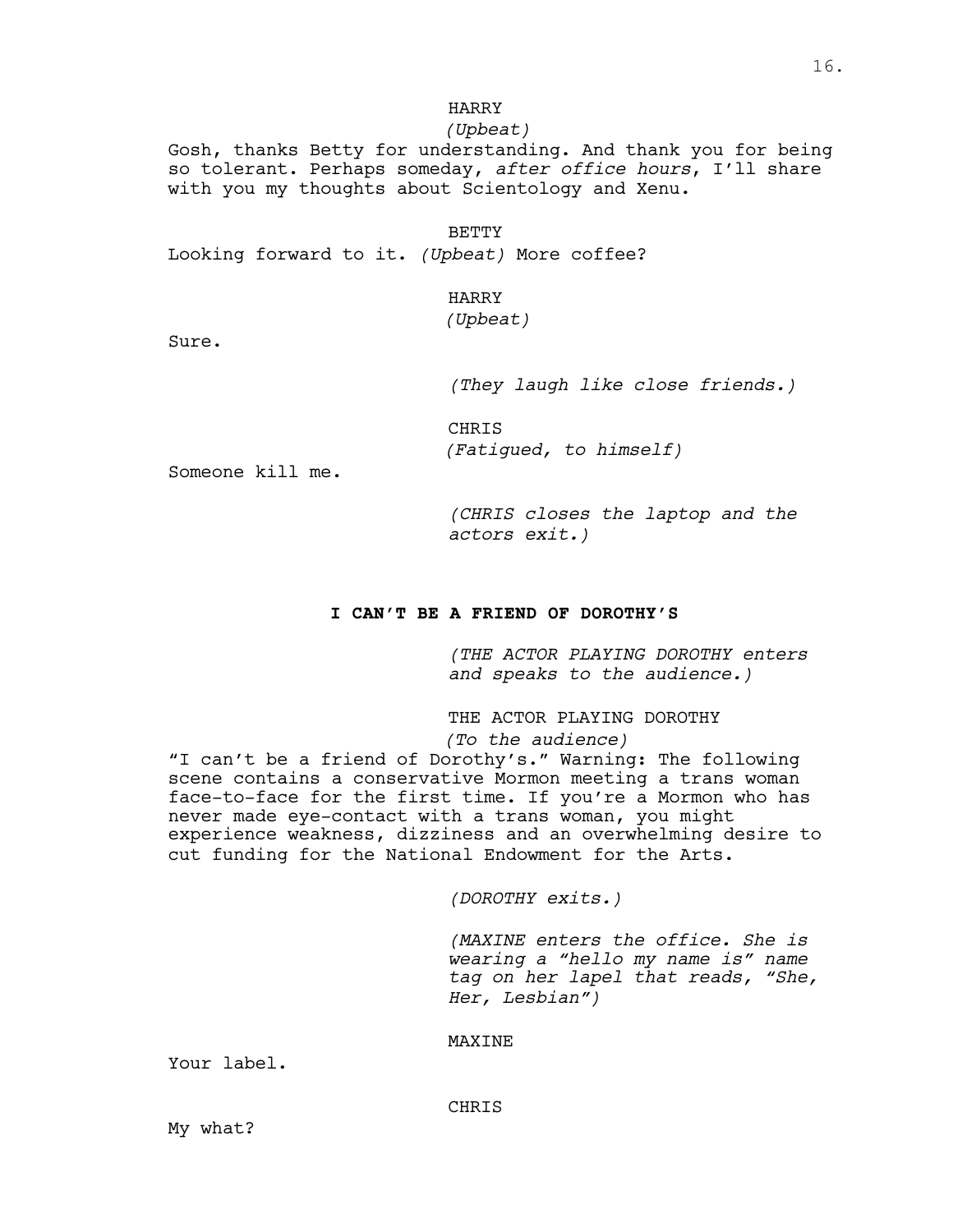## **MAXINE**

The student leadership club decided that from now on everyone in the English department is going to wear noun and pronoun labels. User-friendly identities that will help us not mistype people. Here, I filled yours in for you.

*(MAXINE hands CHRIS a name tag.)*

CHRIS *(Reading the name tag)* "He, Him, White, Male, Privileged."

MAXINE I did get your pronoun correct, "he-him"?

CHRIS

Ah, yeah.

MAXINE

Wasn't sure what to put next.

CHRIS

Next?

MAXINE

Gay, straight, T.B.A.?

CHRIS

...Straight.

MAXINE

You sure?

CHRIS

*(Not sure)*

Totally. No doubt about it.

*(MAXINE writes in 'straight' and hands it to CHRIS.)*

MAXINE

Just stick it on yourself every morning before you come in.

*(NOTE: From now on in the play all the characters wear "hello my name is" type name tags that label their nouns and pronouns.)*

*(MAXINE starts to leave.)*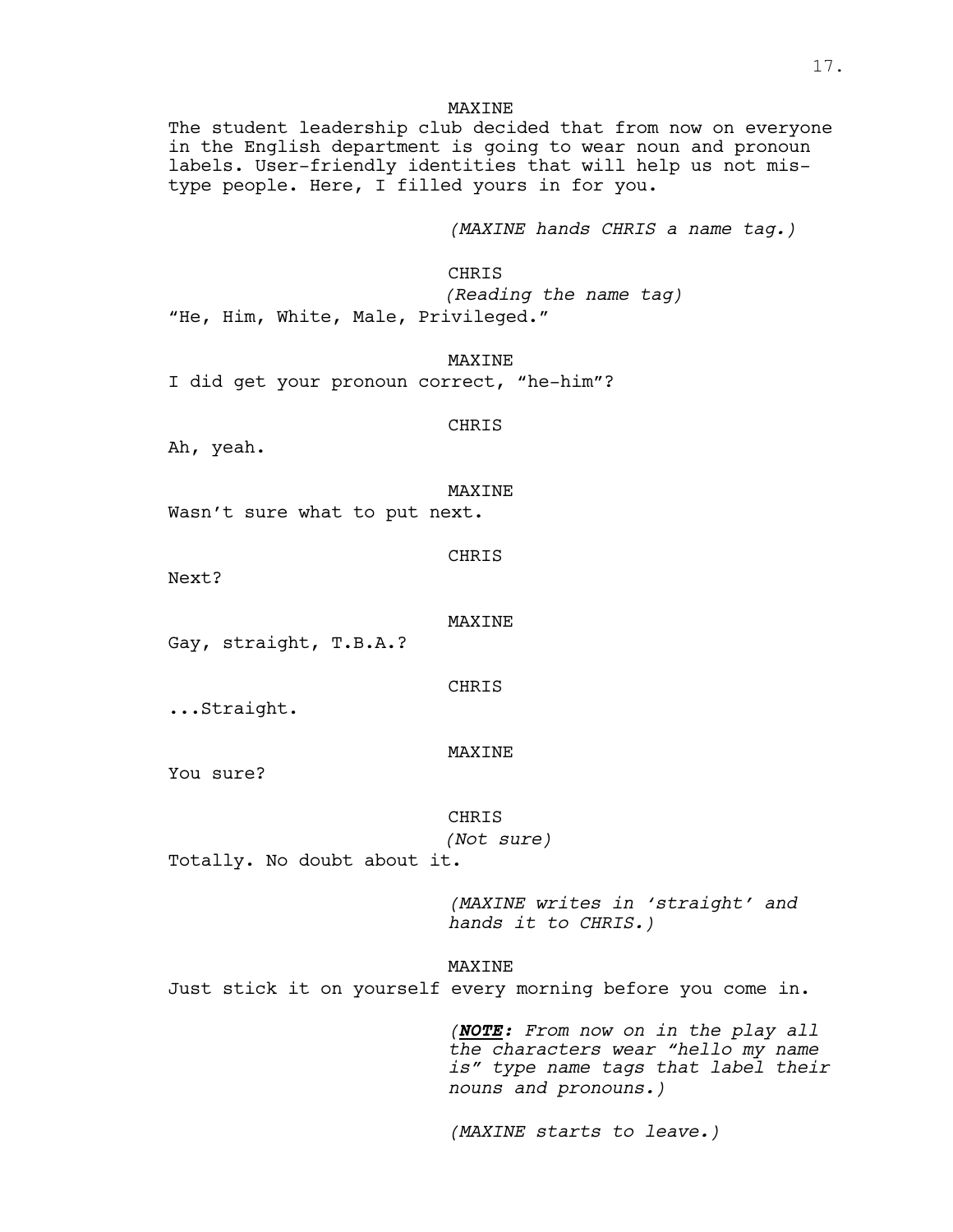#### **CHRIS**

Maxine.

## MAXINE

Yeah?

## CHRIS

I... I got a bit of a problem.

#### MAXINE

*(Interrupting)*

Chris, during my travels through academe, I've found that the first semester is always the most arduous. What's up?

#### CHRIS

Nothing really. It's just that...

#### MAXINE

Let it all hang out.

## CHRIS

Well... I was wondering if I might be assigned a different teaching assistant.

## MAXINE

Dr. Apeloko is in charge of TAs.

#### CHRIS

I thought you might override *(Stumbling on the name)* Dr. Apelik, Apelock... Him. He assigned me Dorothy.

## **MAXTNE**

Oh, yes, the new M.F.A.

## CHRIS

I'm sure *she's* an outstanding person, it's just that we didn't seem to ah… ah… click.

## MAXINE

Click?

#### CHRIS

She's in my grad creative nonfiction class - Came to see me this morning...

> *(DOROTHY enters in another reality. She is <sup>a</sup> kind soul. She's wearing <sup>a</sup> pronoun sticker, "She-Her.")*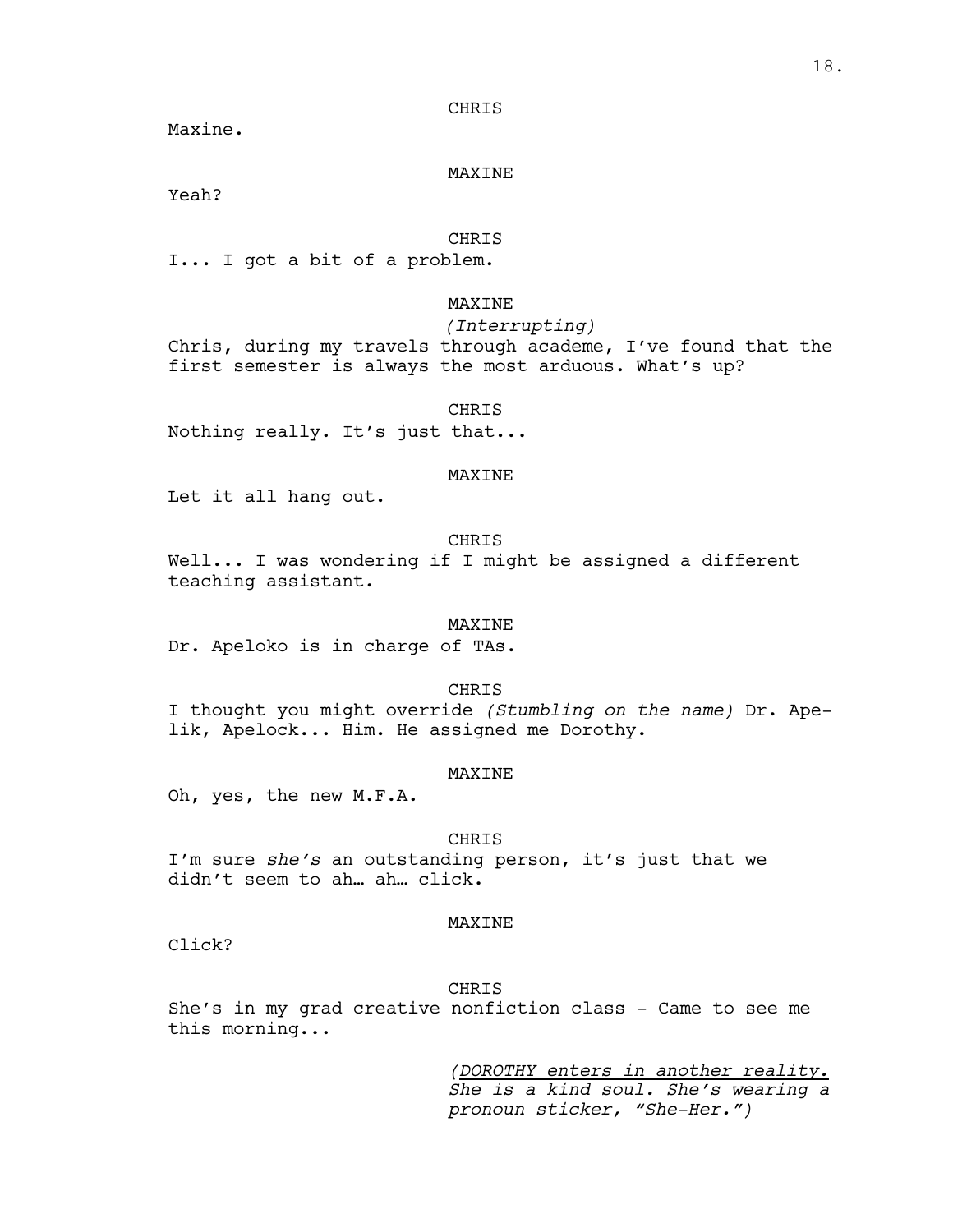|                                      | (The two realities now run within<br>the same office.)                                  |
|--------------------------------------|-----------------------------------------------------------------------------------------|
|                                      | (DOROTHY and MAXINE speak only to<br>CHRIS, never to each other)                        |
|                                      | (DORTHY holds two fountain soft<br>drinks with straws.)                                 |
| Morning Professor.                   | <b>DOROTHY</b><br>(Optimistic)                                                          |
| Hello.                               | CHRIS                                                                                   |
| Dorothy.                             | <b>DOROTHY</b><br>(Introducing herself)                                                 |
| Chris.                               | <b>CHRIS</b>                                                                            |
|                                      | (They shake, which is difficult<br>with the soft drinks. They touch<br>elbows instead.) |
| I heard we have something in common. | <b>DOROTHY</b>                                                                          |
| Oh?                                  | CHRIS                                                                                   |
| diet cokes.                          | <b>DOROTHY</b><br>Neither of us drink caffeine. So I brought us decaffeinated           |
| That's so kind. Thank you.           | CHRIS                                                                                   |

DOROTHY

Oh, darn, I kinda forgot which one I was drinking from.

# CHRIS

Does it matter?

## DOROTHY

Guess not.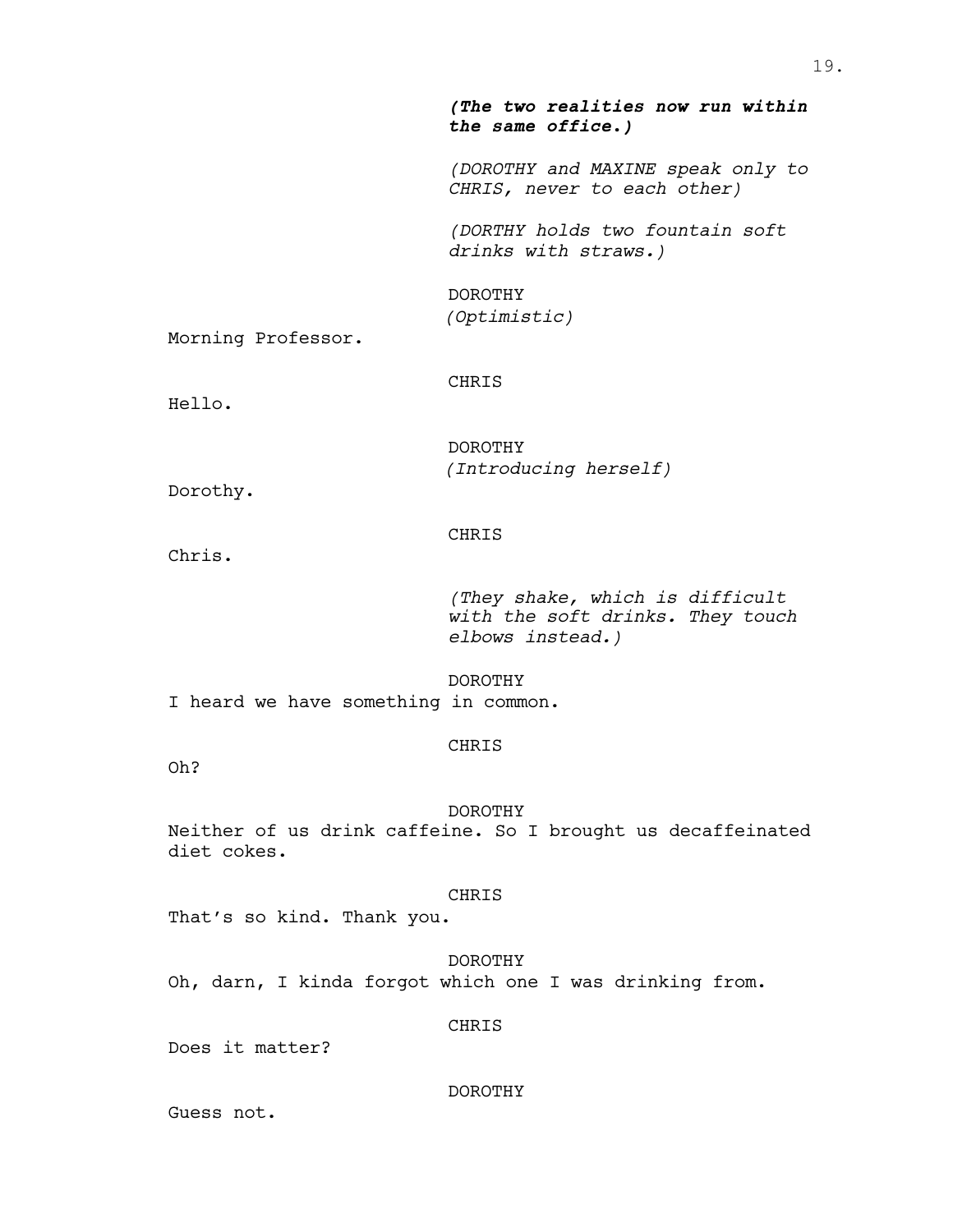**CHRIS** 

No, it doesn't. Have a seat. *(He sucks on the decaffeinated)* Mmm. That's good.

#### DOROTHY

Glad you like it.

*(During the following, DOROTHY looks for something in her purse.)*

## CHRIS

*(To MAXINE)*

I gave my students a first day assignment. They had the weekend to write a short, creative non-fiction piece about a personal experience. I thought it might let me get to know them and their writing.

> *(CHRIS digs through the papers on his desk.)*

CHRIS

Yours was the one about, oh where was it, buying shoes?

DOROTHY

No, mine was about being a trans woman.

#### CHRIS

Excuse me?

## DOROTHY

Being a trans woman.

*(Beat, while CHRIS takes that in. He doesn't cover well.)*

## CHRIS

Oh. That one. Was you. No problem.

*(Uncomfortable, CHRIS clears his throat and finds Dorothy's paper.)*

CHRIS

You know, ah, Dorothy, one of the oldest tenets of writing is//

#### DOROTHY

Found it.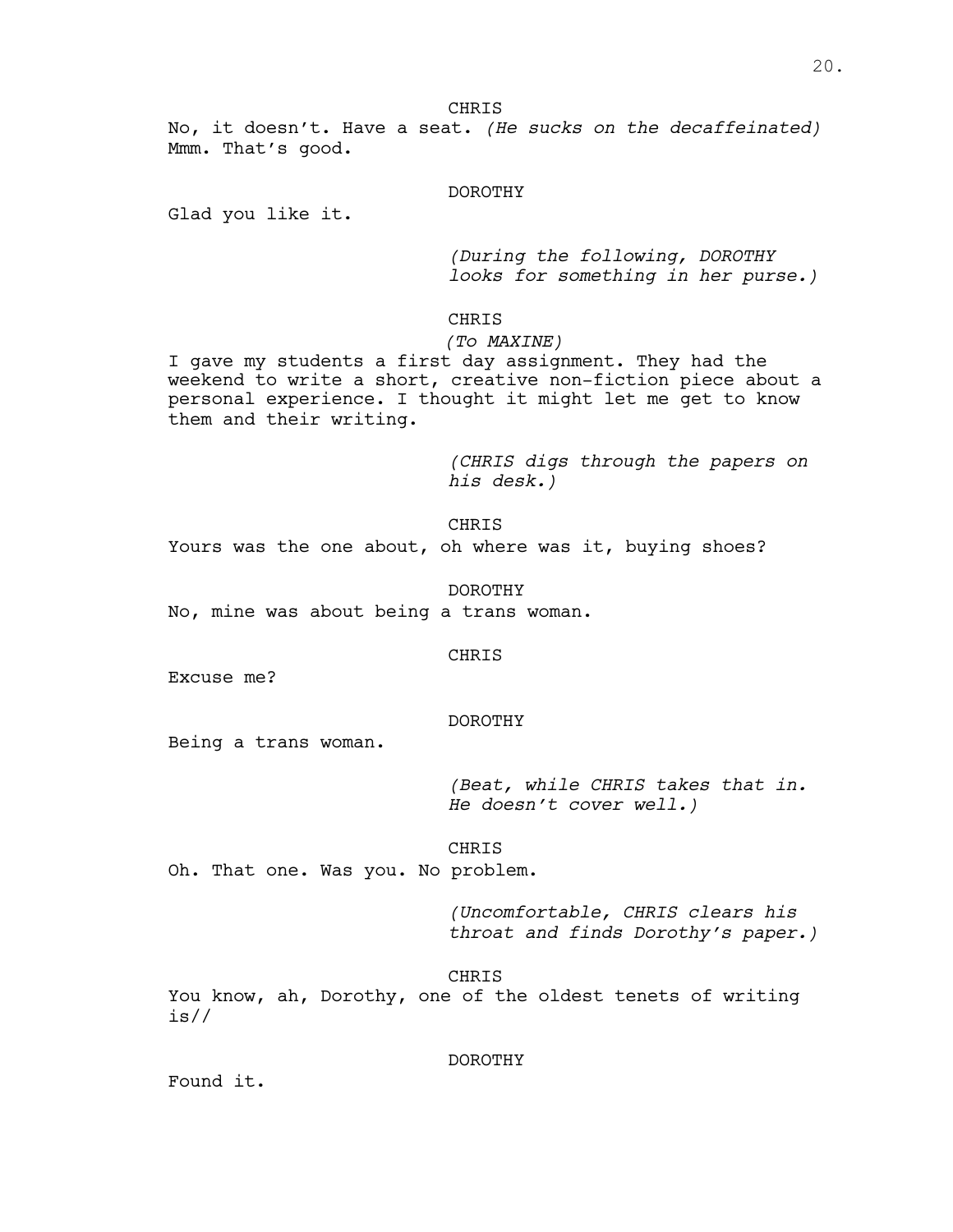*(DOROTHY finds what she's been looking for in her purse. A handheld mini recorder.)*

## DOROTHY

May I record this?

## CHRIS

Excuse me?

## DOROTHY

I like to record notes.

*(During the following, DOROTHY sets up the mini-recorder in front of CHRIS.)*

## **CHRIS**

## *(To Maxine)*

I've always been uncomfortable with microphones. Growing up, my father told me that the stars were microphones through which Heavenly Father listens.

#### MAXINE

The stars are microphones, wow, that's fucked up. *(Catches herself)* Unless that's a Mormon thing in which case I'm totally okay with it//

#### CHRIS

No, it's not a Mormon thing//

#### MAXINE

In that case, it's fucked up.

#### DOROTHY

*(Into the mini-recorder)* Monday September 8th, Professor Smith. *(To Chris)* You're on.

#### CHRIS

*(Carefully weighing his words)* Ah, Dorothy, one of the oldest tenets of writing is that you should write about what you know. I wanted you to write a scene from the… ah… parcel of your life.

#### MAXINE & DOROTHY

Parcel?

#### CHRIS

Yes, the package. The frame. *(Back to Dorothy)* Many great writers… Yeats, Joyce all wrote about what they knew.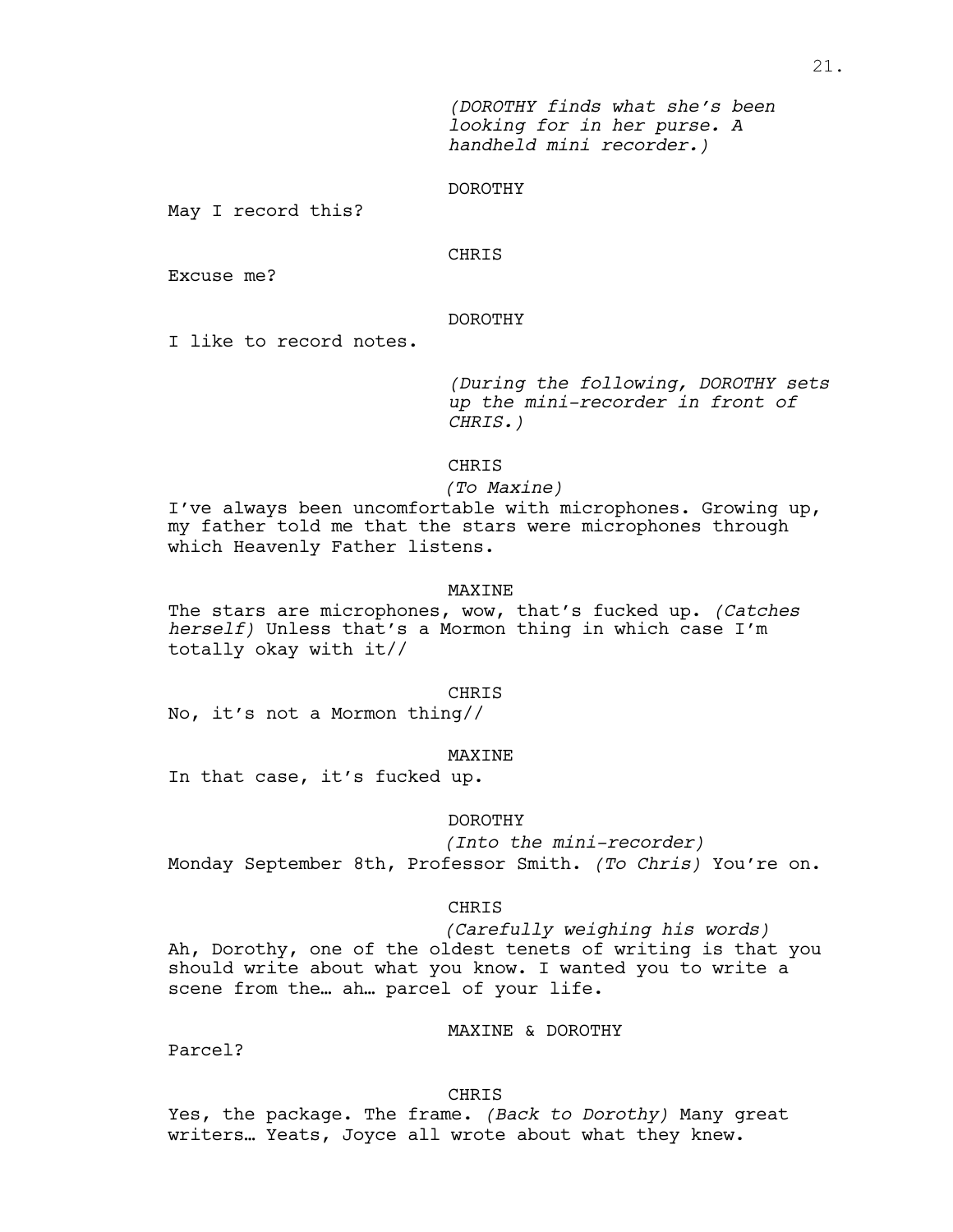#### DOROTHY

So did I. This happened to me a few months ago.

CHRIS

But this is a story about a woman who's...

DOROTHY

Waiting for the results of an AIDs test.

#### CHRIS

Ah... Okay.

*(Without thinking, CHRIS pushes his fountain drink away from himself.)*

CHRIS

That's when I did it. I didn't mean to, I was just trying to find the best spot for the fountain drink, but she looked at me as if I was some sort of//

#### MAXINE

Closed-minded-transphobe?

#### DOROTHY

So, you, what, disliked it?

CHRIS

Noooo, not at all. I'm completely inclusive. Matter of fact 'Rocky Horror Picture Show' is one of my favorite movies.

> *(MAXINE drops her head in her hands. DOROTHY doesn't know what to make of it.)*

## MAXINE

You didn't say that.

#### **CHRIS**

I didn't know what I was saying. She looked so much like a woman.

#### DOROTHY

Am I making you uncomfortable?

#### CHRIS

*(Uncomfortable)*

What? No. My comfort level is totally normal. Above normal. Look, ah, Dorothy, ah, I think we got off on the wrong foot. Let's rebuild the dike.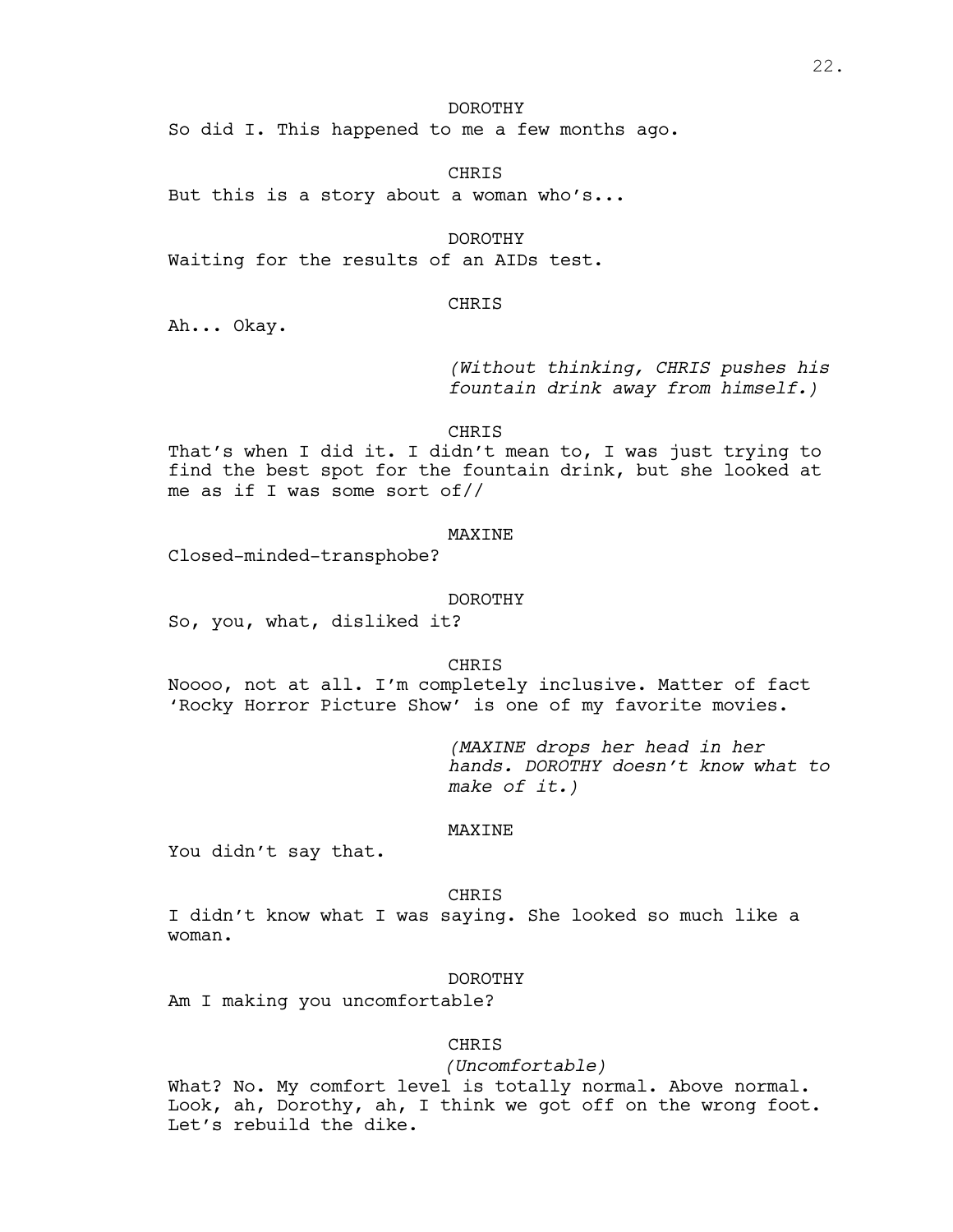## **MAXINE**

Rebuild the dike?

## CHRIS

I was rambling*. (Awkward, upbeat)* So, ah, do you need to see a psychiatrist? It's covered by our university insurance.

#### MAXINE

*That's* rebuilding the dike?

## DOROTHY

## *(Ill-at-ease)*

No, but thanks for offering.

## CHRIS

Dorothy, let me be honest. I think you have a bright future as a writer. But, I do have a few character notes.

#### DOROTHY

But you're not a trans woman.

#### CHRIS

*(An attempt at humor)*

Not last time I checked.

*(CHRIS waits for the laugh, none is given.)*

## CHRIS

That was a joke. *(Awkward)* I was trying to...

## DOROTHY

Rebuild the dike?

## CHRIS

*(To MAXINE)*

That was the moment I lost her. She came in all positive but then checked out. I tried to reach out to him//her.

> *(CHRIS makes an attempt at politically correct new speak.)*

#### CHRIS

#### *(Meandering)*

Dorothy, I, ah, I want you to know that I value your intrinsic worthiness, and, ah, I know that I am privileged, I own it, and all the historical objectification and oppression that my white male penis has caused.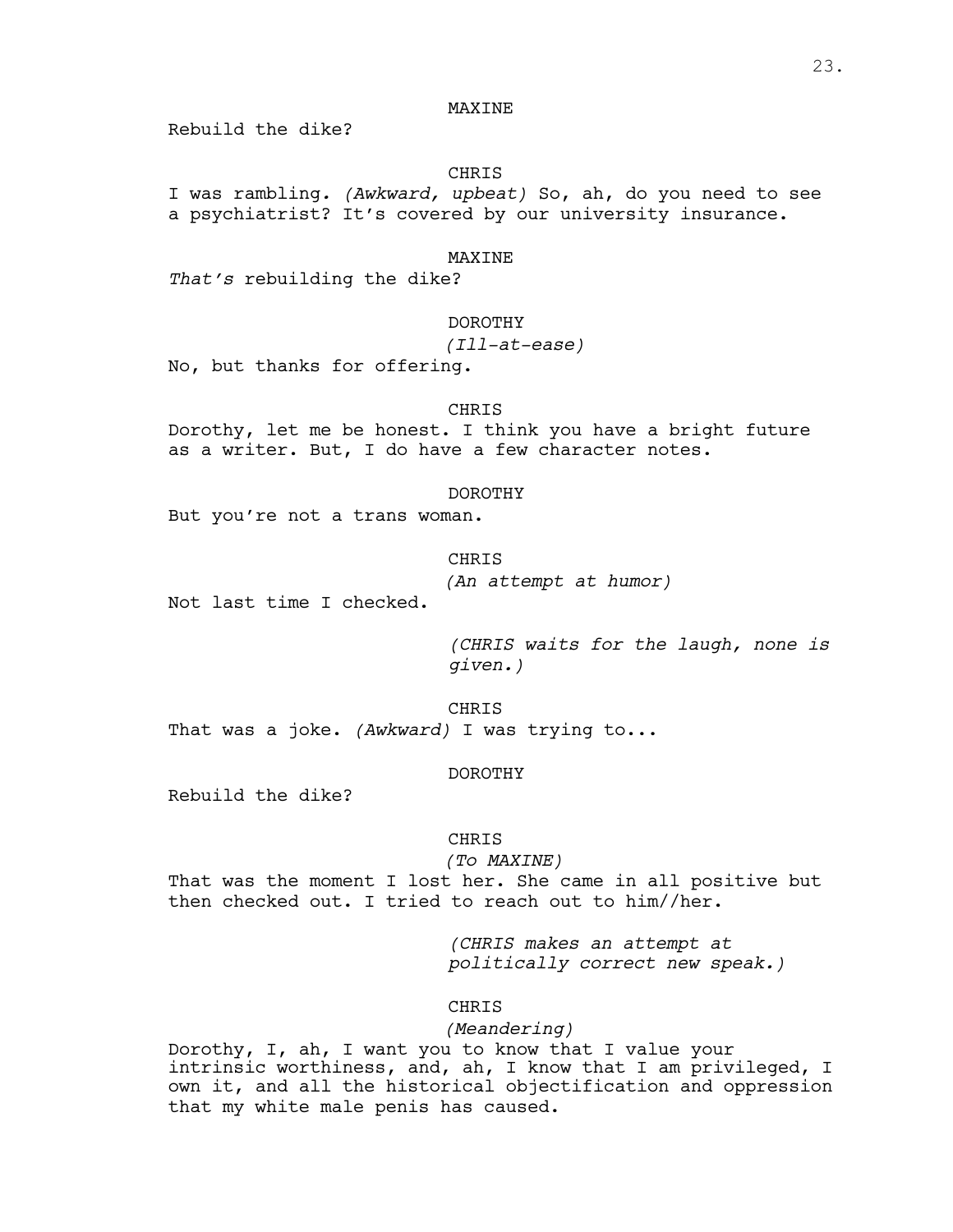#### **MAXINE**

Your penis persecuted people?

CHRIS

You know what I mean, metaphorically, in an academically vague sort of way.

## MAXINE

I have no idea what you're talking about.

## DOROTHY

I have no idea what you're talking about.

CHRIS

What I'm trying to say is that I know that I'm white, and male, and that you are transgendered//

#### DOROTHY

Trans woman//

## CHRIS

And we are different. But if we can set that aside for a moment.

#### DOROTHY

You want me to set aside who I am?

*(CHRIS turns to MAXINE.)*

## CHRIS

As you can see, I don't think that Dorothy and I have what might be called a... a... working relationship?

#### DOROTHY

I heard that before coming here you were at Brigham Young University?

#### CHRIS

I'd rather not talk about my personal life.

## DOROTHY

## *(Kindly)*

You asked us to write about our personal life, but you don't want to talk about yours?

#### CHRIS

*(With reservations)*

...Yes, I attended BYU.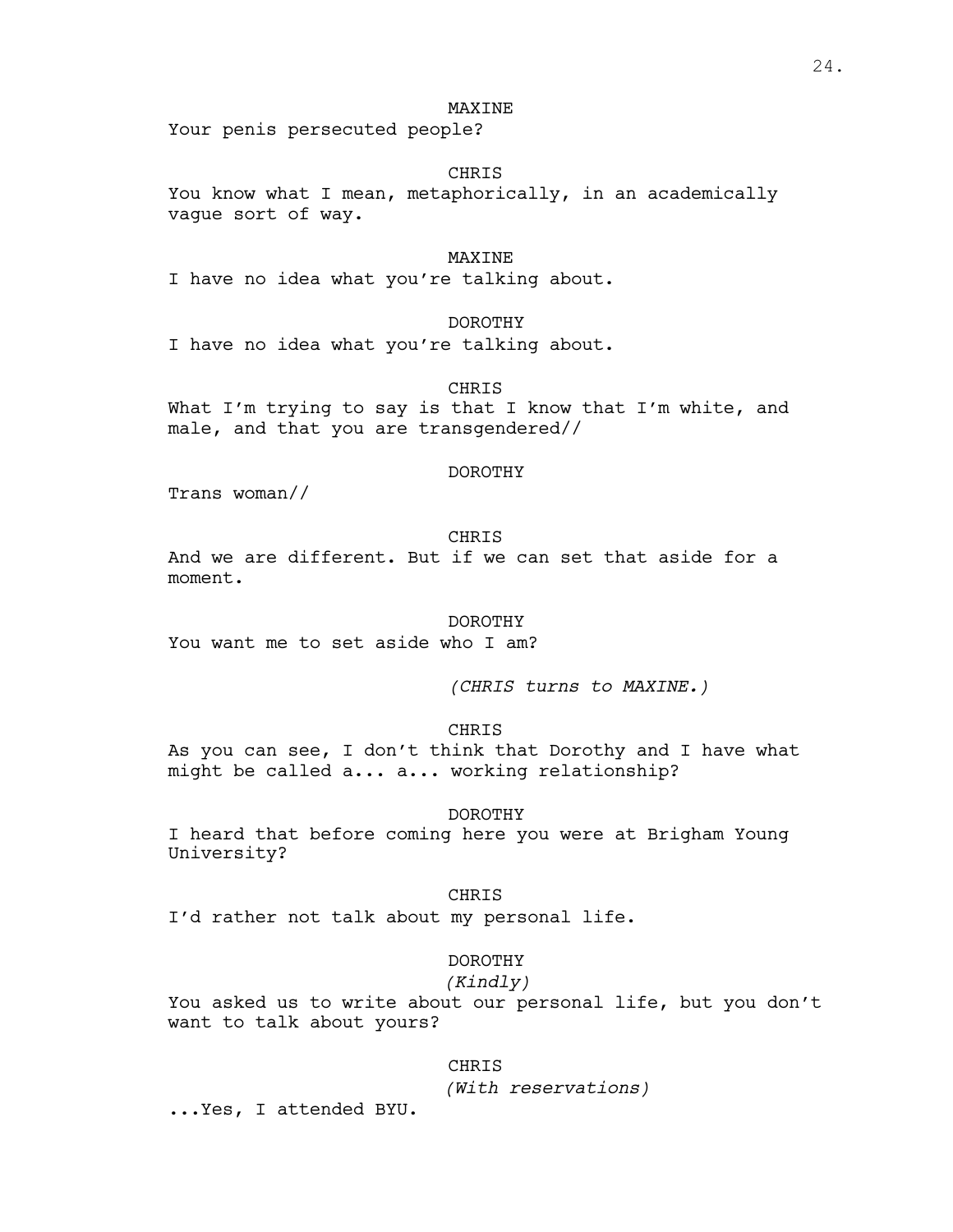#### DOROTHY

Okay, ah, first, welcome back to reality.

## CHRIS

*(To Maxine)* I recognized that as a joke and tried to let out a little laugh to let her know that I was open minded.

> *(CHRIS attempts a sincere laugh but it comes off totally artificial.)*

#### **CHRIS**

## *(To Maxine)*

It didn't work.

#### DOROTHY

Second, what do I do? Start over? Rewrite? Make it a more comfortable read for you?

#### CHRIS

No. This was just an introductory assignment. I wasn't sure what the next assignment would be, but I think you've helped.

## DOROTHY

Oh?

#### CHRIS

For next week, I'm going to have the class write a creative nonfiction piece about a person who's completely different from themselves - Someone who's absolutely foreign to their//

DOROTHY & MAXINE

"Parcel?"

#### **CHRIS**

Yes.

#### DOROTHY

But you said writers write about what they know.

## CHRIS

I did, but it's also important to observe, even investigate others.

#### DOROTHY

But isn't that, like, invading someone's privacy?

#### CHRIS

Are you serious about being a writer?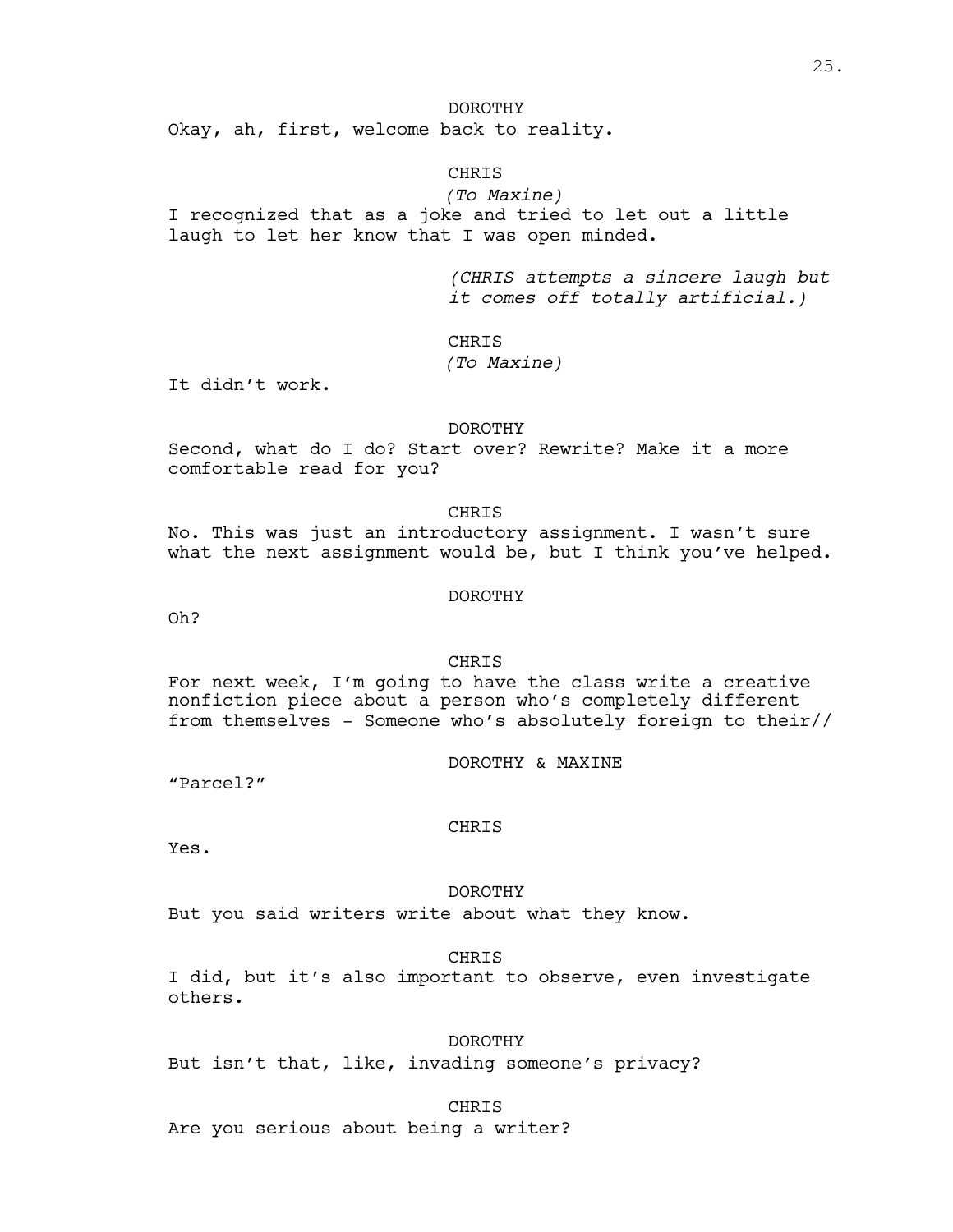#### DOROTHY

Yes.

CHRIS

Then you have to invade. Really get up in there, find their dark little secrets.

## DOROTHY

I can do that.

## CHRIS

Well, thanks for stopping by.

## DOROTHY

Is there anything you want me to grade?

#### CHRIS

Grade?

## DOROTHY

Didn't Dr. Apeloko tell you? I've been assigned as your T.A.

## CHRIS

*(Not covering well)* ...And that's not a problem. Welcome. I'm sure we'll work together... well.

## DOROTHY

*(Kind but not believing him)*

I'm sure we will.

*(Thinking he's strange, DOROTHY turns off the mini-recorder and exits whistling.)*

#### CHRIS

Then she left whistling "Let's Do The Time Warp Again" from Rocky Horror.

#### MAXINE

Well, I don't know what to say. In all my years no one has ever rejected a T.A.//

#### CHRIS

I'm not rejecting. I just thought I could switch to someone who//

#### **MAXINE**

Wasn't//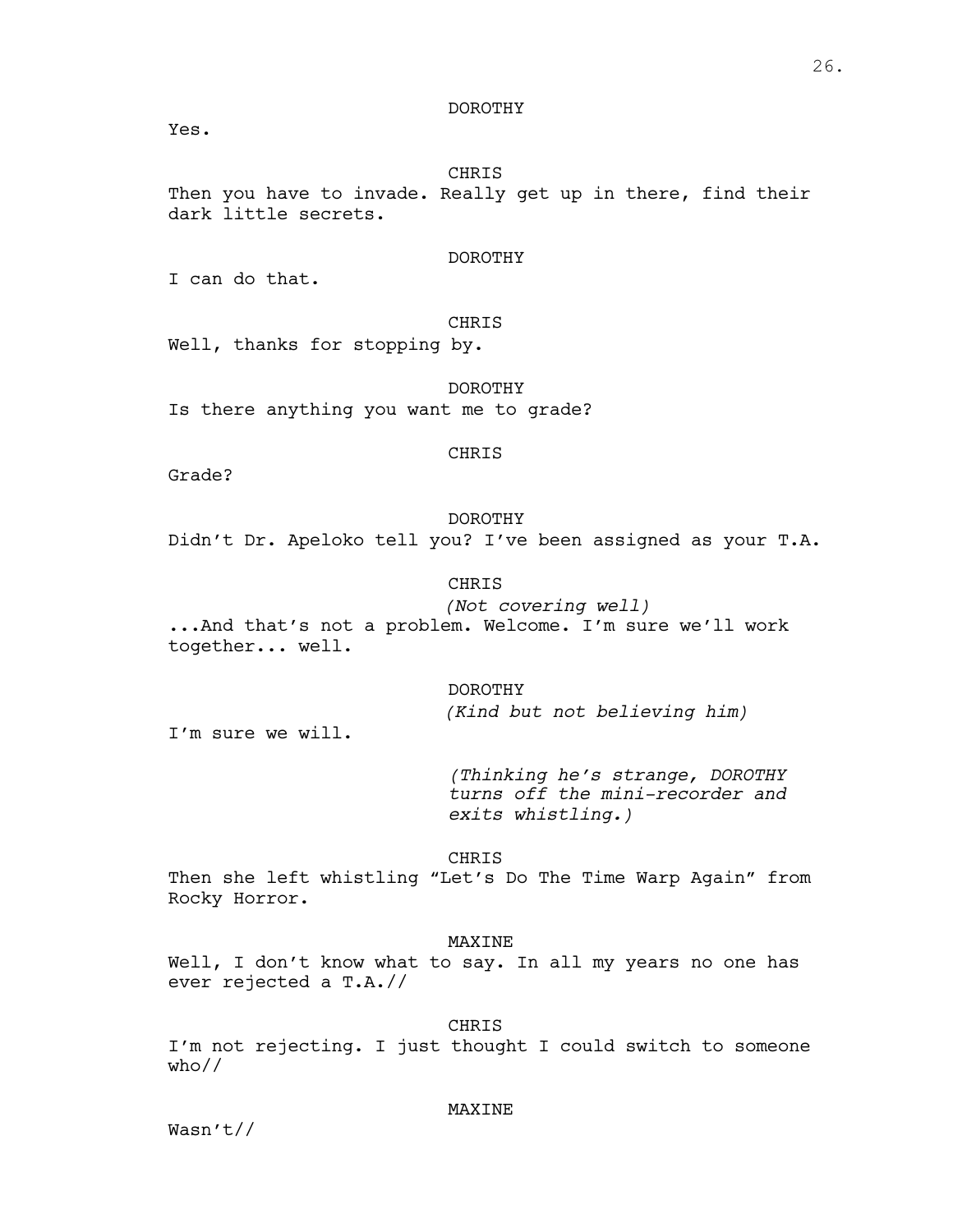**CHRIS** 

No. I have no problem with that. None whatsoever. I//

MAXINE Yes, I know, you own your penis.

**CHRIS** 

This is for her, not me - Obviously she's uncomfortable with me.

MAXINE

Have you taken the Diversity and Inclusion webinar yet?

CHRIS I'm doing it right now - About nine hours in.

MAXINE

*(Noncommittal)*

Good. Good.

*(MAXINE exits.)*

CHRIS

*(Awkwardly calling after)*

And I'm not rejecting her.

## **WHAT IF MATT DAMON HAD X-RAY VISION**

*(THE ACTOR PLAYING DEJA enters.)*

ACTOR PLAYING DEJA

## *(To the audience)*

"What if Matt Damon had X-ray vision." Warning: The following scene contains a sexually confused Mormon, talk of radiation poisoning and a stupid act of violence. If this is too much for you, we have certified therapy dogs waiting in the lobby.

*(The actor exits.)*

*(The past - Lost in Utah, CHRISTIAN sits beside BUDDY - they are still driving.)*

*(To the side, CHRIS watches the scene.)*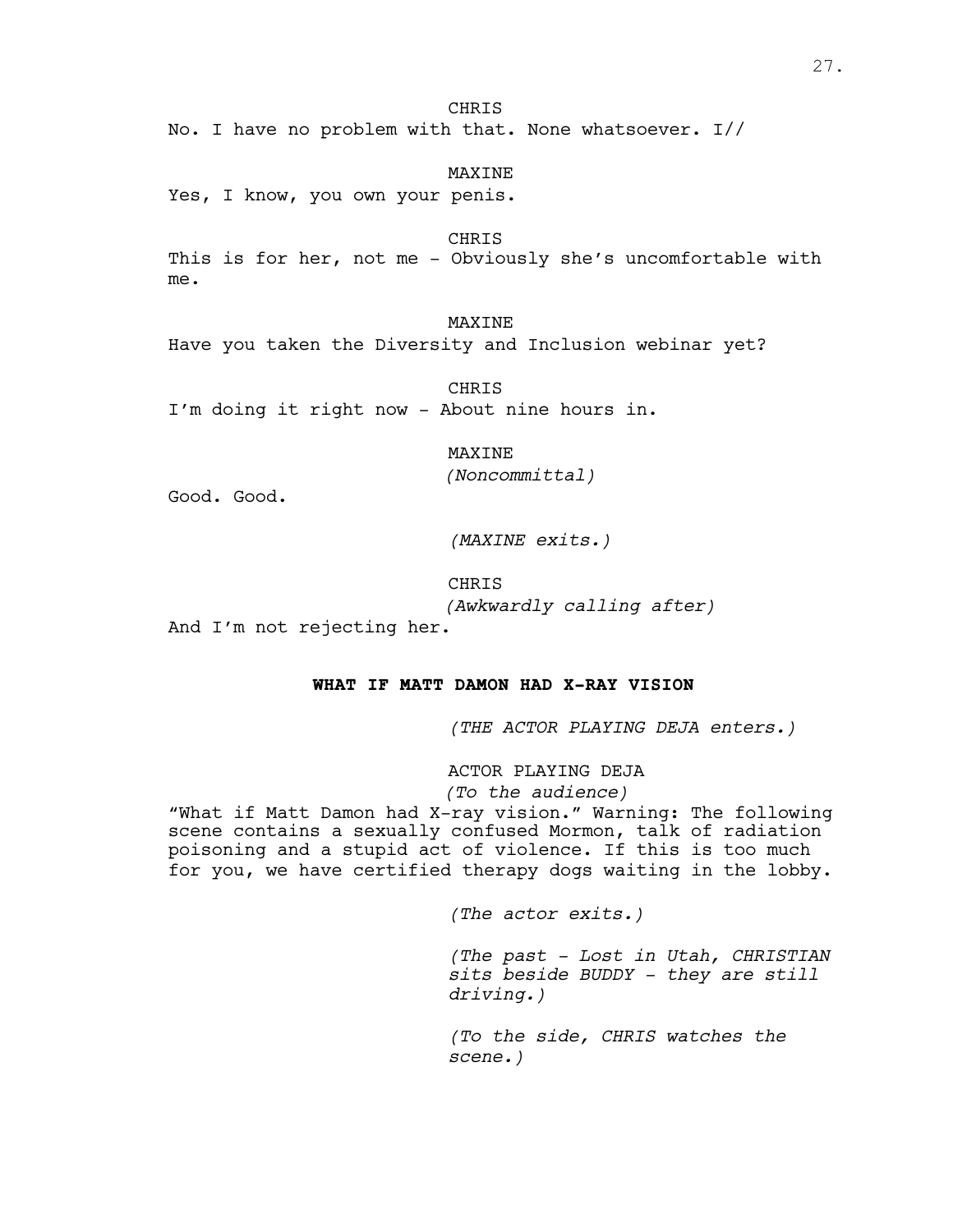BUDDY

*(Thrilled with his story idea)* Here's the first story I'm going to pitch when we get to Hollywood.

CHRISTIAN

Buddy, I'm having second thoughts.

BUDDY

Fade up! Two life long friends in a BMW.

#### CHRISTIAN

BMW?

BUDDY

Big Mormon Wagon. In other words an old shitty Chevy Suburban.

#### CHRISTIAN

Language.

#### BUDDY

Middle of *friggin'* nowhere – Two handsome, like-able guys.

## CHRISTIAN

*(Bored with these stories)* Yes, I know the next Matt Damon and Denzel Washington//

BUDDY

On their way to new jobs as technicians at a nuclear power plant. But just as they arrive - Alarms! The core is melting! Not thinking of himself, Matt//

## CHRISTIAN

That's me.

#### BUDDY

Runs into the reactor and saves the day, but he gets horrible radiation poisoning. Denzel//

#### CHRISTIAN

That's you.

#### BUDDY

Rushes him to the hospital. Dissolve to, three weeks later. Matt comes out of his coma! But he's changed. He's bigger, stronger, but more - he's now gay. And he has x-ray vision.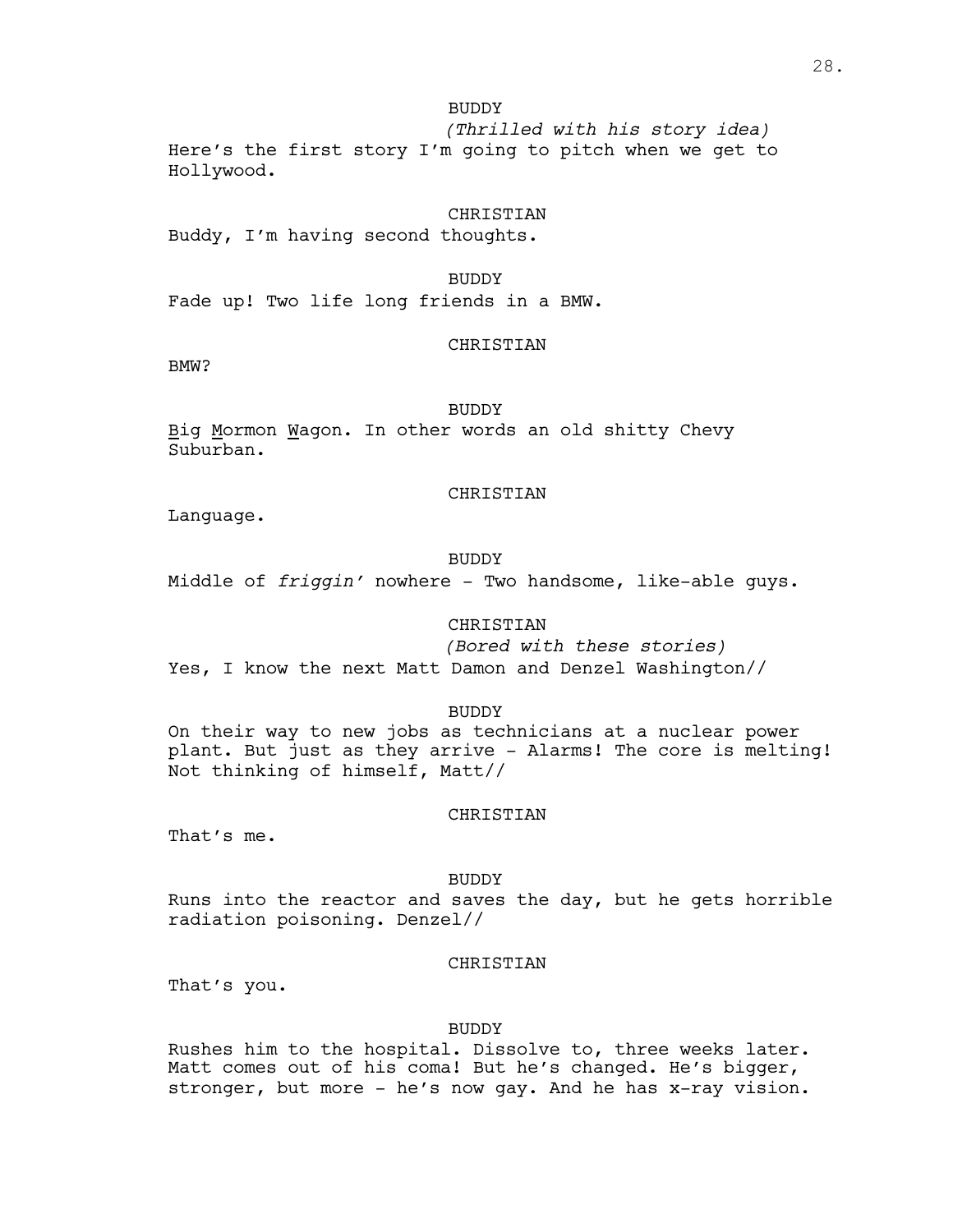## **CHRISTIAN**

# *(Agitated by this)*

I think we should go home.

## BUDDY

I call this movie "Radiation" exclamation point!

## CHRISTIAN

I'm serious, Mormons can't make it in Hollywood.

#### BUDDY

Did you know that in Hollywood everyone is like gay or bisexual, or Jewish or really, really confused. They don't know who they love. What about you, ever been in love? And we both know that girl you met at the singles ward doesn't count.

## **CHRISTIAN**

*(Fuming)*

Buddy, if we don't turn around I'll… I'll…

#### BUDDY

What?

#### CHRISTIAN

I'll report you to the Zone Leader!

## BUDDY

*(Laughing)*

Chris, there's gotta be more to life than mindlessly following the orders of a Zone Leader. What're you gonna do when you finish your mission? Marry that girl?

#### CHRISTIAN

Her name is Alison.

## BUDDY

I'm sure you'll be a great daddy to little "Gonie." Which won't give you any time to write. You'll become nothing more than a middle aged Mormon with a mortgage.

#### CHRISTIAN

*(Pissed off)*

Stop the car.

#### BUDDY

Why?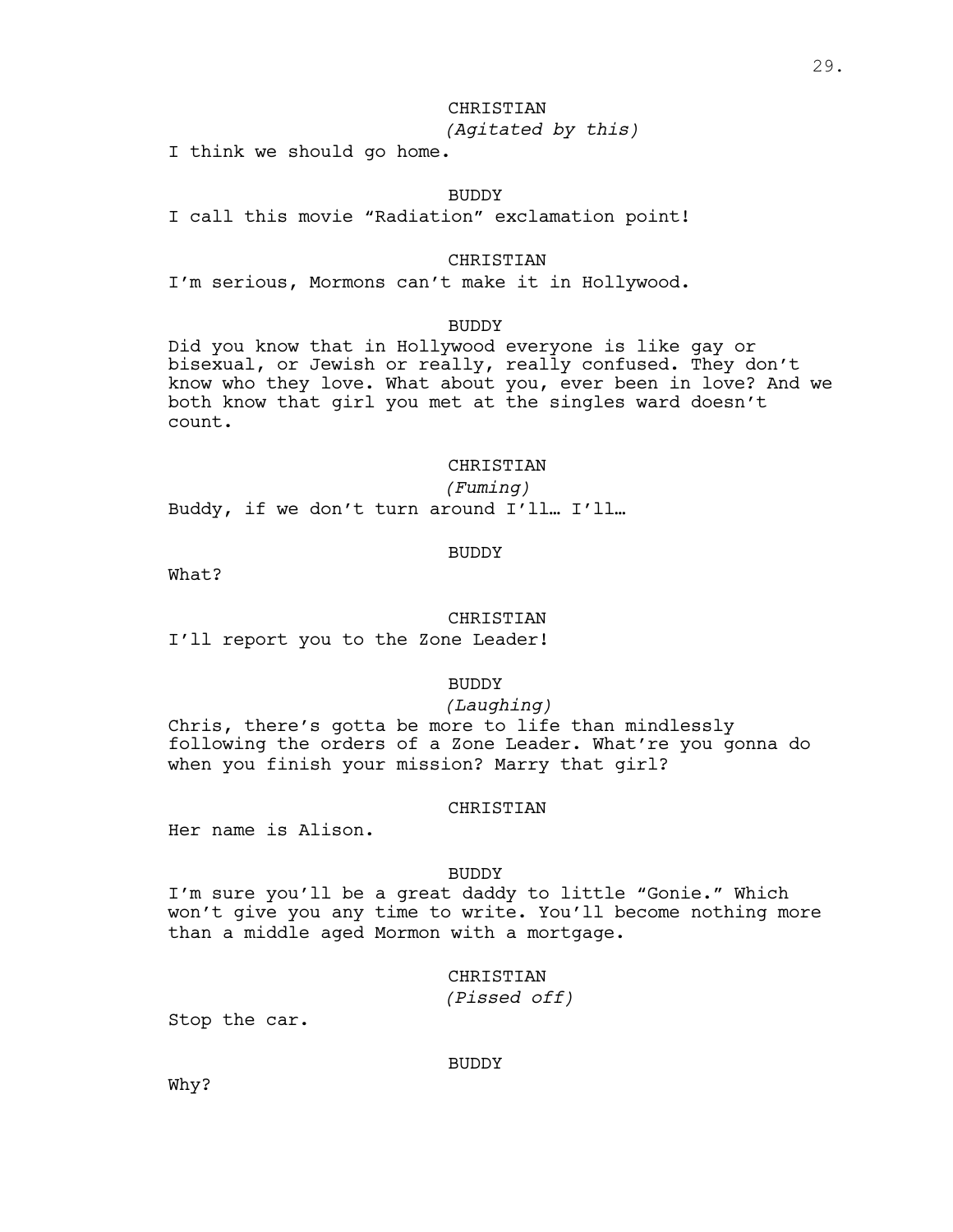## **CHRISTIAN**

Just Stop!

*(BUDDY pulls over. They sit there for a moment. CHRISTIAN fumes.)*

BUDDY

You okay? *(No answer)* Chris? I'm sorry if I//

#### CHRISTIAN

Shut up! Can you do that?! Just shut your face!

## BUDDY

*(Beat, kindly)*

Look, I... I know what your father did to you when you were twelve years old.

## CHRISTIAN

I don't know what you're talking about.

#### BUDDY

The gay conversion camp thing.

*(Pissed, CHRIS gets out. BUDDY follows.)*

#### BUDDY

#### *(Genuine)*

Chris, I admit it, I deliberately got us lost, but I *need* to tell someone, someone I can trust, someone who won't tell Bishop Johnson. So... Let me just say... I love you. Always have. I just need to know if you share my feelings. Or am I making a fool of myself?

> *(Beat. CHRISTIAN's agitation grows.)*

#### BUDDY

Chris?

## CHRISTIAN

Fuck off!

(Chris shoves Buddy into the dirt,<br>then stands over him. He's one confused fucked up young Mormon, so what else can he do but quote the church website)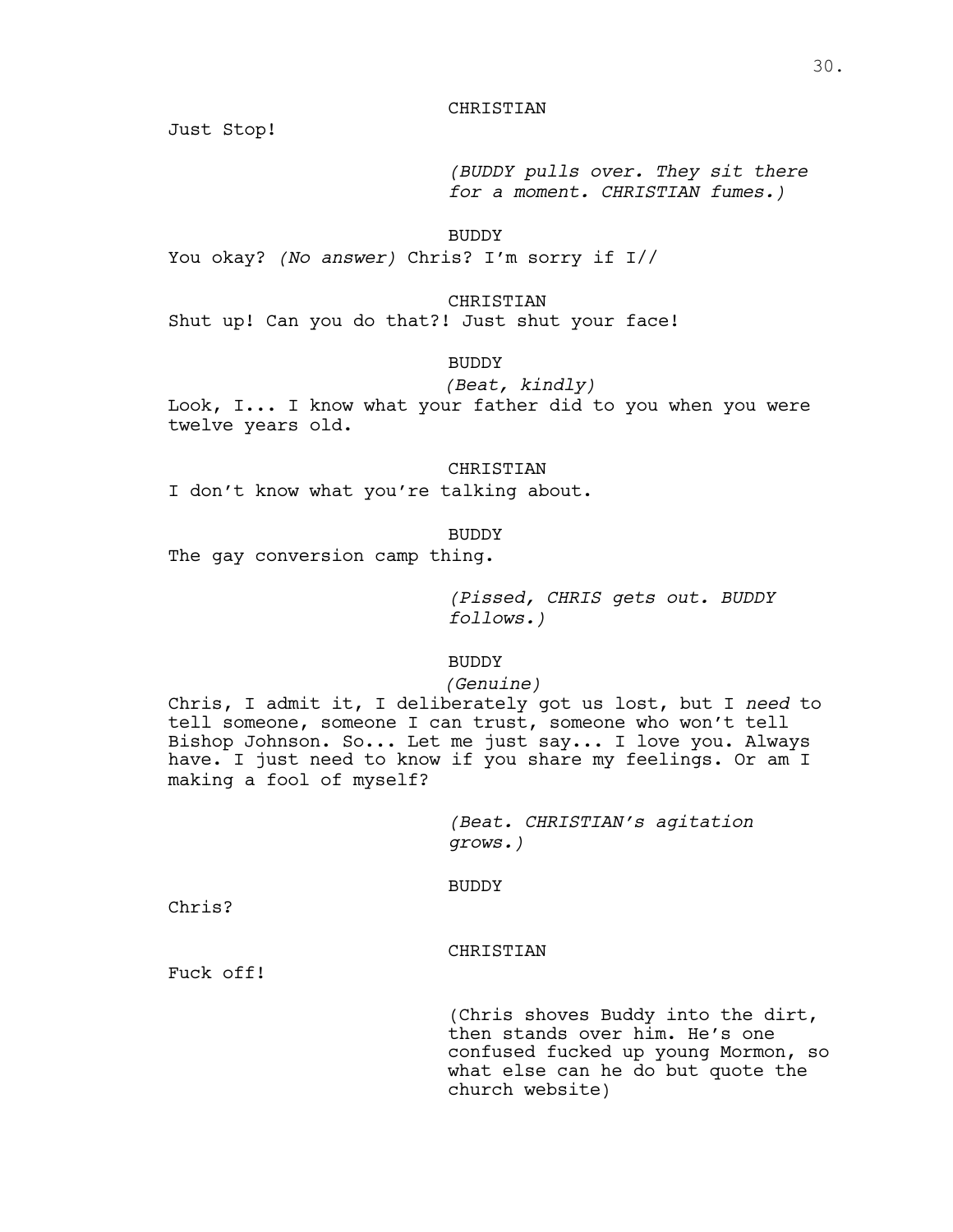## CHRISTIAN

The church's official policy is that if you're gay you are to live a celibate life or marry someone of the opposite gender and suppress it!

#### **BUDDY**

Yeah, but that's totally fucked up.

## CHRISTIAN

Yes it is!

(Chris mounts Buddy and passionately kisses him. Stops, stands.)

## CHRISTIAN

I'm going to marry Alison!

*(CHRISTIAN exits.)*

*(BUDDY runs after.)*

#### **CAN I BOUNCE MY ABSURDIST PLAY OFF YOU?**

*(The actor playing MAXINE enters.)*

## ACTOR PLAYING MAXINE

"Can I bounce my absurdist play off you?" Warning: The following scene contains a young writer presenting the first draft of her first absurdist play. If you're a fan of Samuel Beckett you may experience existential uncertainty. If you are not a fan of Becket you'll most likely just get bored.

*(The actor exits.)*

*(Standing in the office door is DEJA a black college student. She's a vehement young writer searching for her voice.)*

## DEJA

Professor?

*(Beat, CHRIS is off in his own world, still thinking about the previous scene.)*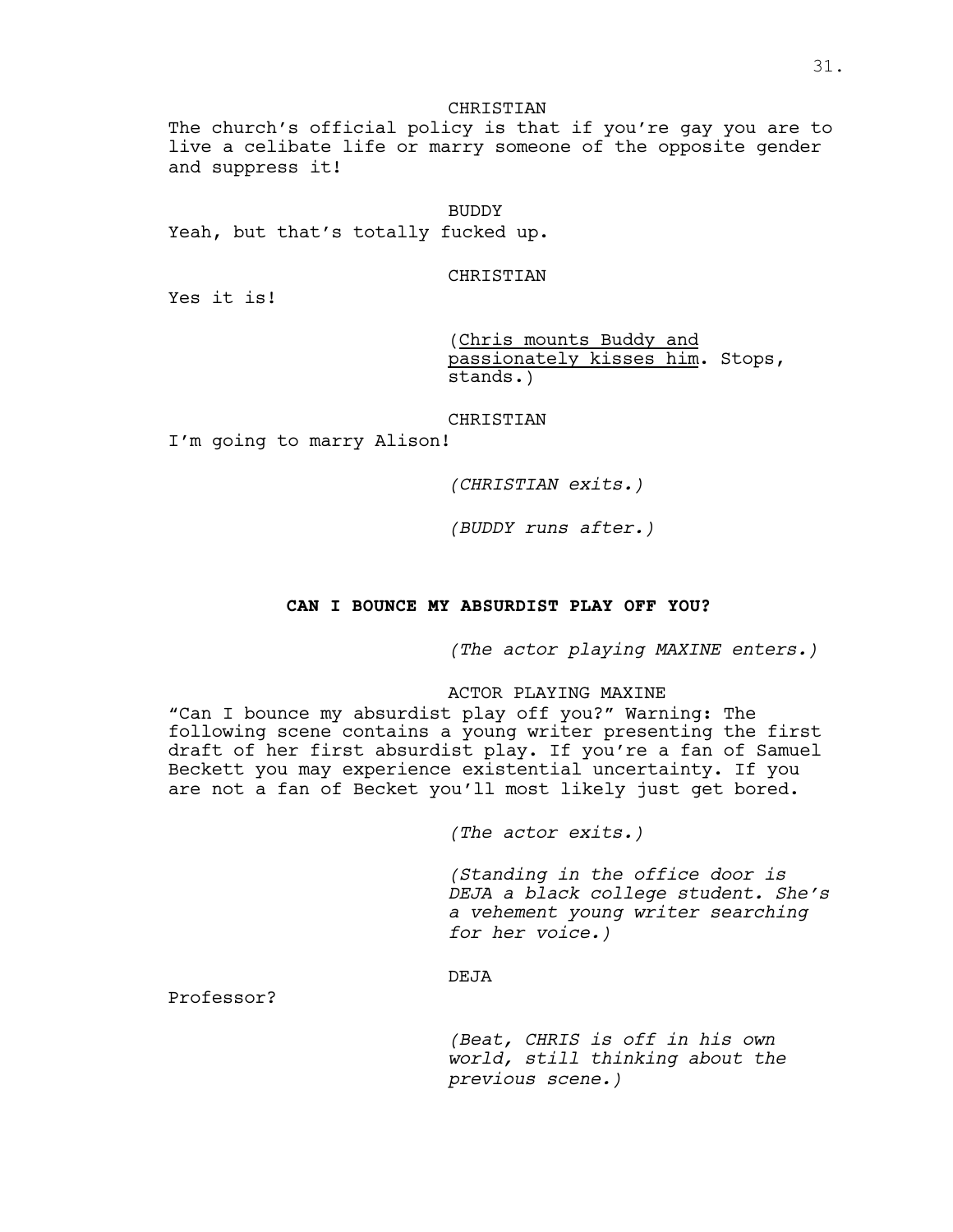#### DEJA

Professor?

## CHRIS

Huh?

DEJA

You were thinking pretty hard there.

#### CHRIS

What? No. Ah, can I help... you?

DEJA

Deja. I'm in your creative nonfiction class.

**CHRIS** Right, the girl who sits in the black/back.

## DEJA

*Woman*.

## CHRIS

Mental error - That's what I meant.

*(She steps in and looks around.)*

DEJA

Wow, they really fixed the place up - hole in the wall and everything. *(She shudders)*. You going to the moment of silence?

#### CHRIS

For?

DEJA

Buddy, the guy you replaced? I was his TA for like two seconds before he shot himself.

CHRIS

Oh, ah, don't know if I'll have time.

## DEJA

I'm not going. I think moments of silence are bullshit. It makes you feel like you've done something when you've done absolutely nothing.

## CHRIS

And what can I do for you?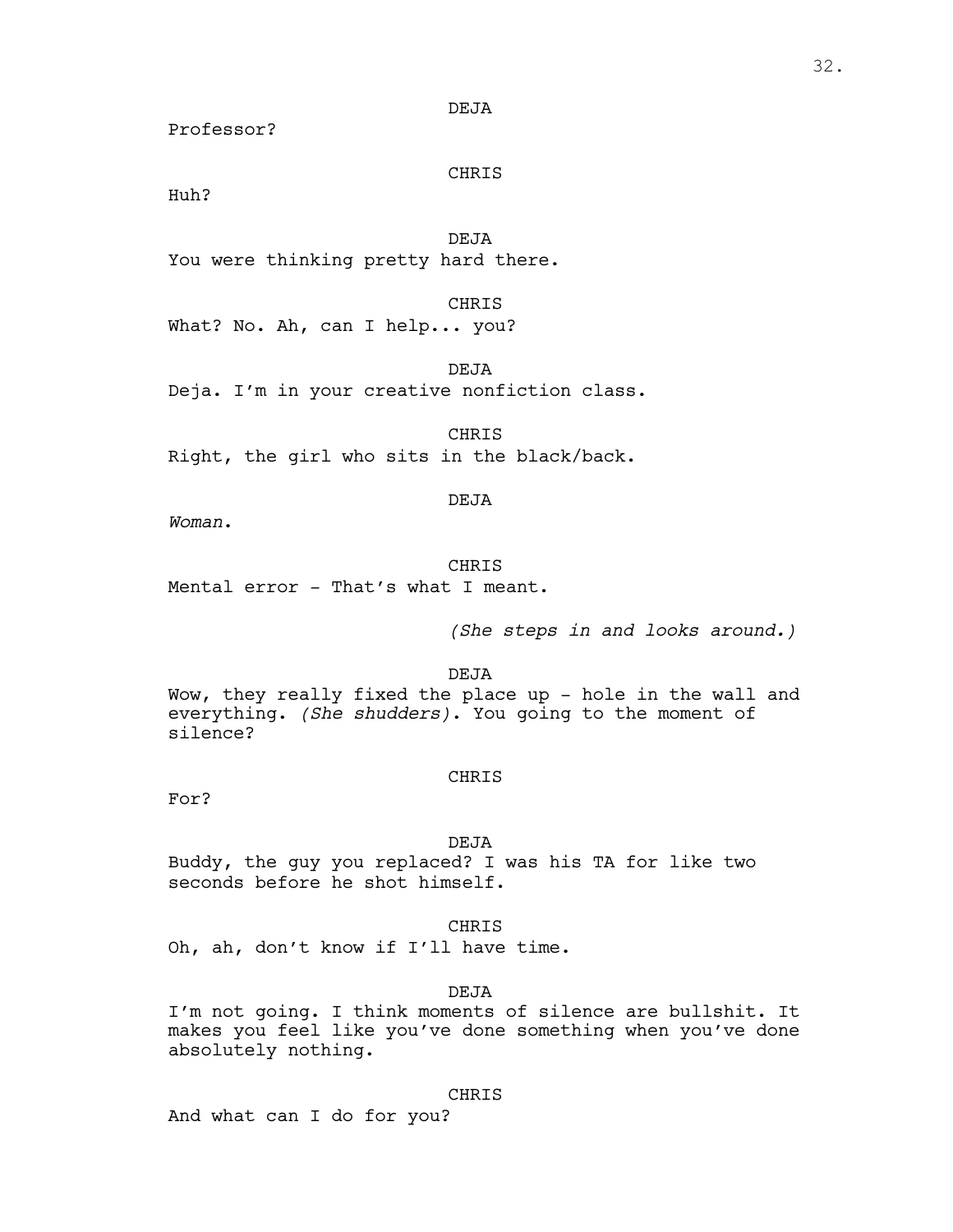DEJA

Can I bounce my "write about someone unlike yourself" assignment off you before I turn it in.

CHRIS

Sure.

DEJA

I wrote it in the form of a play.

CHRIS

It was supposed to be a short story//

DEJA

Wrote it in one sitting. You know, flow of consciousness.

*(DEJA takes out two play scripts and hands one to CHRIS.)*

DEJA

*(With the passion of a young artist)* It's about men and women, black/white, and our total inability to communicate. It's a manifesto. No one writes manifestos anymore, we write mission statements. Working<br>title, "The Myth of Sisyphus, Part Two." Okay, here goes. (Reading) "Darkness. A spotlight fades up on a white man." That's you. "In a separate spotlight we find a black woman." That's me. "Both are buried to their necks in sand."

> *(DEJA is author-ish-ly into it, CHRIS noncommittal.)*

DEJA

Okay, go.

WHITE MAN *(Playacting the script)*

Ah... "I'm sorry."

BLACK WOMAN

*(Playacting the script)*

"Sorry or just apologetic?"

WHITE MAN

"I'm ashamed but not remorseful."

BLACK WOMAN

"Conscious-stricken?"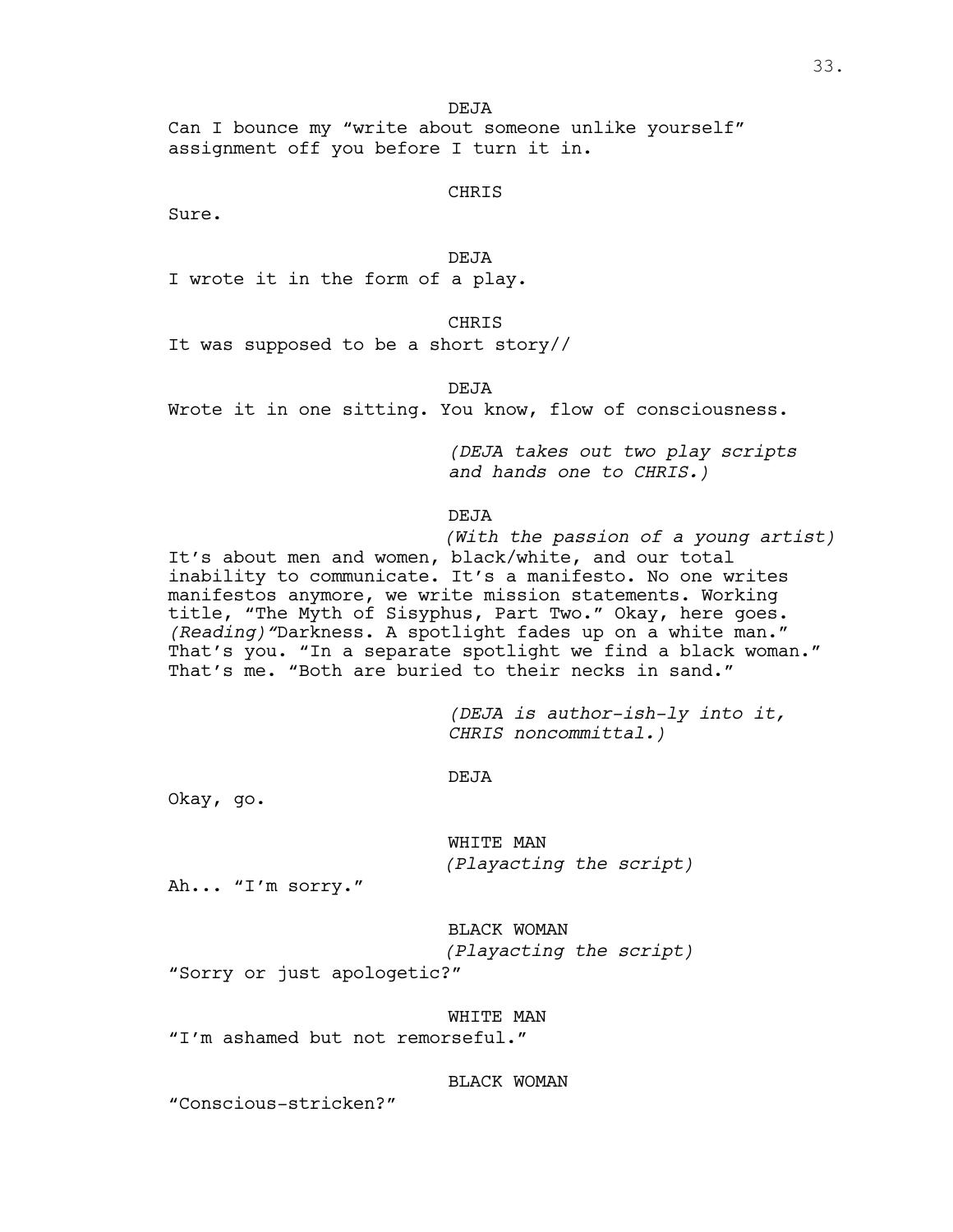WHITE MAN

"Guilt-ridden."

BLACK WOMAN

"Mixed with metaphysical isolation?

# WHITE MAN

"Isolation is too strong a word. I feel an otherness mixed with a bit of hope that someday you will forgive me."

BLACK WOMAN

"I want to forgive you, but am not sure I will ever be able to exonerate you."

#### WHITE MAN

"So we can go forward?"

BLACK WOMAN "We can get beyond this but we cannot move forward."

WHITE MAN

"I'm glad we talked."

BLACK WOMAN "We've talked but not conversed."

WHITE MAN "We've had a meeting of the minds."

BLACK WOMAN "Can minds ever really meet?"

WHITE MAN "Two people can understand each other."

BLACK WOMAN "Understand or just comprehend?"

WHITE MAN

"Appreciate."

BLACK WOMAN "No one can fully appreciate me."

WHITE MAN "I want to appreciate and perceive you."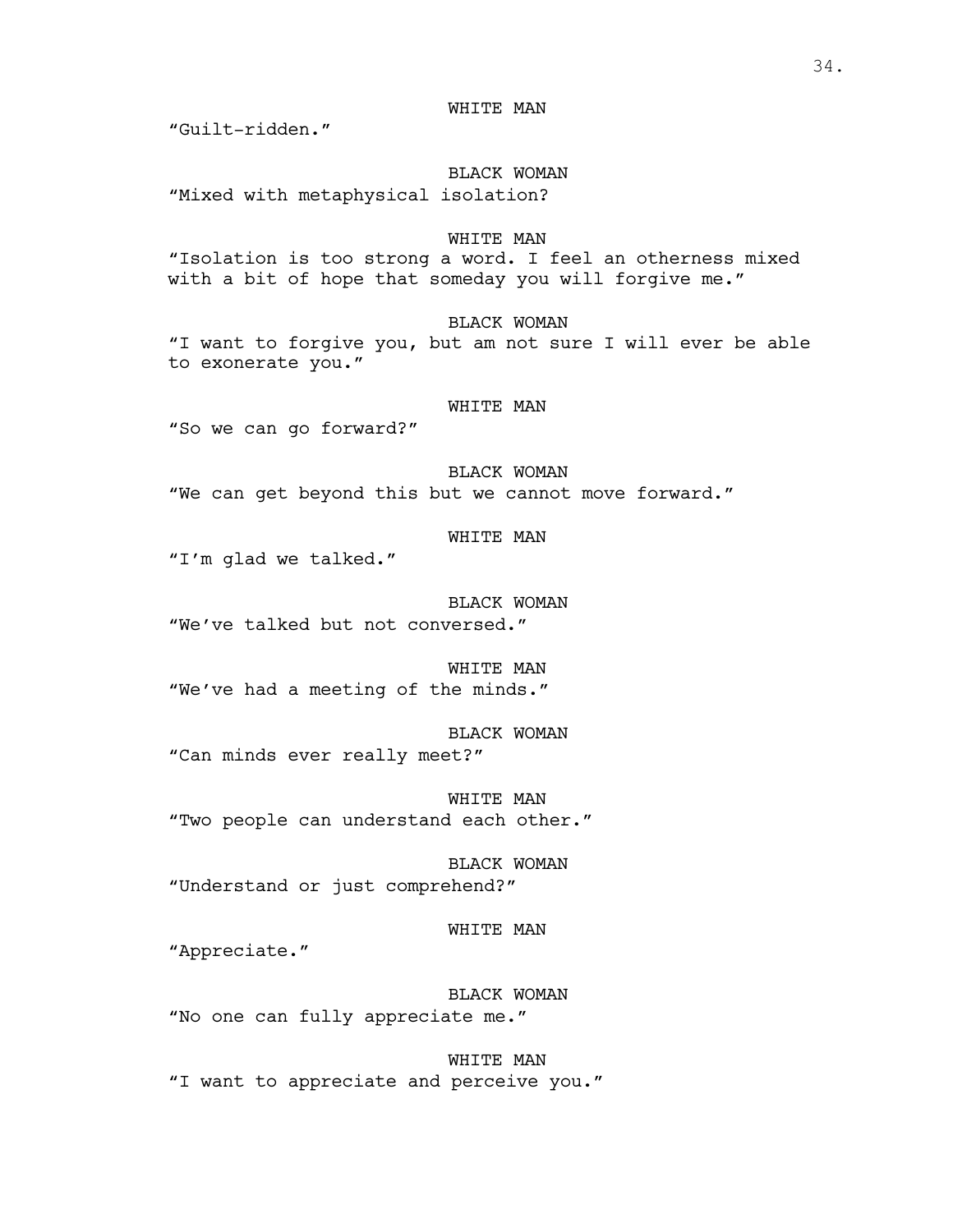BLACK WOMAN "I perceive you but don't grasp what you're saying."

*(CHRIS stops the reading.)*

CHRIS

Deja.

DEJA

Huh?

CHRIS

Sorry to interrupt. *(Flipping through the long script)* How much more?

DEJA About twenty pages, then things really get going.

CHRIS Does anything happen before page twenty?

DEJA

Meaning?

CHRIS

Is there a hint of story?

DEJA You mean like Aristotle's rules of writing?

#### CHRIS

That's a start.

DEJA I don't follow Aristotle. That's for white men.

CHRIS If it's all right, Deja, I should get to the moment of silence. I'll read this tonight.

DEJA Am I making it clear that communication between black women and white men is impossible?

CHRIS You've communicated that remarkably well.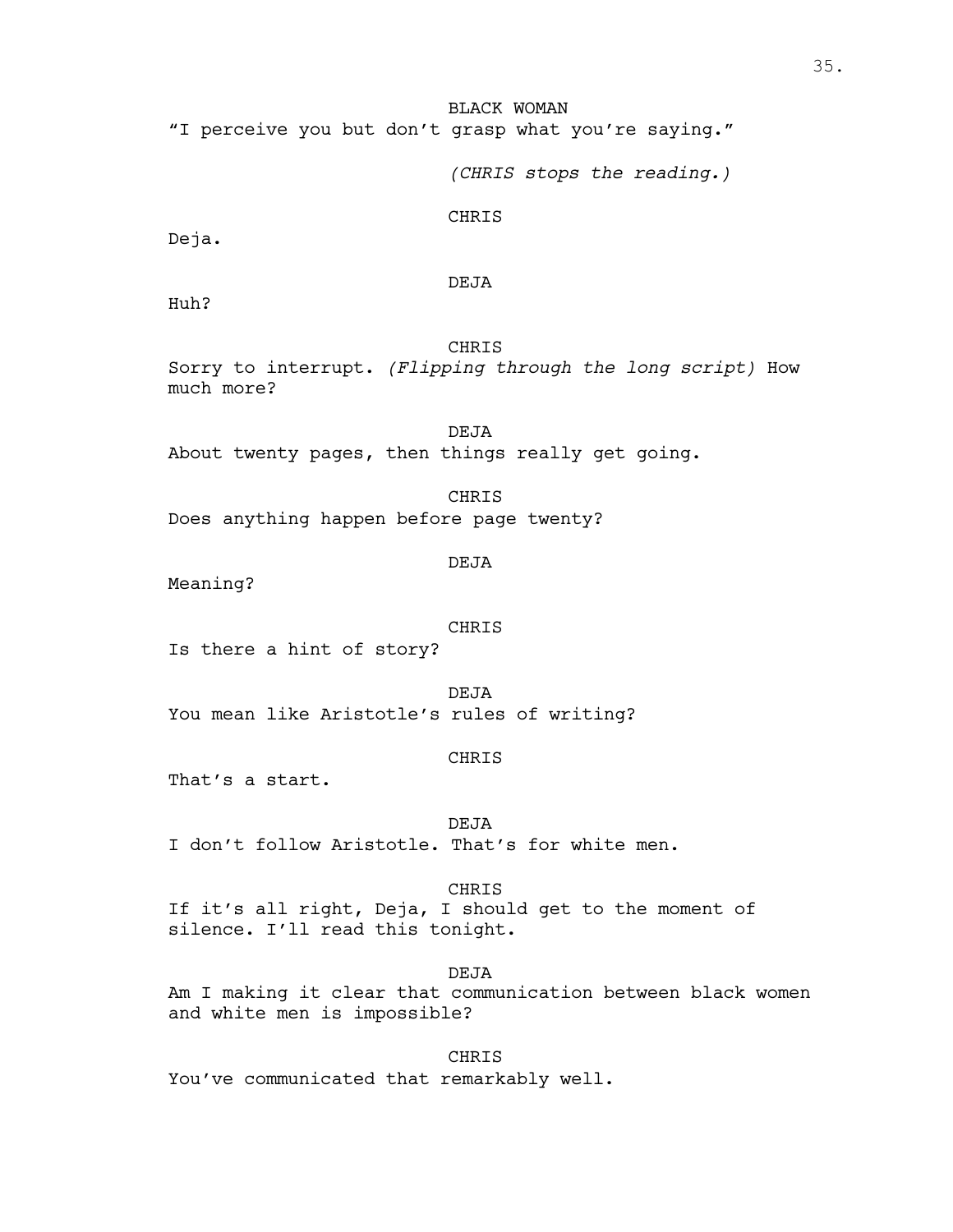DEJA

So, be honest, you hated it?

*(During the following absurd conversation neither CHRIS or DEJA are aware of the absurdity.)*

CHRIS

Not at all. I don't like it, but I don't dislike it.

DEJA

So you're displeased but not to the point of hostility?

CHRIS Hostility is too strong a word. I feel perplexed but want to understand.

#### DEJA

Understand or comprehend?

CHRIS

I want to appreciate your intrinsic worthiness.

DEJA I don't want to be appreciated, I want to be recognized.

CHRIS

Your writing brought an interconnection between us.

DEJA

So you missed the point of the play.

CHRIS I didn't miss it, I lost sight of it.

# DEJA

I'll go rewrite.

CHRIS No, don't rewrite it's perfect.

DEJA Flawless perfect or it-needs-work perfect?

CHRIS

You get an "A".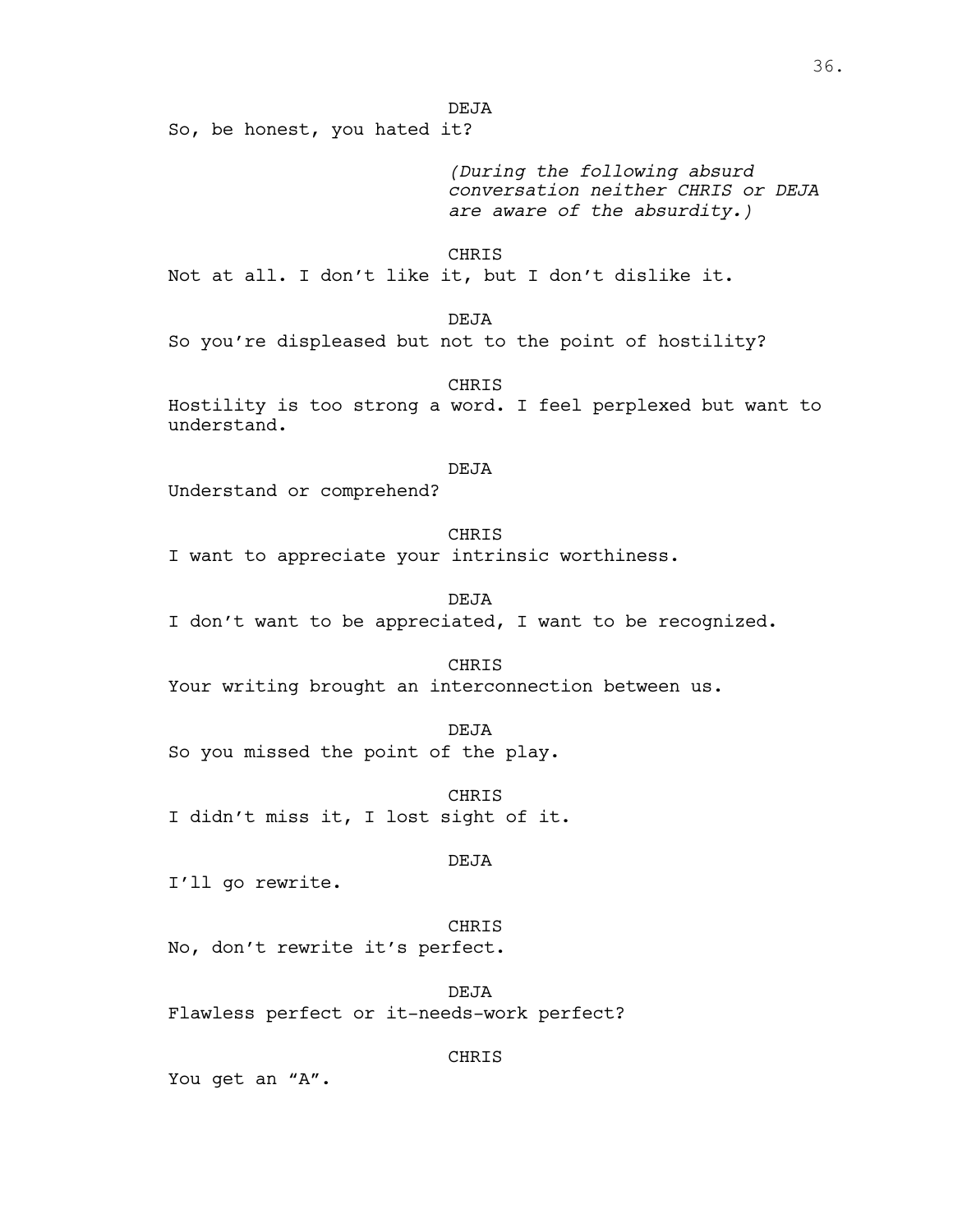DEJA You think I wrote this to get a letter grade? My goals are so much more.

| Glad to hear it.                          | CHRIS                                                               |
|-------------------------------------------|---------------------------------------------------------------------|
| Glad or just pleased?                     | DEJA                                                                |
| Happy.                                    | CHRIS                                                               |
| Do you mean delighted?                    | <b>DEJA</b>                                                         |
| Mirthful. I'm mirthful.                   | CHRIS                                                               |
| Mirthful?                                 | <b>DEJA</b>                                                         |
|                                           | CHRIS<br>Yes, mirthful. Okay, I gotta get to the moment of silence. |
| Any grading?                              | <b>DEJA</b>                                                         |
| Excuse me?                                | CHRIS                                                               |
| Didn't Maxine tell you? I'm your new T.A. | <b>DEJA</b>                                                         |
| Good. That's really good.                 | CHRIS<br>(Beat, with reservation)                                   |
|                                           | (DEJA exits. CHRIS puts his head<br>$down.$ )                       |

# **THE MOMENT OF SILENCE**

*(In a new light, MAXINE enters and speaks to the students and faculty the audience - gathered in the study room for the moment of silence.)*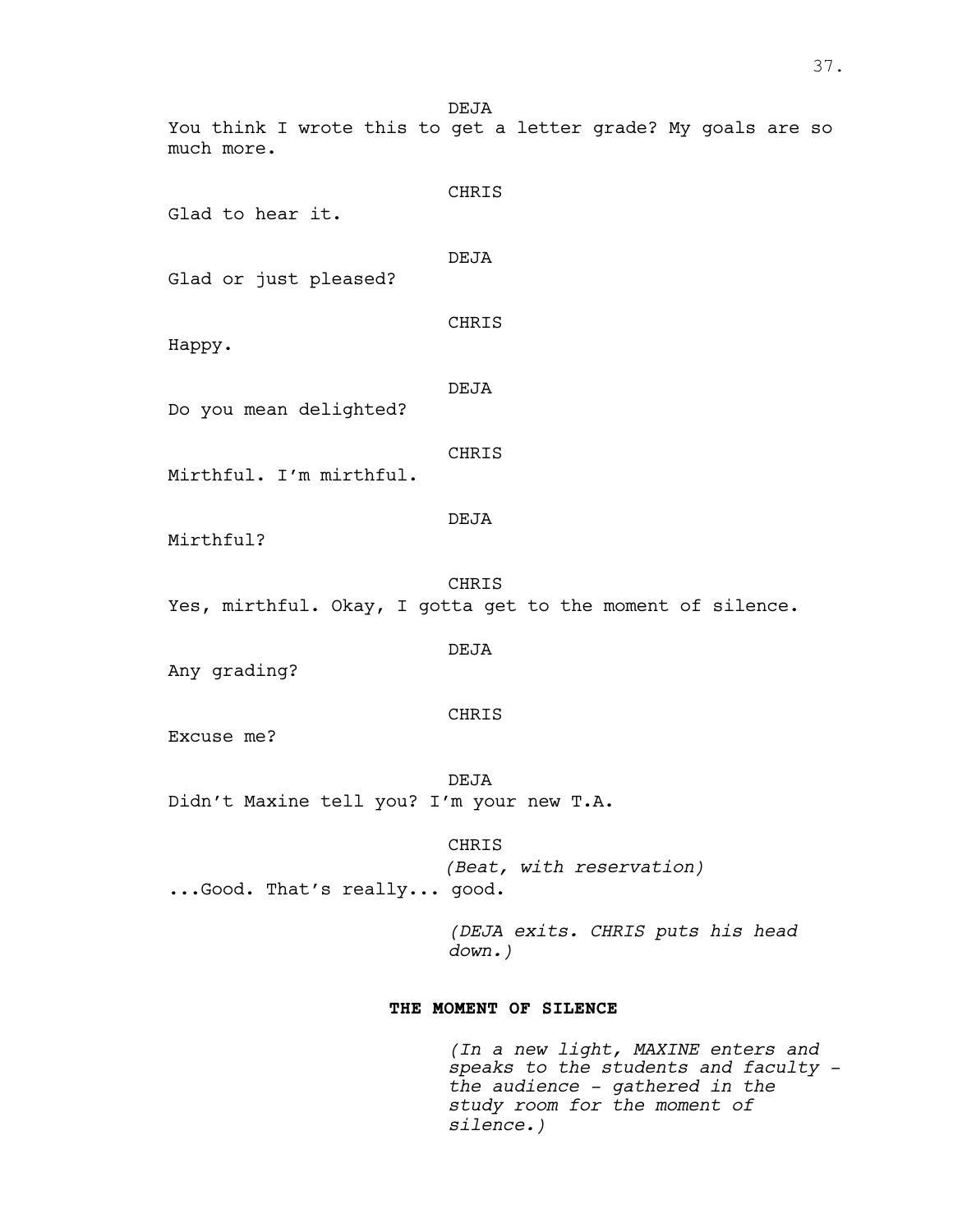#### **MAXTNE**

"We will now have a moment of silence to celebrate the life of Buddy Young. Please lower your heads. Unless of course your particular religion does not allow you to do so, or if you have <sup>a</sup> physical impairment that prevents you. Also, lowering your head does not mean that you're performing an act of submission - Unless you want to perform an act of submission. You may say a prayer if you wish, but you are not required to do so, nor does my broaching the subject in any way suggest that the Department of English endorses or opposes prayer. Also know that a moment of silence does not imply an assumption of belief. This is a nonsectarian act that can be interpreted as sectarian if you so desire. If you do choose to say a prayer please whisper as this is a moment of silence, but know that by asking you to whisper I am not attempting to censor you. If you wish to hold hands or hug the person beside you, do so only after you've asked permission and after you have received a positive confirmation that is witnessed by at least one person. Do not assume that just because someone gave you consent previously to hug them, that their consent is universal. We shall now begin a moment of silence."

*(After three seconds...)*

MAXINE

Thank you for coming.

*(MAXINE exits.)*

# **BE CAREFUL WHAT YOU WISH FOR (PART I)**

*(The ACTOR PLAYING DEJA enters and speaks to the audience.)*

### ACTOR PLAYING DEJA

Be careful what you wish for - Part 1." Flashback, ten years ago. You're now part of a reception after a Mormon wedding. Warning, during this scene you are not allowed to consume alcohol, coffee, tobacco or porn.

> *(In a single light, CHRISTIAN, nervous and too young to be married, stands before the wedding crowd. He's wearing an ill-fitting tux and stupid bow tie his mother picked out. He's never talked in front of this many people.)*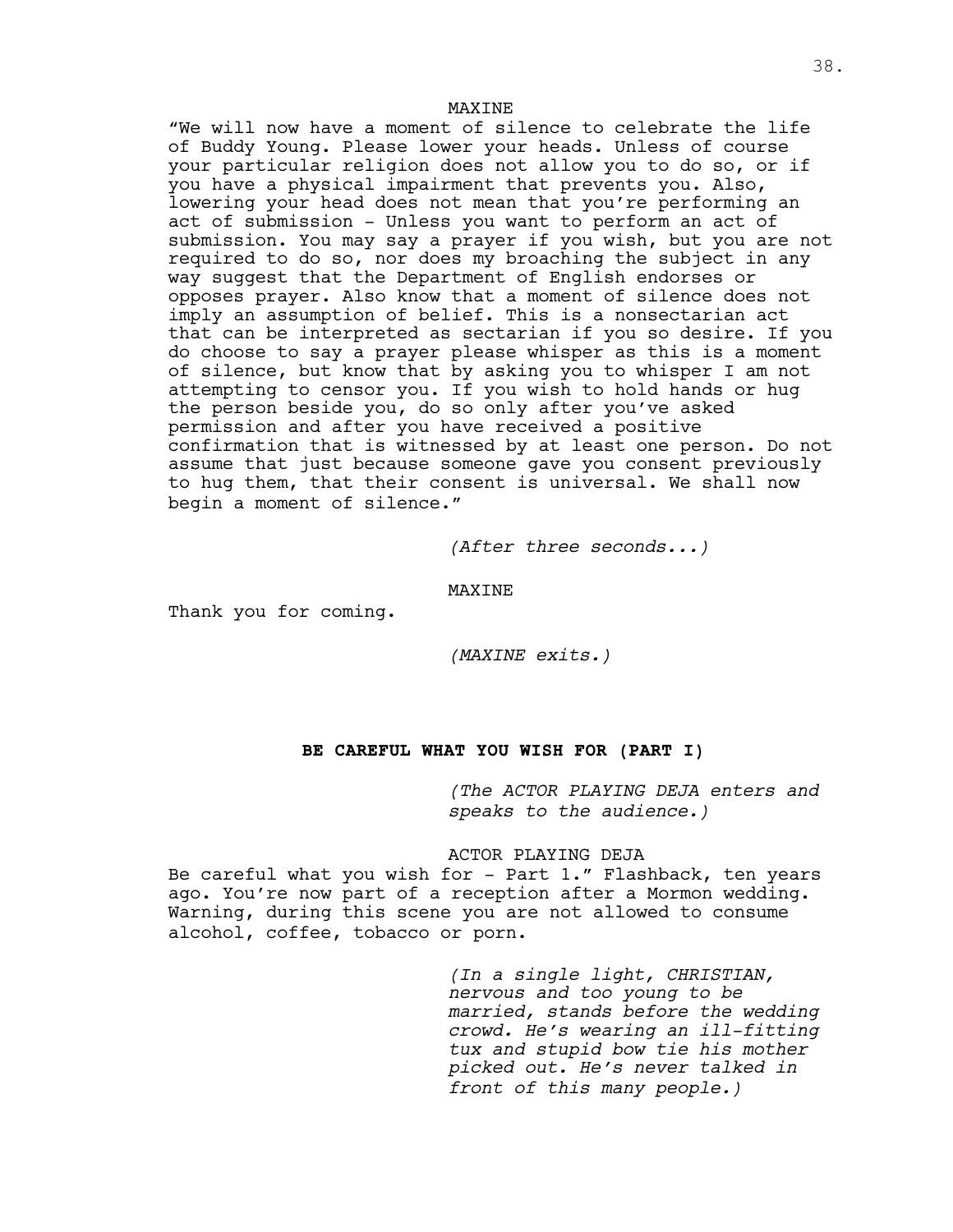### **CHRISTIAN**

*(Tense, deer in headlights)* Hi. Ah, we're so happy you came and I'm sorry that my non-LDS friends were not allowed to enter the temple for the sealing ceremony. But Buddy and I would like to thank you all for coming--

> *(CHRISTIAN is distracted by someone whispering to him from the crowd.)*

# **CHRISTIAN**

*(To someone in the crowd)*

...What? ...Who? ...What did I say? *...*Oh! I meant *Alison*. *Alison* and I would like to thank you. I've always wanted to marry my best friend, and Buddy// I mean, *Alison* and I, although we've known each other for just a short time, I'm sure we'll become best friends. But... Ah...

> *(He stops. Tries to regain his composure.)*

# CHRISTIAN

*(Trying to find his words)* Look, I don't see Buddy any more. I mean, literally. He doesn't exist. He was excommunicated. And rightfully so. When he writes, I burn his letters. I am totally devoted to ah... ah... Alison! And our marriage which will last for all eternity. *(That's hard for him to stomach)* Ah... Tell you what, let's skip the speeches and Buddy and I will cut the cake. (*He realizes what he said)* Shit!

*(Black out.)*

# **DIVERSITY AND INCLUSION TRAINING WEBINAR II**

*(Lights up on CHRIS sitting at his laptop taking a webinar.)*

# ACTOR PLAYING BUDDY

Diversity and Inclusion Training Webinar, unit fifty-eight. Warning: The following scene contains satire. Clinical trials of satire have been known to cause problems for people who are humor-challenged.

*(The actor exits.)*

*(Inane, cheerful webinar music.)*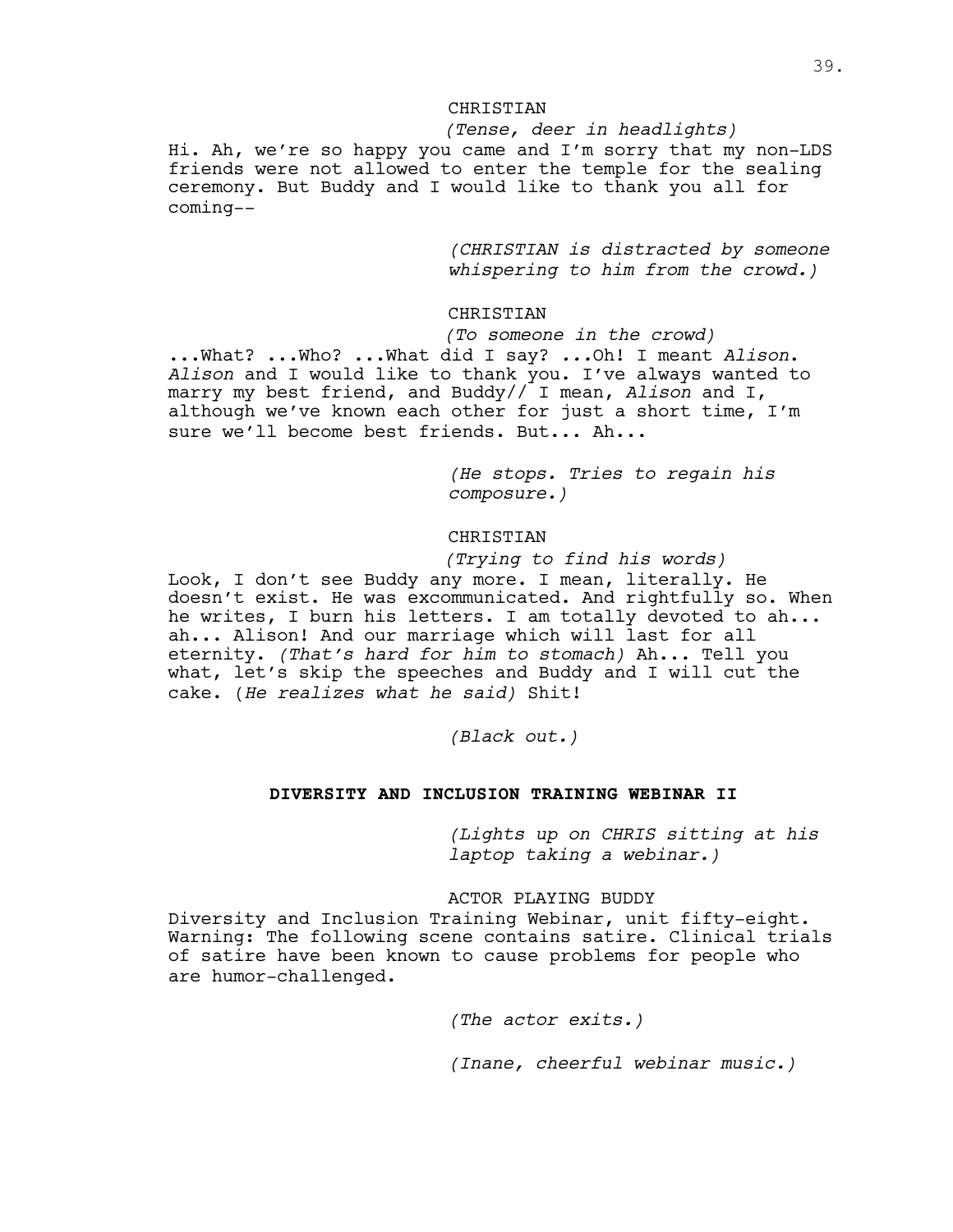*(Just as before, during the following, company members act out the training video that CHRIS watches on his laptop.)*

*(The actor playing DOROTHY plays the HOST of the webinar. She's training-video-fake.)*

### WEBINAR HOST

*(Upbeat, artificial, to audience)* Hi and welcome to part fifty-eight of the webinar "You Can't Say That." Brought to you by *Achieve!* Today's sub-unit is entitled, "What You Text Matters: Intent, Impact, Synergy." One day Betty and Harry are in the company break room when...

> *(The actor playing Deja plays BETTY. The actor playing Christian plays HARRY. They walk up to a coffee maker.)*

BETTY *(Upbeat and actor-y)*

Hi, Harry.

HARRY *(Upbeat and actor-y)*

Hello, Betty.

BETTY

Coffee?

# HARRY

Thank you.

*(They help themselves to coffee.)*

HARRY

Did you get my text?

BETTY *(Displeased)*

Oh, that was you.

# HARRY

That popular comedian I mentioned in my text is pretty funny.

#### BETTY

I didn't find him funny at all.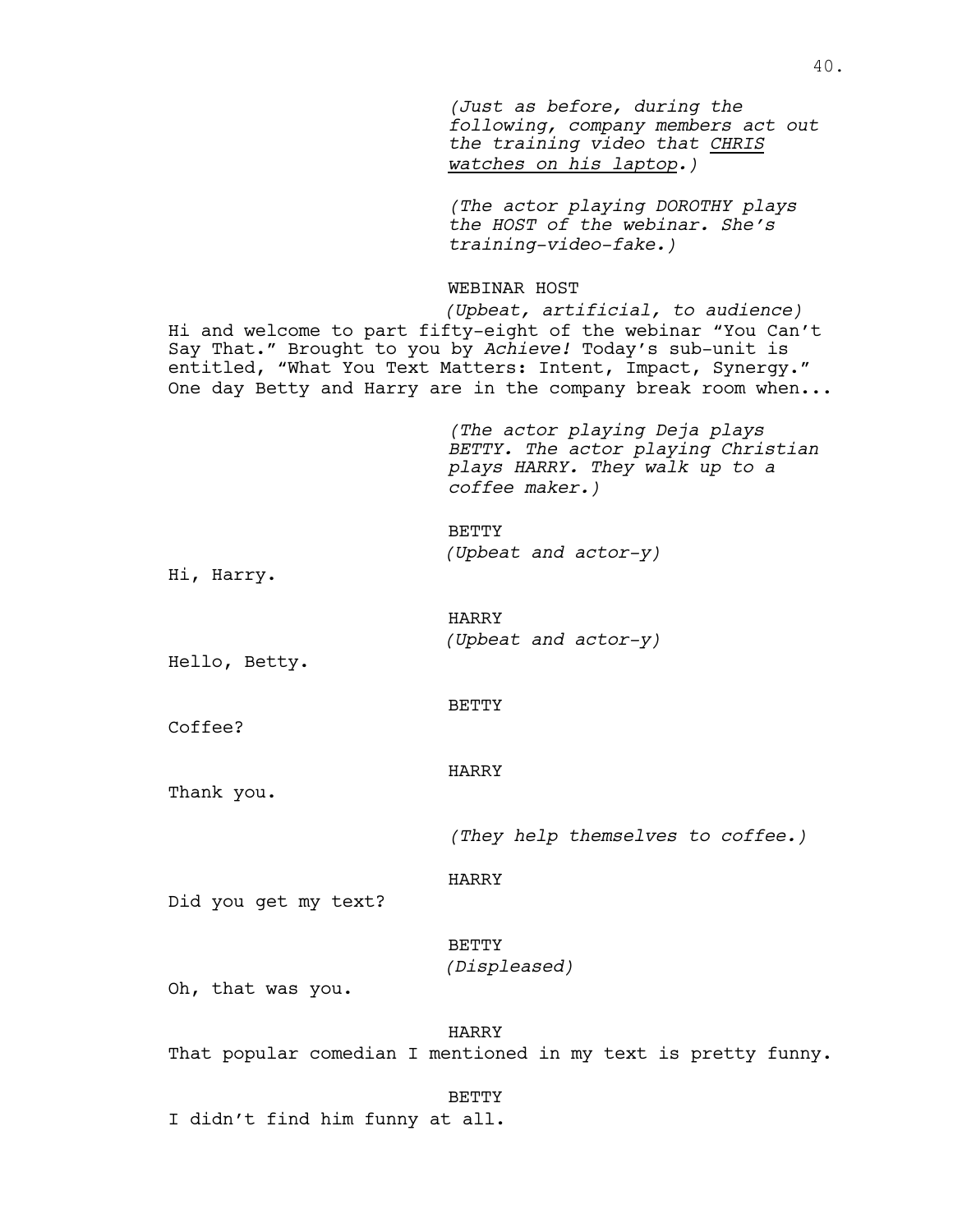HARRY What's wrong with you? That's funny.

> *(The WEBINAR HOST clicks a clicker the actors freeze.)*

WEBINAR HOST How should Betty react? Should she, "A."

> *(The WEBINAR HOST clicks a clicker the actors unfreeze.)*

BETTY

I guess you're right. I do want to maintain workplace cohesion so I guess I'll just put up with it.

> *(The WEBINAR HOST clicks a clicker the actors freeze.)*

WEBINAR HOST

Or "B."

*(The WEBINAR HOST clicks a clicker the actors reset.)*

BETTY

I'm calling the police! You pervert!

*(The WEBINAR HOST clicks a clicker the actors freeze.)*

WEBINAR HOST

Or "C."

*(The WEBINAR HOST clicks - the actors reset.)*

BETTY

Harry, we need to empower people by recognizing bullying, abuse and harassment while creating a culture of respect and employee well-being. This is the second time you've sent me an impropriate text, so I have no choice but to report you to H.R.

> *(The WEBINAR HOST clicks - the actors freeze.)*

WEBINAR HOST

The correct answer is?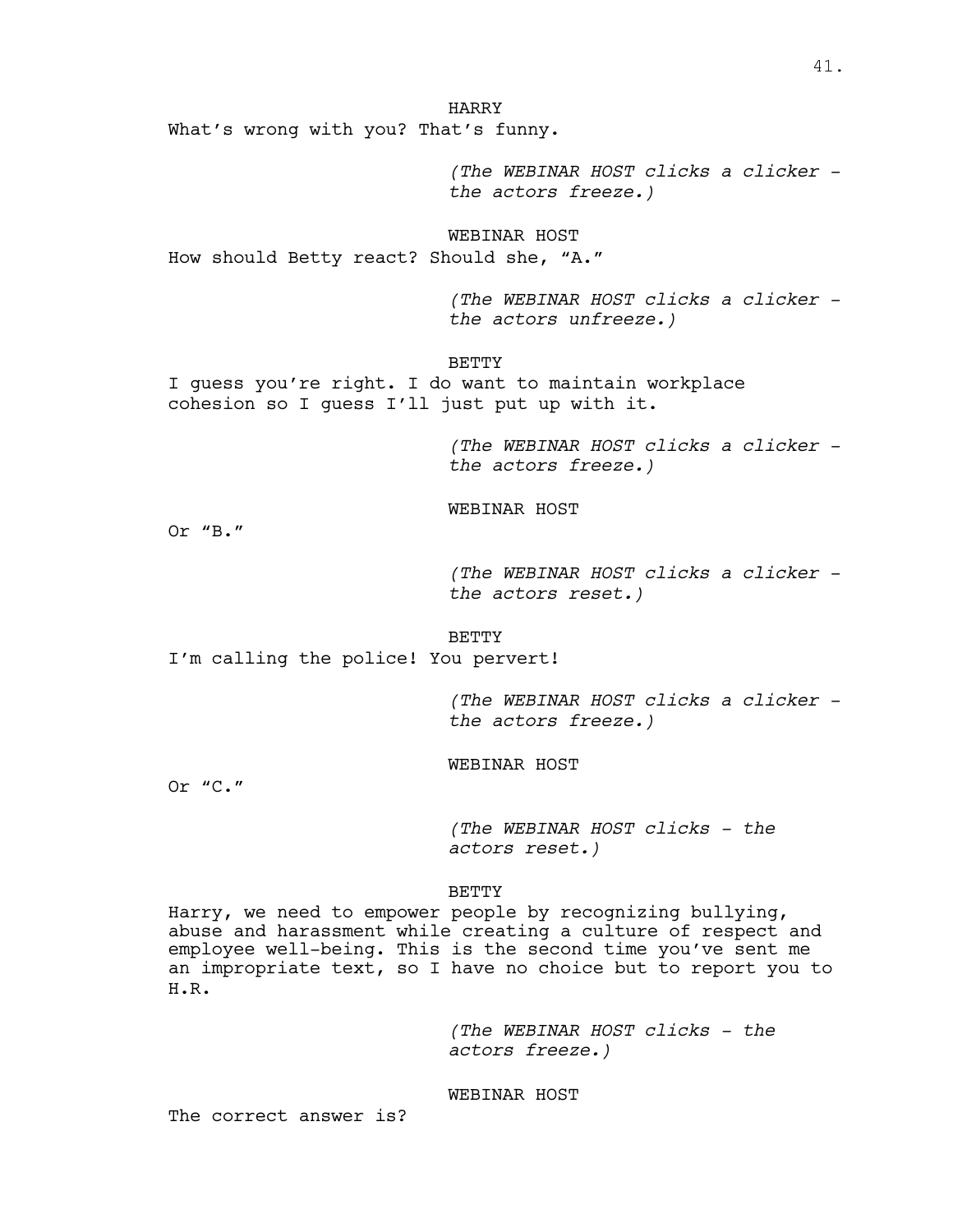*(Bored out of his fucking mind CHRIS hits a key on his keyboard.)*

# CHRIS

*(To himself)*

Please kill me.

### WEBINAR HOST

"C." That's correct. You're doing great. Let's see what happens when a hostile worker is faced with a correct reaction.

> *(The WEBINAR HOST clicks - the actors unfreeze.)*

#### HARRY

*(Regretful)* Wow, you're right, Betty, I haven't learned my lesson. I guess I'll have to face the consequences of my actions.

> *(CHRIS closes the laptop. The Webinar actors fall out of character and exit.)*

*(Dejected, CHRIS sits alone for a moment. He takes a carefully folded letter out of his pocket, opens it.)*

*(In another reality, BUDDY enters and reads from same letter.)*

#### OLDER BUSTER

Dear Chris, I know this is a corny way to begin a letter, but I wish you were here. Hollywood continues to be a mess. A big fat ugly beautiful mess. It's still pay-check-to-pay-check, but my agent got me a meeting with some new HBO show called "Game of Thrones." Sounds like a horrible idea - can't imagine it'll go anywhere. But I'll take the meeting. Guess who knocked on my door the other day. Two Mormon boys. We had a nice chat - I think I converted them. Just kidding. But they sure did make me miss my home, and family. And you.<br>Please take the time to answer this letter. Or any of my letters. It would mean to world if you did. Love, Buddy. PS -<br>Heard about your divorce. What can I say? Shiiiiiiiit - I was right. PPS – Gonorrhea is no longer my favorite word. My new favorite word is *(drawn out)* Streptocooooccusssss.

> *(CHRIS carefully folds the letter and returns it to his pocket.)*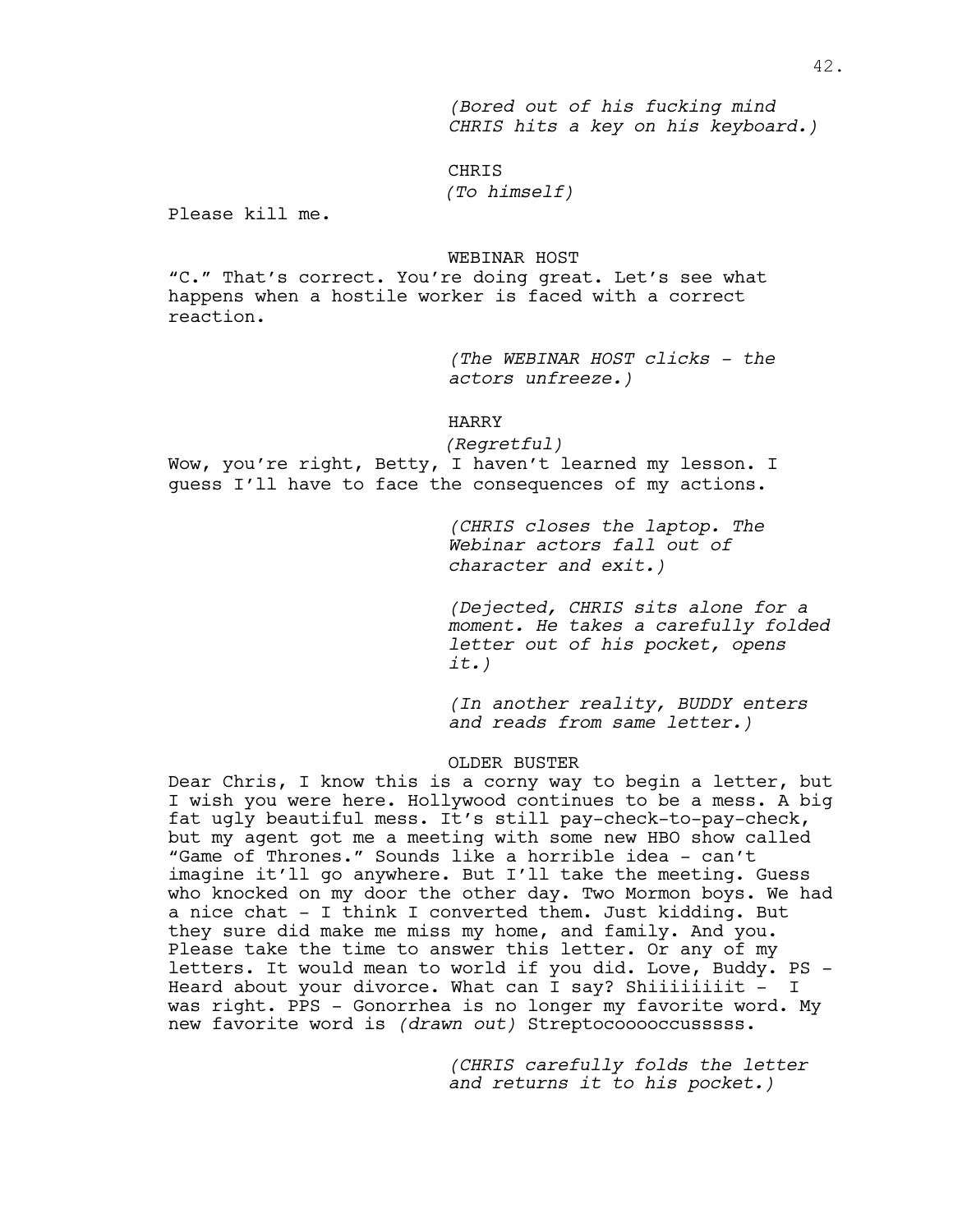# **HOW STRAIGHT, WHITE, PRIVILEGED, MALE ACADEMICS TALK TO EACH OTHER IN PRIVATE**

*(MAXINE enters.)*

*(The actors set up three music stands and stools for the reading of a play.)*

MAXINE

*(To the audience)*

Ladies and gentlemen, students and faculty, welcome to the department of English's second annual original student written new play festival. Our first reading tonight is written by Deja. Some of you read her first play, a tangy piece called "The Myth of Sisyphus, Part Two." Now she's back with a new play, so let's give her our full attention. *(To Deja)* Any trigger warnings.

*(DEJA steps up.)*

DEJA

*(To the audience)* Yes, this play will disturb you. If it doesn't it should.

MAXINE

*(To the audience)*

You've been warned.

*(MAXINE exits.)*

DEJA

*(To the audience)* I'll be playing the role of Dr. Whitehead, a white, privileged, male professor with tenure.

> *(DEJA puts on a name tag that reads, "WHITE MALE.")*

*(The actor playing BUDDY now plays the role of OWEN, a college student.*

#### DEJA

My friend Owen here, a theatre major, will play the role of Dr. Lynch, a white, privileged, male professor *without* tenure.

> *(OWEN puts on a name tag that also reads, "WHITE MALE.")*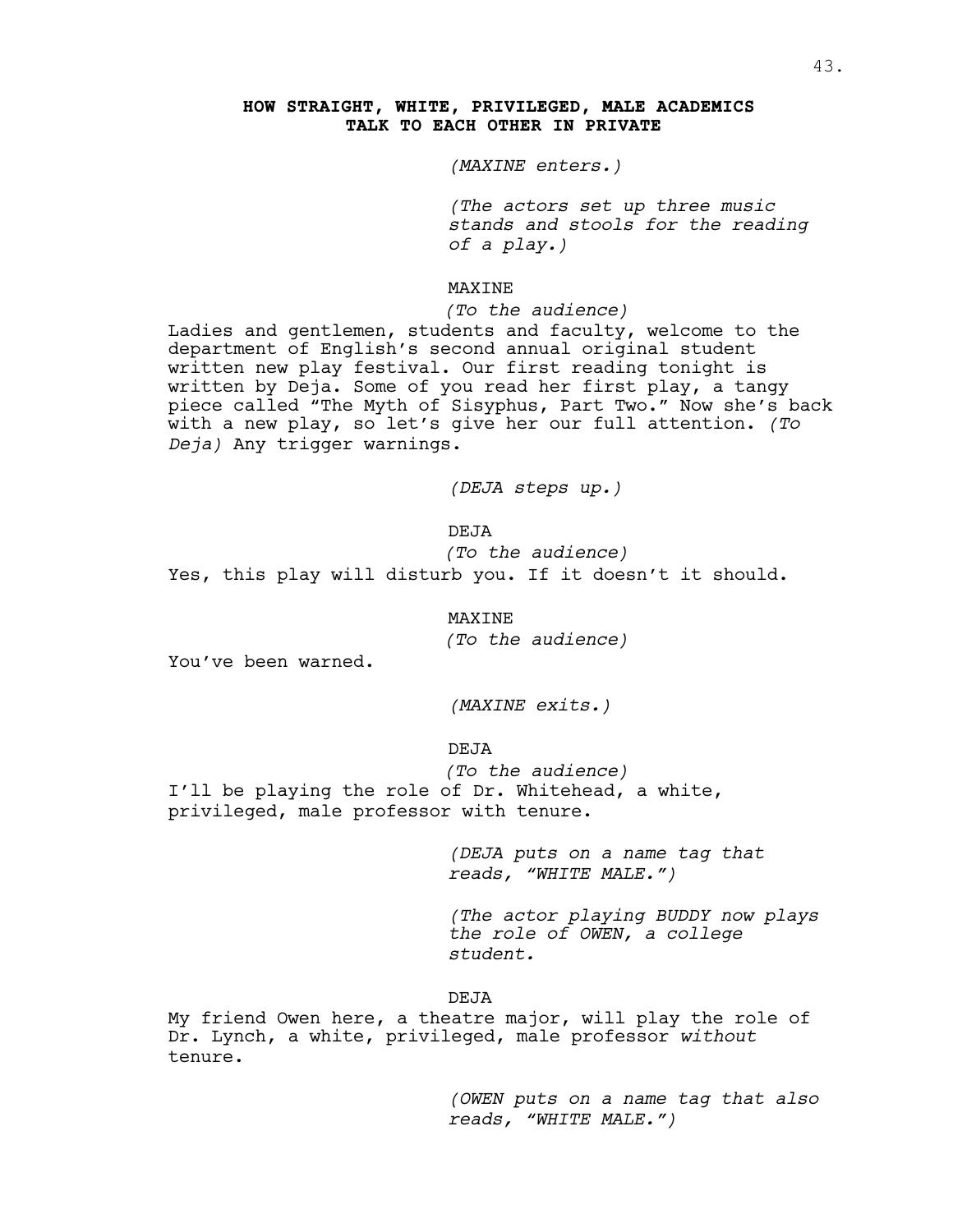# DOROTHY And I'll be reading the stage directions. Are we ready?

# DEJA

Ready.

# *(OWEN gives a thumbs up.)*

# DOROTHY

# *(Reading from the script)*

"How Straight, White, Privileged, Male Academics Talk To Each Other In Private" a new play by my friend Deja. The lights find Professor Whitehead, the white male head of the English department. Enter Dr. Lynch, a new white male adjunct professor.

> *(During the following play within the a play, DEJA and OWEN do white accents, super WASPY.)*

DEJA

*(Reading from the script)*

"Come in. Close the door."

### OWEN

*(Reading from the script)* "Yes. *(Frustrated)* I can't believe this happened in my first week of teaching. Am I going to lose my job?"

DEJA

"Not if you play your cards right."

OWEN

"What's going to happen?"

#### DEJA

"There'll be a hearing, witnesses called, and then three to six months from now the Dean's Oversight Committee will issue an executive report that will be filed and forgotten, just like the university's new five-year plan."

#### OWEN

"Still, I'm worried."

DEJA

"Chris, it's time we have the talk."

#### OWEN

"The talk?"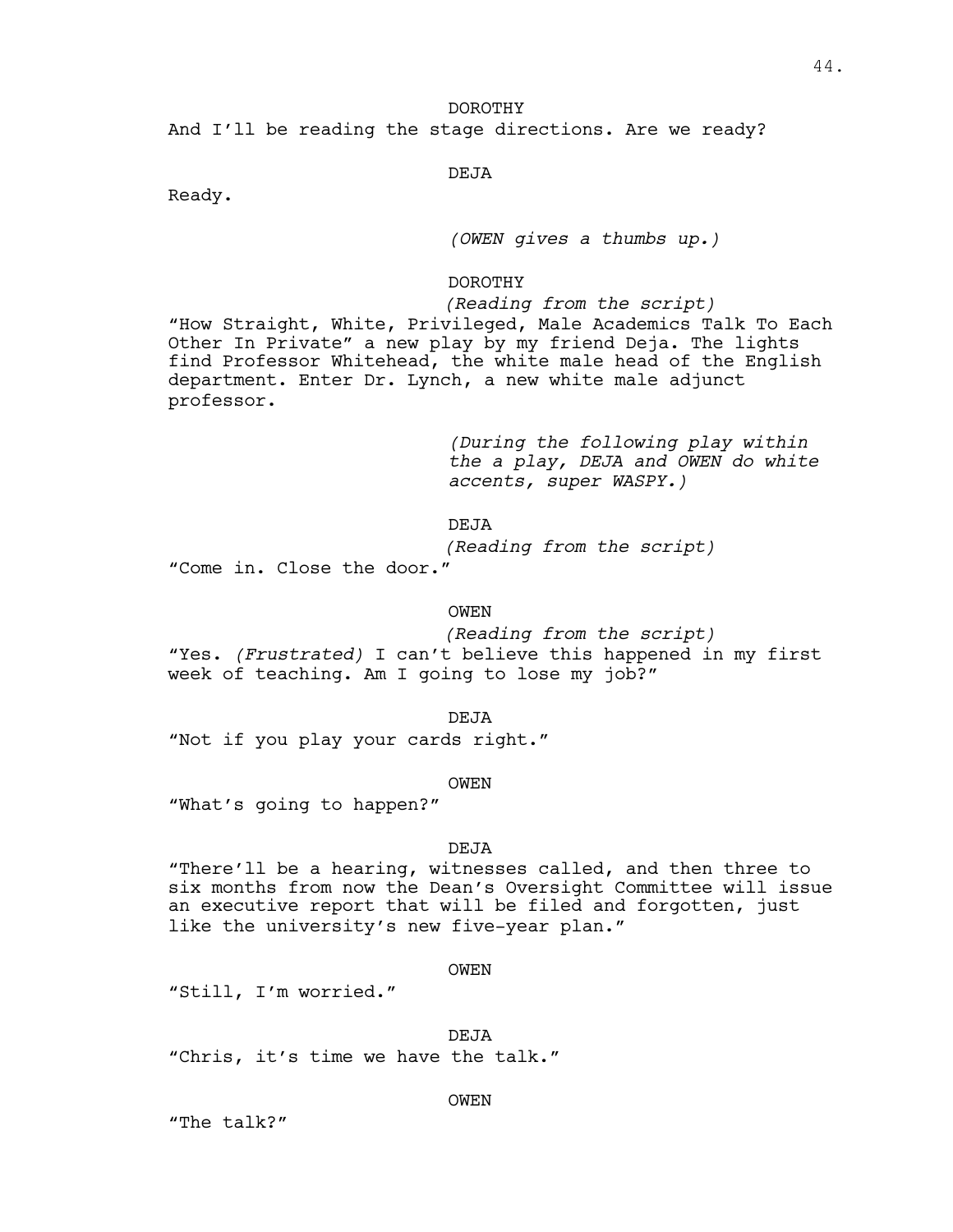#### DEJA

"The secret rules, the golden plates, the Holy Grail. What they don't cover in the University's Diversity and Inclusion Training Webinar. How a straight, white, male, can survive the messy realities of political correctness at a modern university."

### OWEN

"I've heard these rules existed and were handed down from one generation of straight white male professors to another but I thought it was just an urban legend."

**DEJA** 

"No, they're real. And now, because you're white, you will be a member of the club."

# OWEN

"I'm honored."

### DEJA

"Rule one: Always remember, it isn't your fault. We white males didn't create this situation. We are victims. Say it."

OWEN

"I am a victim."

#### DEJA

"No, say it like you mean it."

OWEN

"I am a victim! Wow that feels good."

DEJA

"Good. Rule Two: always assume that ninety-five percent of your students and fellow professors are one of *them*."

#### OWEN

"Them?"

#### **DEJA**

"Knee jerk liberals that're always scouting new ways to be offended, and Vagina Monologue feminists who are utterly humorless."

#### OWEN

"Should I be taking notes?"

DEJA

"Absolutely not. We cannot take a chance that this will fall into non-white-non-straight hands.

(MORE)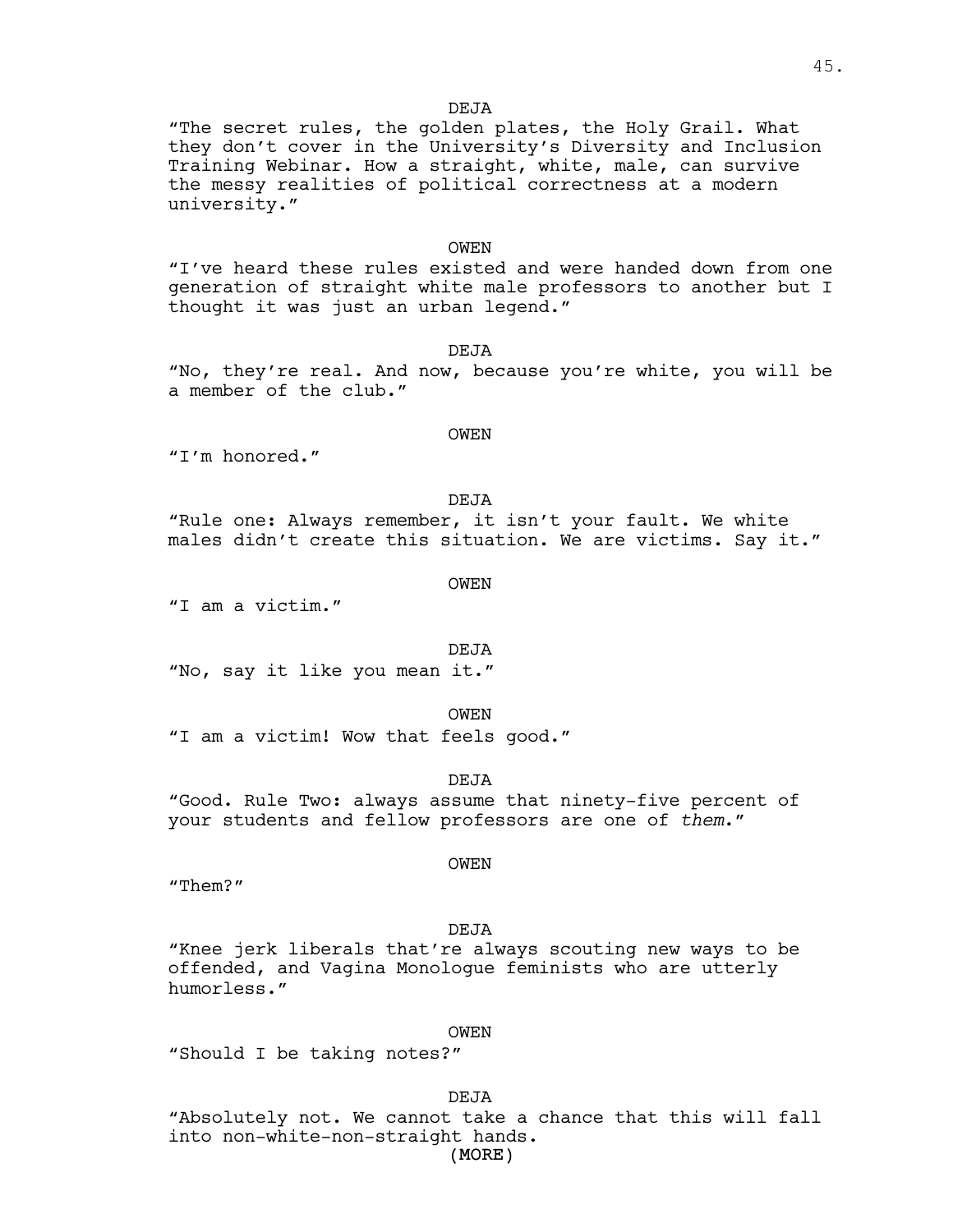# DEJA (CONT'D)

Rule three: vocabulary adjustment. If you change the words people use, you'll tear down the walls between us - tear down the walls and you find yourself in an accepting open minded society - it doesn't work of course - but it's a nice thought."

# DOROTHY

*(Reading the stage directions)* "Dr. Whitehead reaches into his satchel and takes out flashcards."

> *(DEJA reaches into a satchel and takes out flashcards.)*

DEJA

"Let's test your skills."

OWEN

"You want me to..."

DEJA

"Yes. Say the word in the correct form."

# DOROTHY

*(Reading the stage directions)* "The flashcard reads, "Waitress."

*(The flashcard reads, "Waitress.")*

OWEN

'Waitress.' A politically incorrect term that has been replaced by 'server' or 'waiter.'

DOROTHY

*(Reading the stage directions)*

"Dr. Whitehead isn't sure, he checks the back of the card for the answer."

*(DEJA checks the back of the card.)*

#### DEJA

"You are correct."

DOROTHY

"He flips to the next card, it reads, "Foreign food."

*(DEJA flips to the next card, it reads, "Foreign food.")*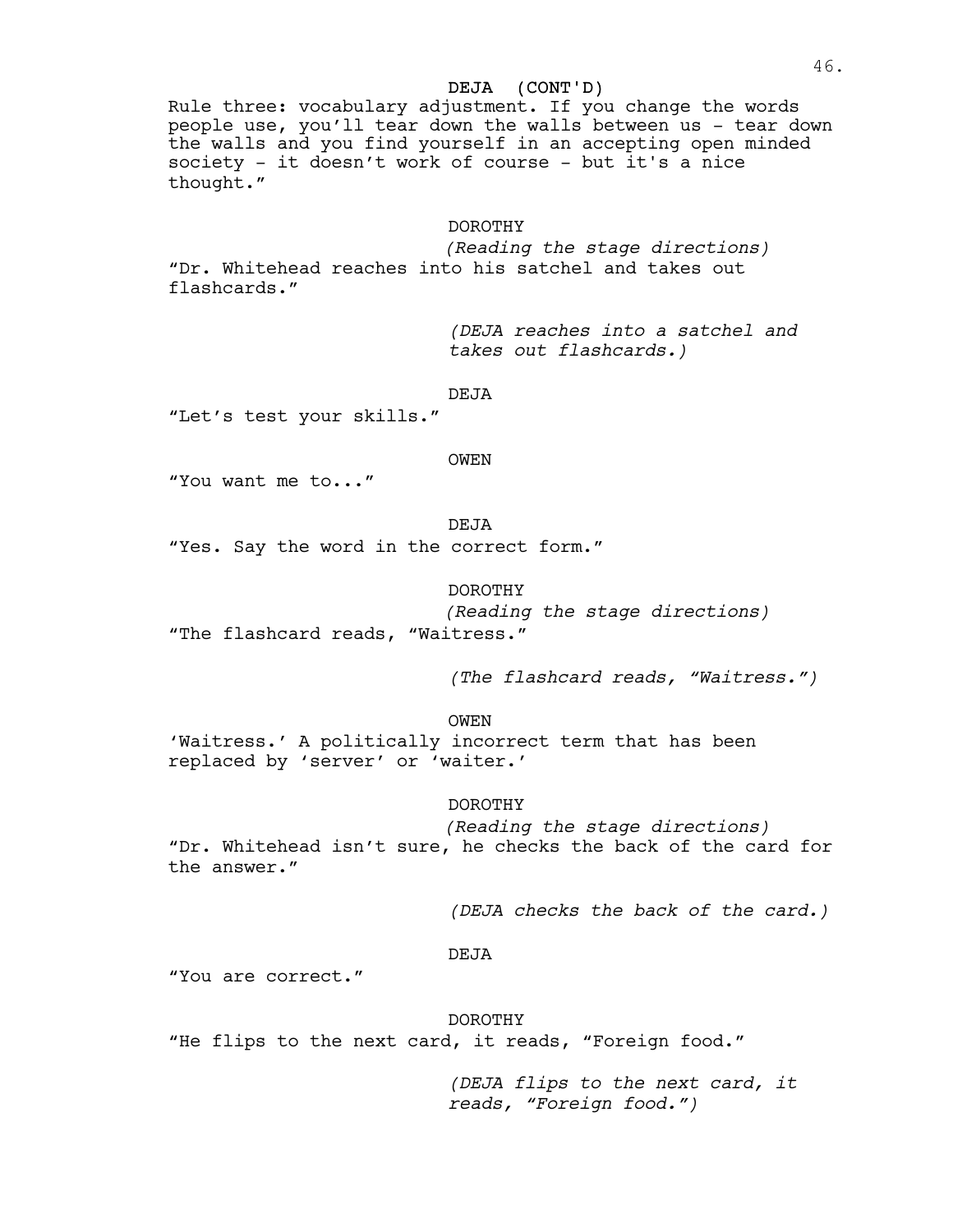OWEN

"'Foreign food' has been replaced with 'ethnic cuisine.'"

DOROTHY

"Once again, Dr. Whitehead must check the answer on the back of the card.

*(DEJA checks the answer.)*

DEJA

*(Impressed)*

You're batting a thousand.

# DOROTHY

"Dr. Whitehead hands over all the cards."

*(DEJA hands over the flashcards.)*

DEJA

"Take these, study them, and always remember appearance is more important than the real thing."

OWEN

"Am I now open minded?"

DEJA

"Almost. Rule Four: Similes and metaphors. I'll give you a sentence and you rewrite it using the correct simile. Ready? "Drunk with power he crashed into the room like a female driver." Go ahead."

OWEN

#### *(Guessing)*

"Ah... Drunk with power he crashed into the room like a madman."

# DEJA

"No, that'd be flagged by people with mental health issues."

OWEN

*(More guessing)*

"Drunk with power he crashed into the room like a... a... bowling ball?"

DEJA

"No, bowlers have feelings too."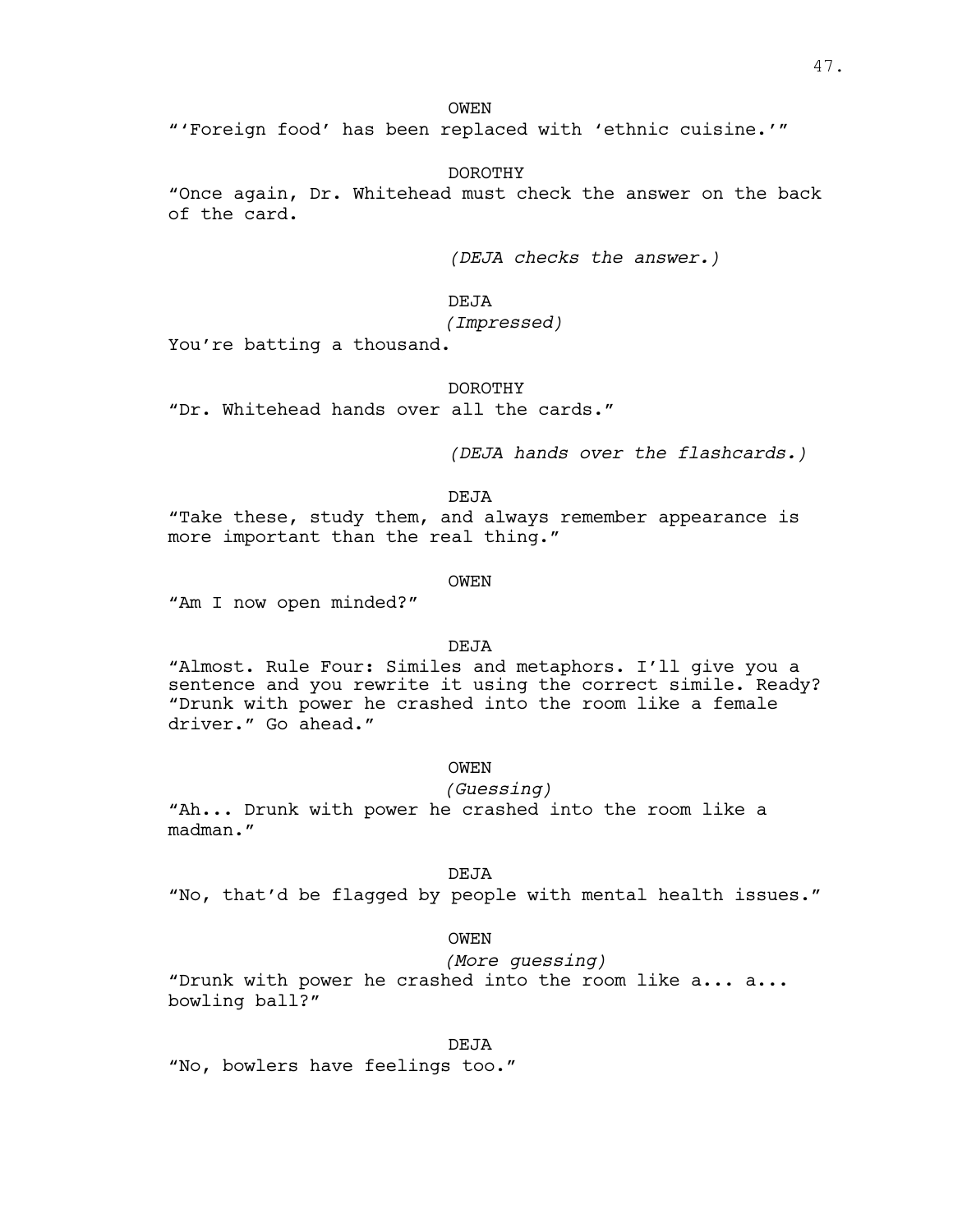# OWEN

# *(Trying again)*

"Drunk with power he crashed into the room. Period?"

# DEJA

"That's right! Avoid all similes and metaphors! And if you write about a character who is drinking coffee, never, ever describe the shade of the coffee."

# OWEN

"Got it."

# DEJA

"Rule five: Pedagogy. When you're in front of your class be sure to, once a week, throw in a little footnote on the contributions of them."

# **OWEN**

"Them?"

DEJA

"Gays, lesbians, and anyone else on the alphabetical list. Rule six: Political correctness insurance. You take out insurance by doing little things that make you appear to be open-minded."

#### OWEN

"But I *am* open-minded, right?"

DEJA

"Of course you are, all white male English professors are.<br>But nowadays you gotta prove it. So let's say one of your students is selling cookies for some student group in the union - you be sure to stop by, chat'em up, buy something, you know, make an appearance. By the way, cookie?"

# DOROTHY

"Dr. Whitehead offers him a cookie."

#### OWEN

"Thanks."

#### DOROTHY

"They eat cookies."

*(They eat cookies.)*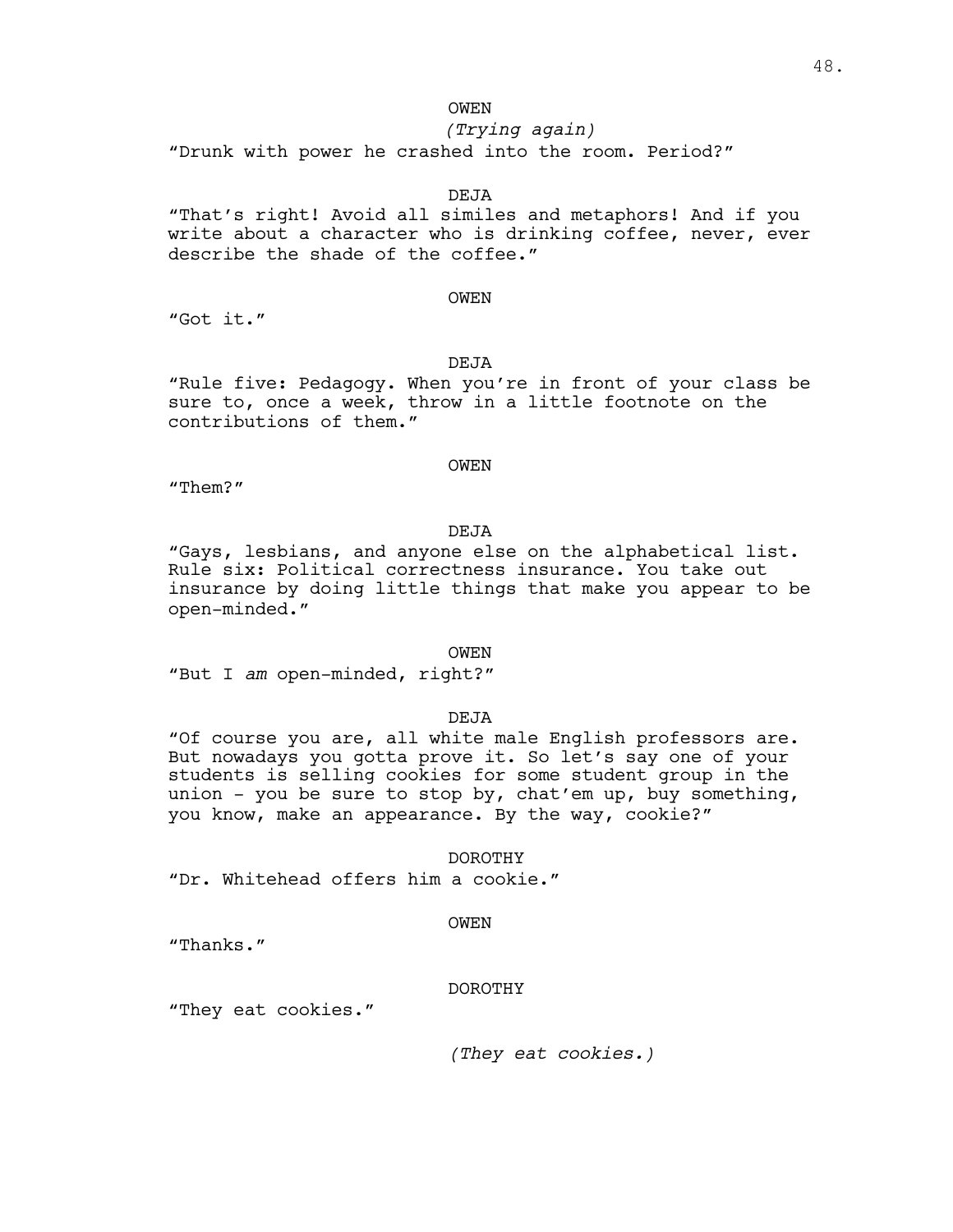**DEJA** 

"They're doing the cutest thing today. To protest the wage gap between men and women they're charging men a dollar and women only eighty-seven cents."

OWEN

"That is so cute."

DEJA

"Isn't it. Rule seven: Comedy."

OWEN

"I like a good joke."

DEJA "No you don't. Comedy is dead."

OWEN

"What about witticisms?"

DEJA "Never ever be witty. Did you hear what happened to Dr. Adhock over in Criminal Justice?"

OWEN

"No."

DEJA

"Full professor, top in his field, published twenty books. This freshman//"

OWEN

*(Correcting him)*

"First year student."

DEJA

"Thank you. This first year female student kept sending him long, rambling, three-page, emails."

**OWEN** 

"Oh I hate that."

# DEJA

"He kindly requested that she edit. She sent more. He recommended that she get to the point. Even more long emails. Finally, trying to get through to her he wrote back a witticism, quote "An e-mail should be like a skirt, long enough to cover the essentials, but short enough to be interesting" Unquote. That's witty, right?"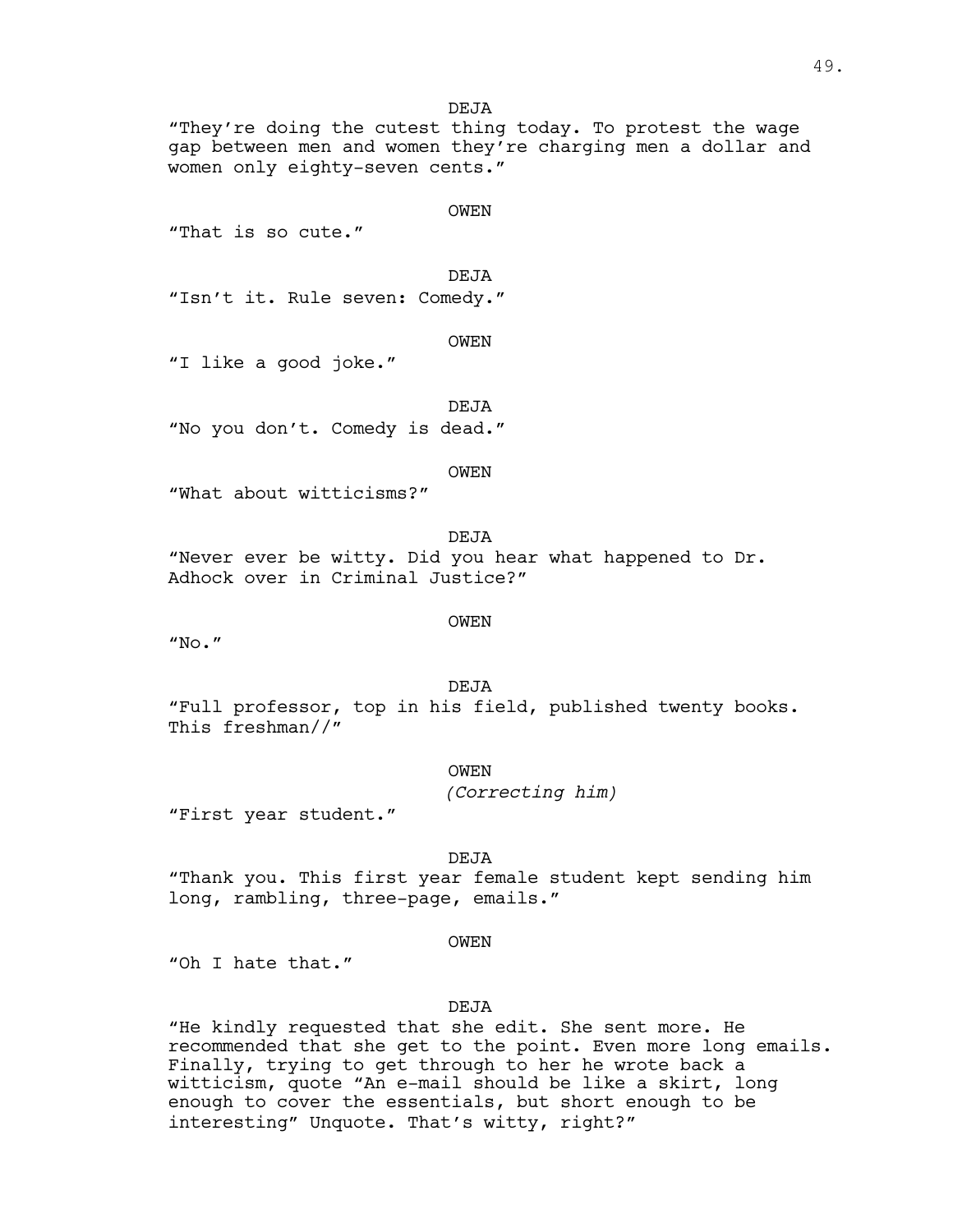#### OWEN

"Sure is."

DEJA

"That's Oscar Wilde witty. Not only was he fired, they disappeared him."

# OWEN

"Disappeared?"

DEJA

"They removed his entire academic record and expunged his books from every college library. His books are now harder to find than an episode of The Cosby Show."

#### OWEN

"So never make jokes."

DEJA

"Or puns, or wisecracks."

#### OWEN

"What about irony?"

DEJA "Irony, dead! Repeat after me, irony, dead!"

OWEN

"Irony, dead."

DEJA

"No, say it like you mean it."

OWEN

"Irony, totally dead!"

DEJA

"You are now officially open minded."

OWEN

"Gee thanks, this has been enlightening."

DEJA

"Remember there are no safe spaces for straight, white, male academics and that makes us...?"

OWEN

"Victims!"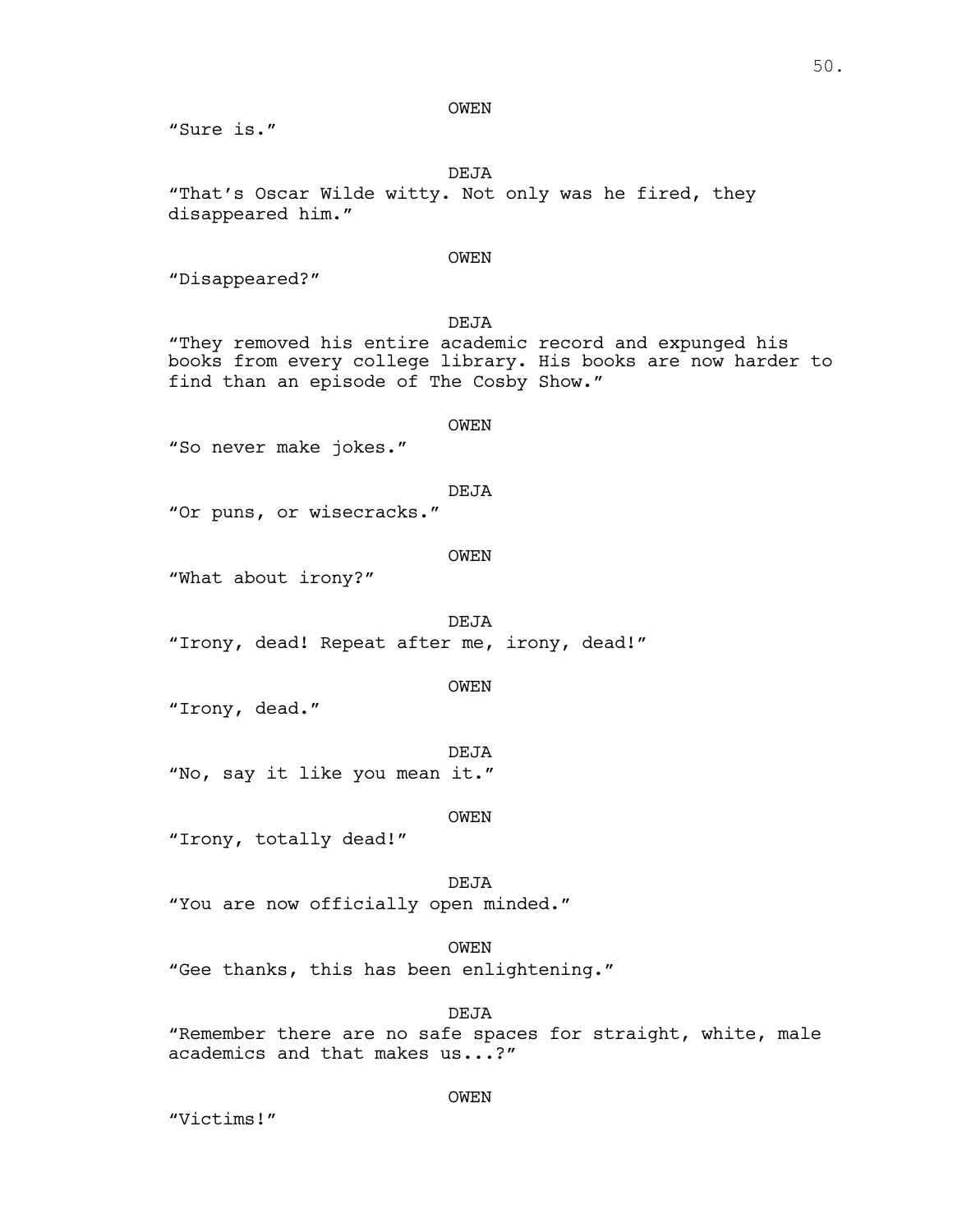"You are now ready to face the politically correct world!"

DEJA

OWEN *(Looking at his watch)* "I should get to my next class."

DEJA

"Which is?"

OWEN

"Shakespeare."

DEJA

"And how are you going to teach it?"

OWEN

*(Sure of himself)* "I'm going to, for no apparent reason, right in the middle of a lecture on Macbeth, mention that Shakespeare was most likely a bisexual."

#### DEJA

"And..."

# OWEN

"And then I'm going to go on a long tangent about how Taming of the Shrew is a sexist play filled with female oppression."

DEJA "And what else are you going to do?"

OWEN

*(Proud)*

"Keep my job!"

#### DEJA

"You go girl!"

OWEN "Thank you, it's been a privilege."

DEJA

"No, the *privilege* has been all mine."

*(They shake.)*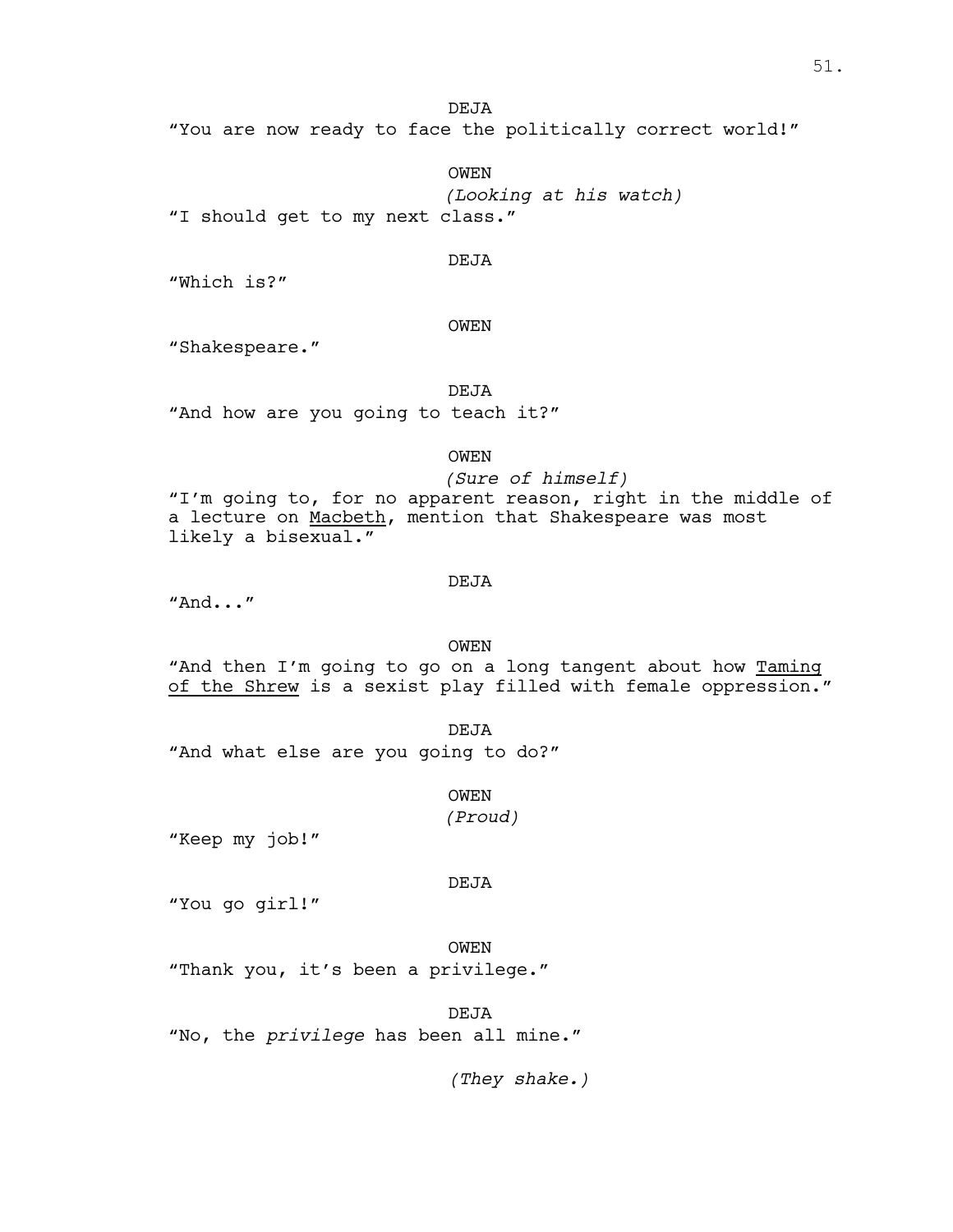#### DOROTHY

"The lights fade. End of play."

# *(MAXINE enters.)*

# MAXINE

*(To the audience)* Can we have a round of applause for our actors and playwright.

# *(Applause.)*

# MAXINE

Do to the unfortunate incident that occurred last year during the audience feedback session after Bob's play about why women should not breastfeed in public, the faculty has decided to cancel all audience talkbacks. Thank you for coming.

*(They exit.)*

# **THE SMALL PENIS RULE**

*(The ACTOR playing Dorothy enters.)*

# ACTOR PLAYING DOROTHY

"The Small Penis Rule." Warning: The following scene contains talk of a man with a small penis. If you have a small penis this could be disturbing. To protect yourself, we ask all men with small penises to cover your ears now.

*(The ACTOR PLAYING DOROTHY exits.)*

*(MAXINE invades CHRIS's office with a small bag of cookies.)*

# MAXINE

Bad news, some student in your dramatic lit class named Frank has filed a complaint against you, although I wasn't supposed to say his name so forget I said it.

#### **CHRIS**

A complaint? About?

#### MAXINE

Don't know. We'll find out when Frank comes forward. Wait, I said his name again, forget I said Frank.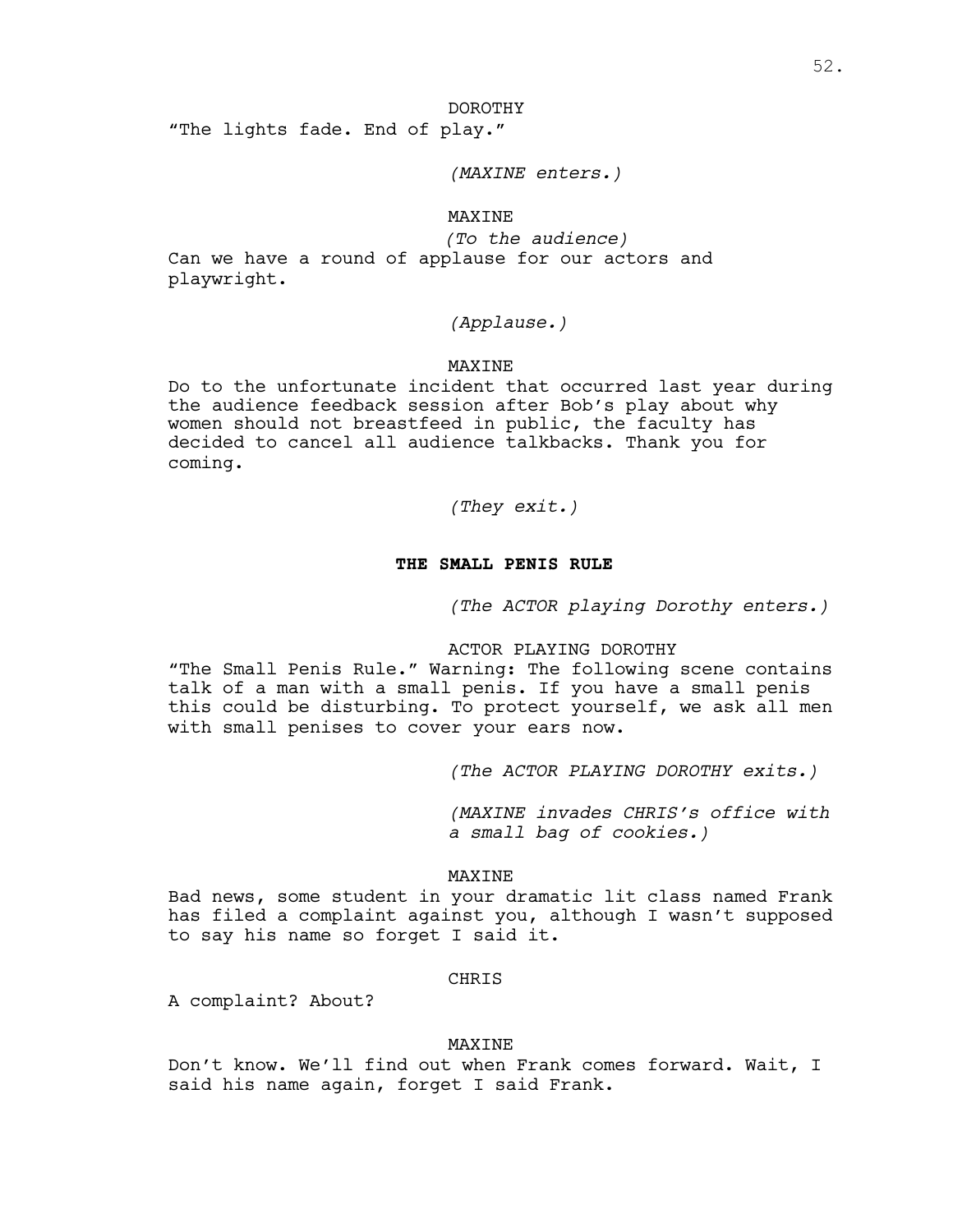# *(To himself)*

Shit.

# MAXINE

Don't panic yet. Well, maybe start panicking a little.

*(MAXINE starts to leave.)*

CHRIS

Maxine, there's another problem.

## MAXINE

Another? Chris, all professors suffer from incompetence, but you're having the worst first semester since our distinguished Chaucer Scholar was fired for masturbating in the stacks.

CHRIS

Deja came by with information this morning that I found rather troubling.

*(DEJA enters in another reality.)*

*(Both realities now run within the same office. DEJA and Maxine never speak to each other.)*

# DEJA

I burned it!

# CHRIS

What?

# **DEJA**

My play. I burned it. I immolated it on the quad. Drew quite a crowd.

#### CHRIS

Why?

DEJA Cause I heard you say in the hall that it was shit.

#### CHRIS

I never said 'shit.' I said it needed development.

# DEJA

Development or fixing?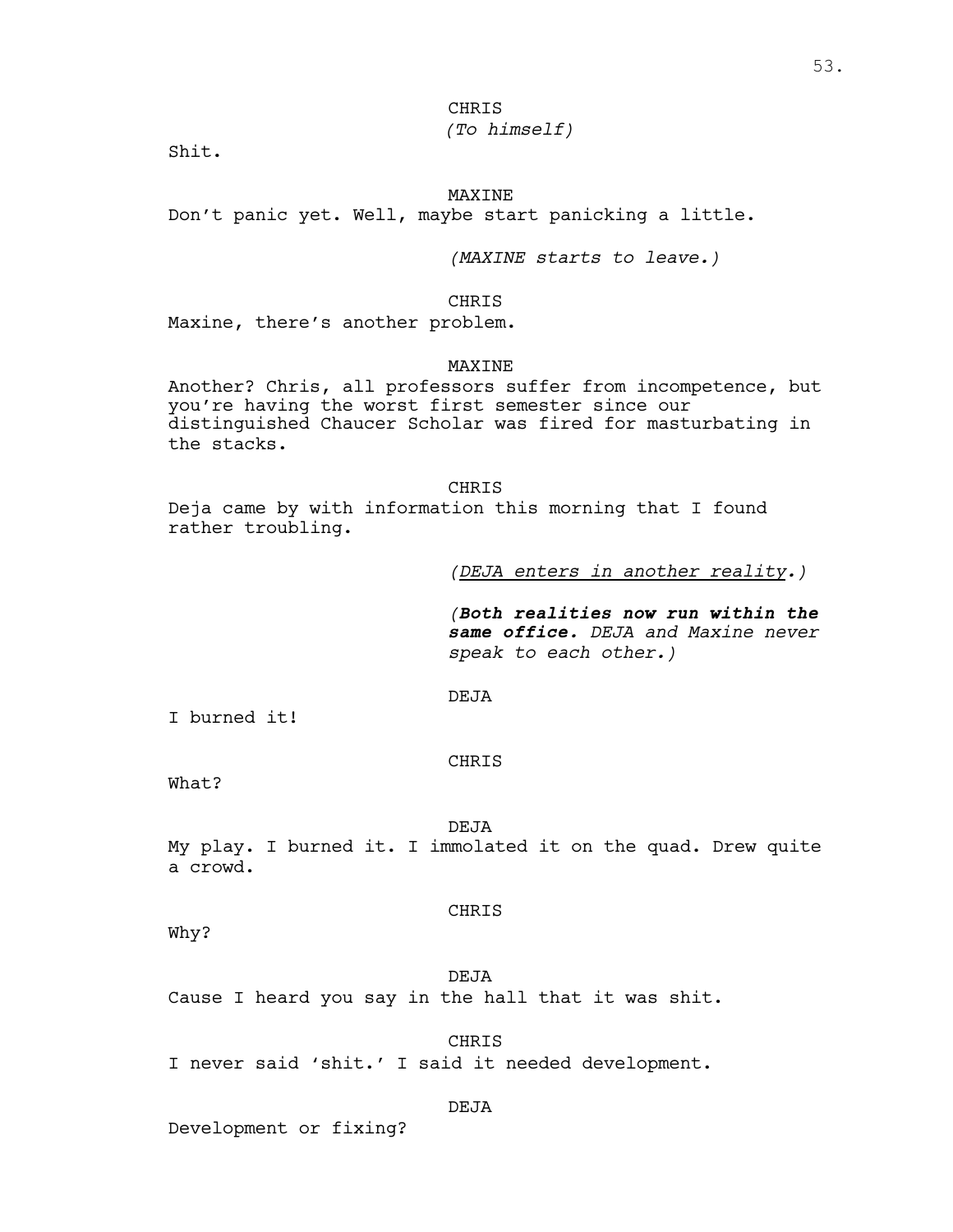Editing.

DEJA

I don't like editing, I'll shorten things but I won't edit//

### CHRIS

*(To Maxine)*

It was pretty much a typical meeting, when...

DEJA

Did you like Dorothy's new piece?

CHRIS

Haven't read it yet.

# DEJA

It's extraordinary.

*(Note: DEJA knows exactly what she is doing.)*

DEJA

It's a short story about this un-woke writer. Years before he became a professor he was on his mission, oh, forgot, he's Mormon too, when suddenly half way through he quits, runs home, marries this woman he hardly knows.

# CHRIS

*(Troubled)*

Ah, Deja//

DEJA

But she divorces him because he can't get it up for her.

*(DEJA's phone bings.)*

# DEJA

Hold on, it's Dorothy, one sec.

*(She texts.)*

### CHRIS

As you can understand, I'm a little concerned. Deja's play//

MAXINE

"How straight, white, privileged, male...yada yada//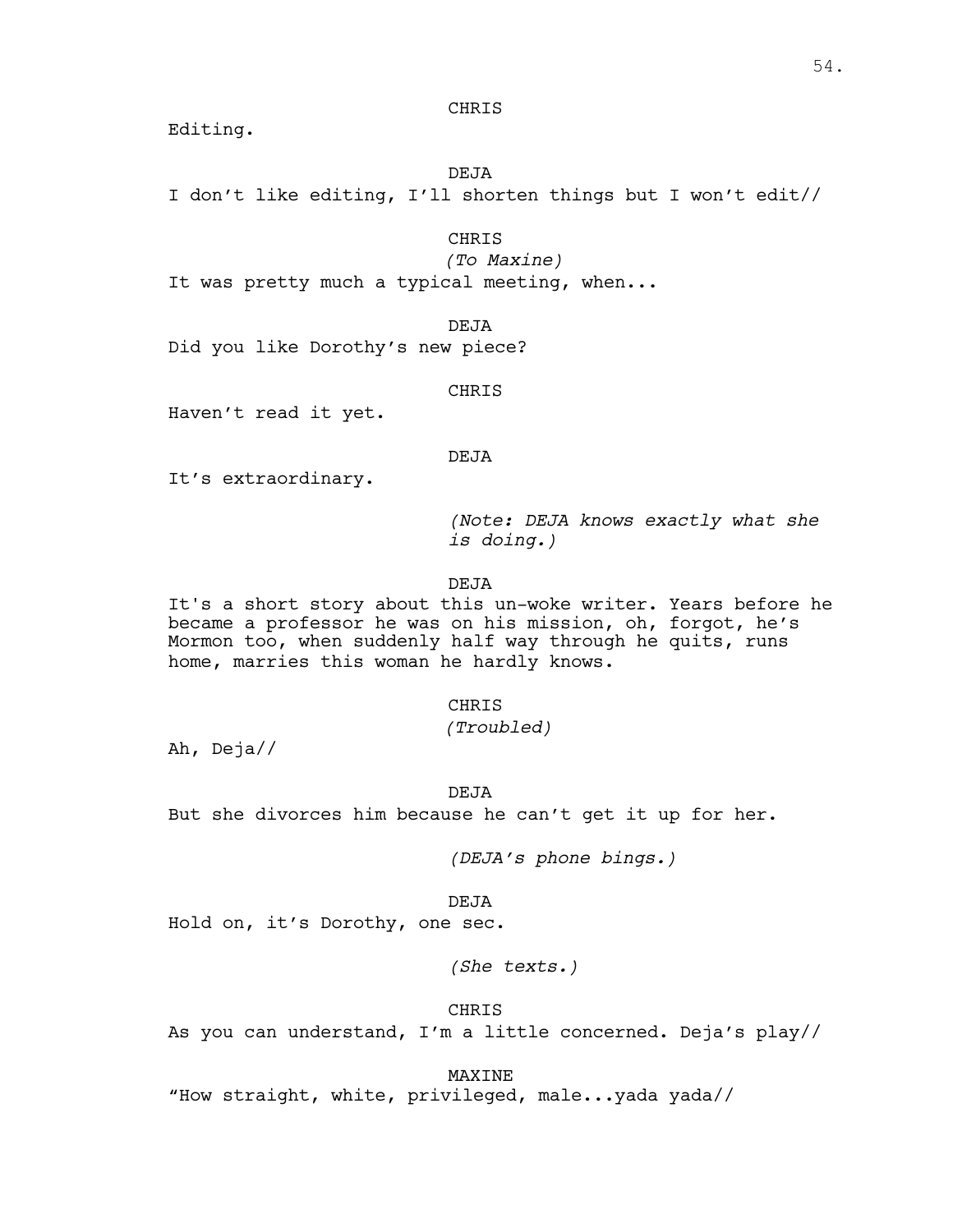Was obviously aimed at me. And now Dorothy is writing a piece about a professor here at the University who just happens to teach the exact classes I teach.

# **MAXTNE**

You did ask them to write about someone unlike themselves.

# CHRIS

Yes, but I didn't think//

MAXINE

Does the character in Dorothy's story have a tiny penis?

CHRIS

Excuse me?

## MAXINE

A little willy.

# CHRIS *(Confused)*

I don't follow.

# MAXINE

You've certainly heard of the Small Penis Rule?

# CHRIS

Can't say that...

# MAXINE

When you write an unflattering characterization based on a real person always make sure you give the character some unflattering attribute, that way the real life person won't come forward and charge slander - It's known as the Small Penis Rule.

*(DEJA finishes texting.)*

DEJA

Oh oh! Dorothy has this really cool scene where the homophobic professor's mormon wife talks about how their marriage failed cause he has a microscopic dick.

CHRIS

Deja//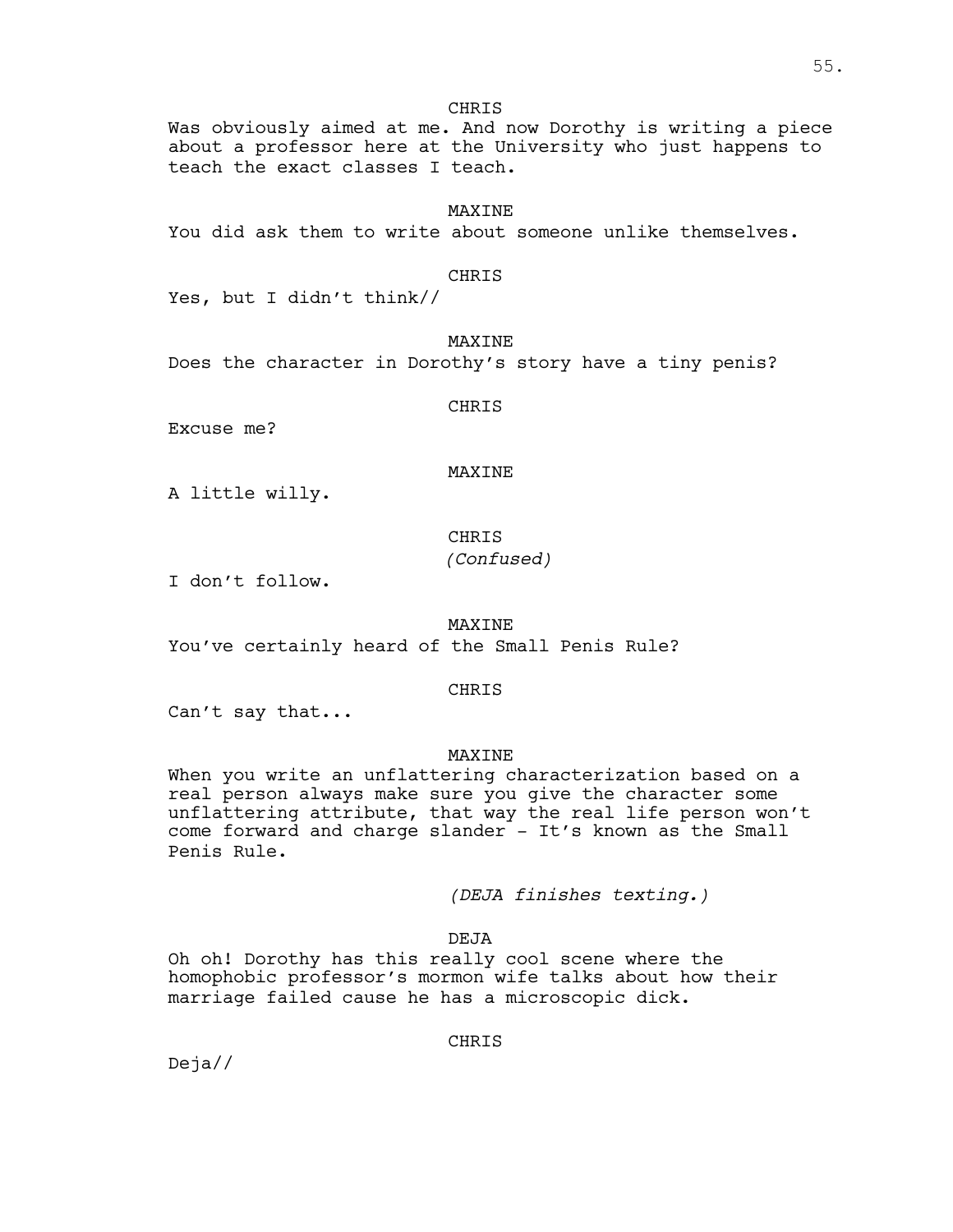**DEJA** 

I find stories about Mormons fascinating. Did you know they didn't allow blacks into the Priesthood until 1978. What happened? Did God suddenly get woke? Did he have a revelation over his morning coffee! Wow black is good!

*(She looks at her phone.)*

DEJA

Hold on. Text.

*(During the following she texts.)*

MAXINE

In my humble opinion it would be best not to react. Better yet, don't even read Dorothy's short story, just give it an "A" and move on. That's what most writing professors do anyway.

#### CHRIS

But//

# *(MAXINE starts out.)*

# MAXINE

Now, if you don't mind the Dean's having a terminology meeting. We are discussing whether we should call the faculty "people" or "personnel." The administration is in favor of "personnel." It makes them easier to fire if you know what I mean.

> *(MAXINE exits. Dejected, CHRIS lowers his head. Beat.)*

DEJA

You okay?

# **CHRIS**

I've a headache.

#### DEJA

You want me to leave?

### **CHRIS**

Leave is too strong a word, could you come back later.

DEJA

Okay.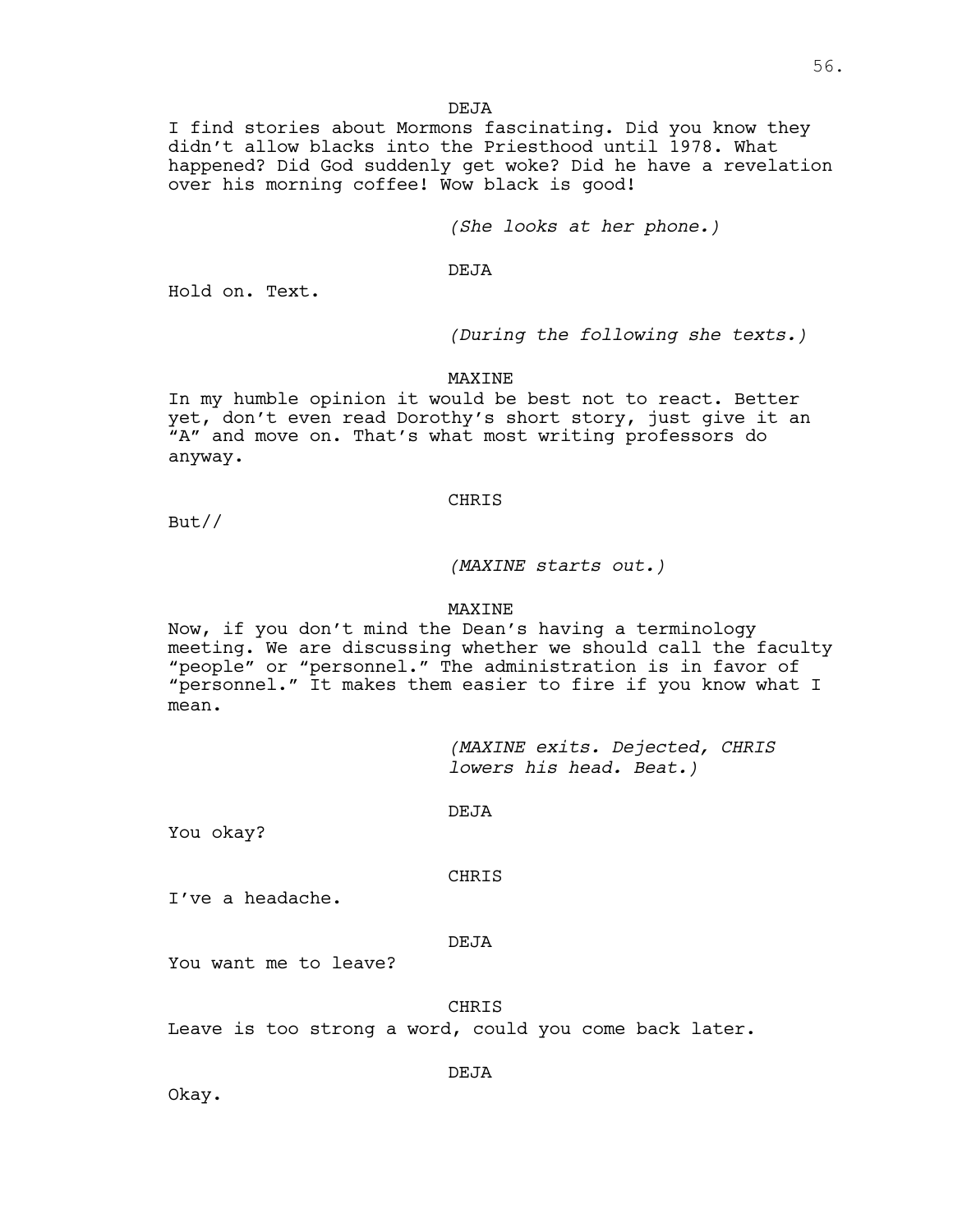CHRIS *(Blurting)*

I got a 99.5!

# DEJA

Excuse me?

CHRIS

On part one of the University's Diversity and Inclusion Training Webinar. I got a 99.5. And I'm doing better on part two.

> *(DEJA doesn't quite know what to make of this.)*

CHRIS

I just had to tell someone.

DEJA *(Beat, confused)*

Good for you.

*(DEJA exits.)*

# **BE CAREFUL WHAT YOU WISH FOR (PART II)**

*(The ACTOR PLAYING MAXINE enters and talks to the audience.)*

# ACTOR PLAYING MAXINE

Be careful what you wish for - Part 2." Warning: The following scene flashes back to when Buddy was a Hollywood screenwriter. After years of struggle he was hired and then fired as a writer on the show 'Game of Thrones'. He's now pitching a movie idea to a bored producer. If you've ever been a writer in Hollywood this scene might cause dry mouth, panic attacks and impotence. The lobby has been designated a safe space.

*(The actor exits.)*

*(We enter the recent past, BUDDY, now in his thirties, is wiser, bespectacled. The Hollywood hustle has taken its toll.*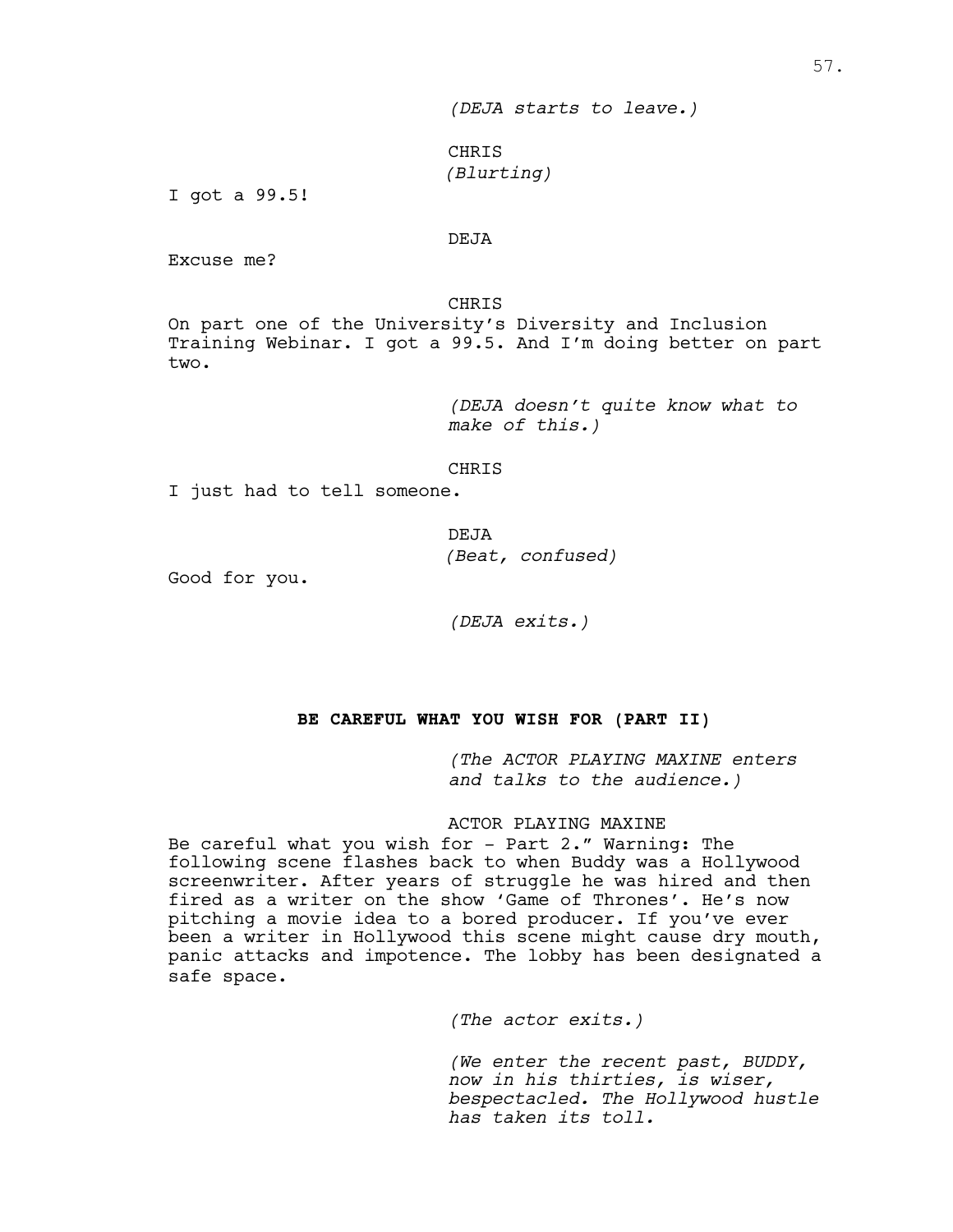*He stands before an unseen Hollywood producer.)*

# OLDER BUDDY

*(Tired, but good at pitching)* Fade up! A like-able priest, a Denzel Washington type. But he's having doubts. One night, he slips out of his ecclesiastical garb and sneaks out of the rectory. He finds this happenin' bar and after much soul searching goes inside.

*(The producer's phone rings.)*

OLDER BUDDY

There... ah... he meets this nice woman, a Beyonce type. Later, he walks her home, she invites him up.

*(The producer's phone rings.)*

#### OLDER BUDDY

Ah... Early the next morning the priest sneaks back into the rectory where he finds the evil Bishop**,** Matt Damon**,** is introducing a new nun and get this - It's her! It's Beyonce! And she's pregnant! And the child is the anti-Christ!

*(The producer's phone rings.)*

OLDER BUDDY *(Blurting)*

Don't answer the fucking phone!

*(BUDDY realizes what he's done, it's over. He's desperate to find the right words. Perhaps he's not really saying this, perhaps this is all in his mind.)*

### OLDER BUDDY

#### *(Desperate)*

I... I'm sorry... I can't do this. *(Beat, frustrated)* When you're young you have this vague sense that tomorrow we'll get things right. But how can we when we live in a world where there's dragon-infested Medieval gonzo porn where art should be. Algorithms where the human heart should be. Do you understand what I'm trying to say?

> *(He looks at the producer hoping he'll understand. He doesn't.)*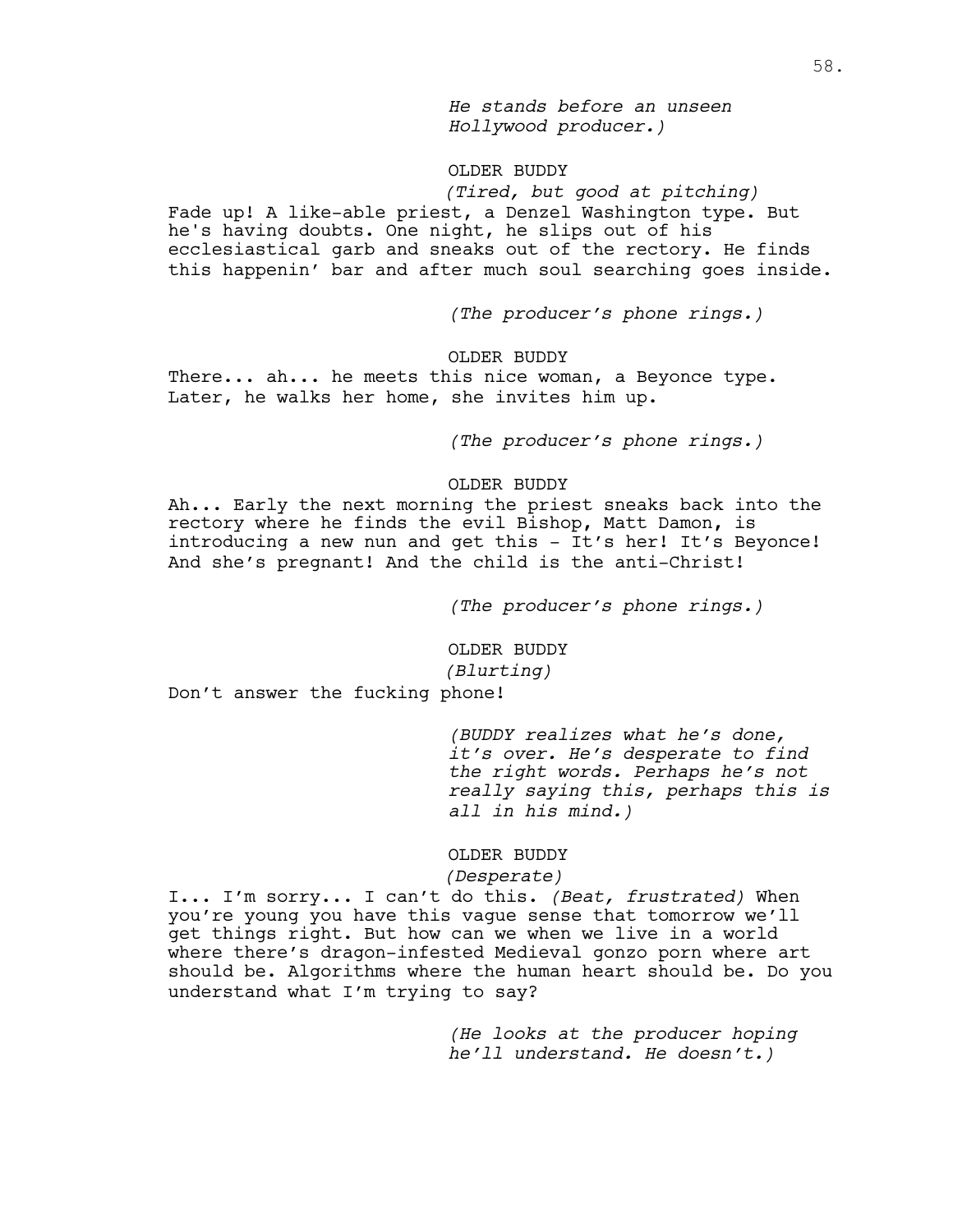# OLDER BUDDY

You don't, do you. *(Troubled)* Two days after I was hired as a writer on 'Game of Thrones' I overheard two executives talking, they said they were thrilled to have me because with me they had met their "black quota." *(Beat)* I soon found it was true. All season long everyone looked right through me - As if I were invisible.

> *(For a moment he is defeated. Then his rare anger grows.)*

OLDER BUDDY

Just so you know. I'm the writer who left the Starbucks coffee cup on the set of 'Game of Thrones.' I did it on purpose. Know why? To prove I exist! Life isn't a television show - The tiki torches are real!

> *(He stops, pulls back into himself.)*

OLDER BUDDY

I quit. I'm going to become a professor, that's what failed writers do.

*(The producers phone rings.)*

OLDER BUSTER Now you can answer your fucking phone!

*(BUDDY walks out.)*

# **DIVERSITY AND INCLUSION TRAINING WEBINAR III**

*(CHRIS sits at his desk taking the Webinar.)*

*(The actor playing DOROTHY plays the WEBINAR HOST. She's trainingvideo-fake.)*

WEBINAR HOST

*(Upbeat, artificial, to audience)* Hi and welcome to part eighty-five of the webinar "You Can't Say That." Brought to you by *Achieve!* Today's sub-unit is entitled, "Jokes are no laughing matter: Intent, Impact,<br>Synergy." One day Betty and Harry are in the company break room when: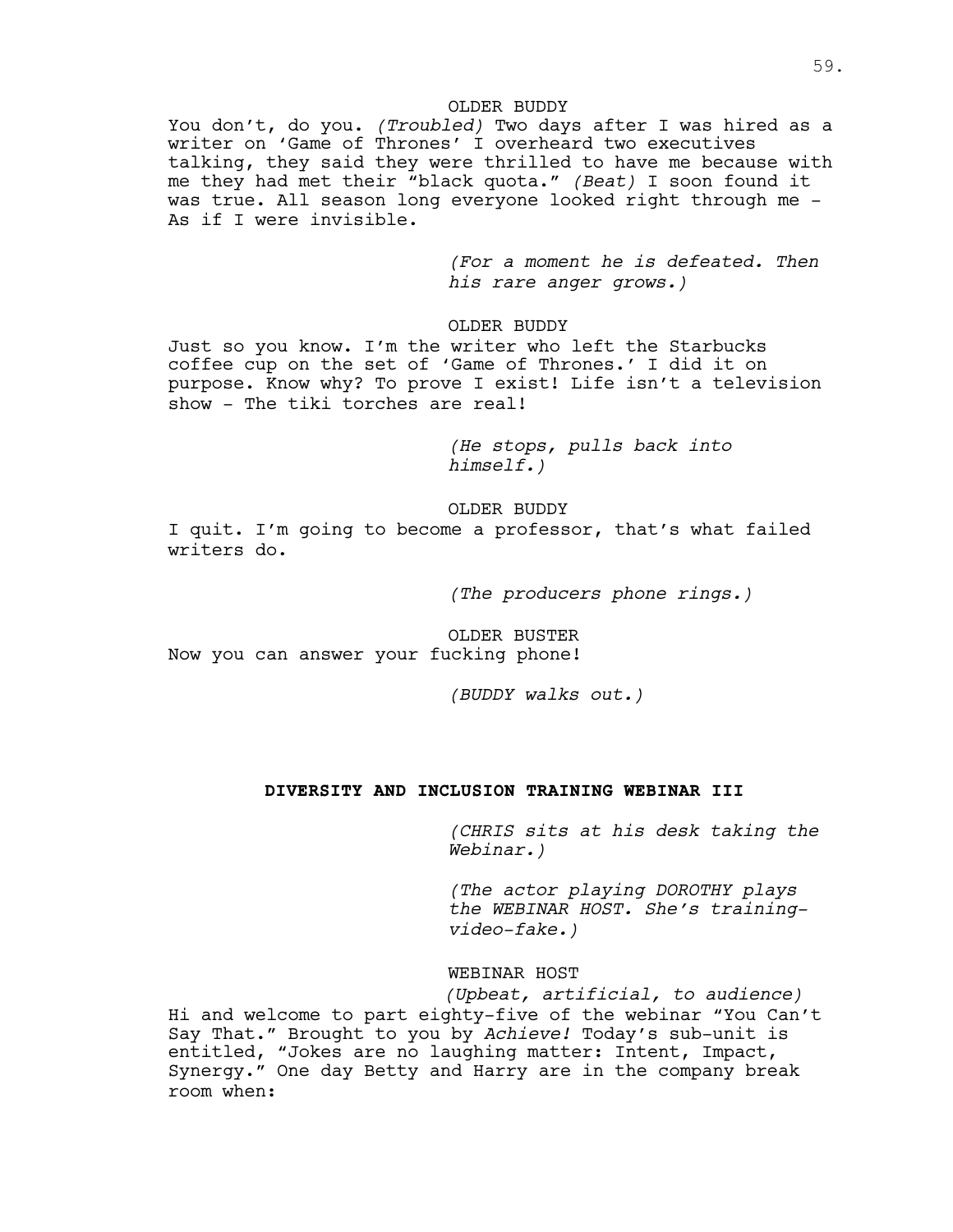*(BETTY and HARRY act out the Webinar. They walk up to the coffeemaker.) (HARRY has his arm in a sling.)* HARRY *(Upbeat and actor-y)* Hi Betty, how are you today? BETTY *(Upbeat and actor-y)* Oh dear, what happened to your arm? HARRY Skiing accident. BETTY Painful? HARRY It is. BETTY Let me help you by making coffee. HARRY Thank you. BETTY Cream? HARRY You bet. BETTY How much? HARRY *(Showing a inch.)* About yea much. BETTY *(Busy with the coffee)* How much? HARRY

Make it the color of Bruno Mars.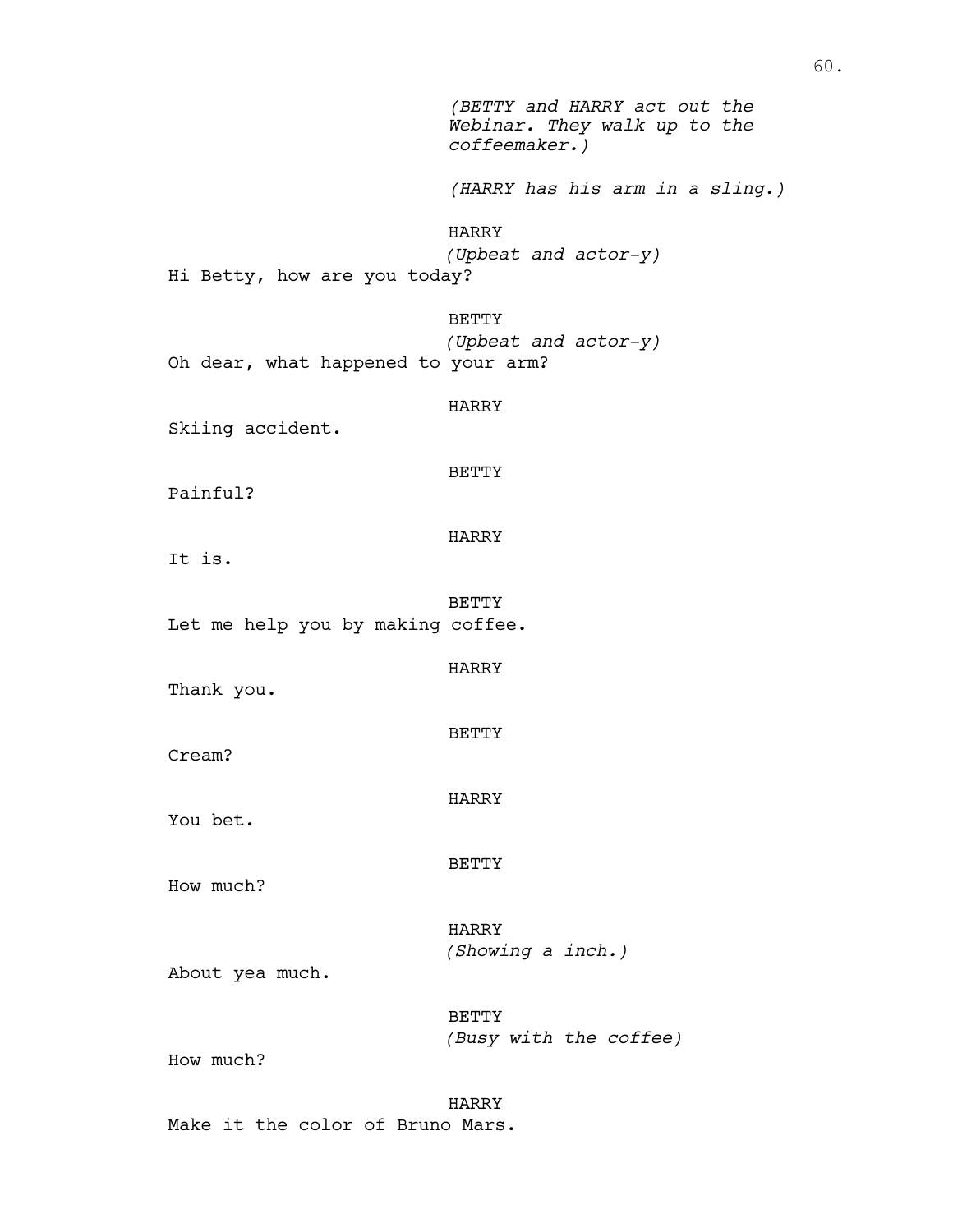*(BETTY stops making coffee.)*

# BETTY

*(Uncomfortable)*

...You know, Harry, Black people don't like jokes like that.

# HARRY

No, really? Why?

# **BETTY**

We find them offensive.

# HARRY

Thanks for letting me know. You know I learn a lot from our little friendly conversations.

### **BETTY**

Little friendly conversations *are* important.

HARRY Wow, I love to learning new things.

BETTY

Glad to hear it. Now, how much cream would you like?

# HARRY *(*Utterly humorless*)*

One ounce.

*(Suddenly everything is okay, they smile and laugh like close friends.)*

# WEBINAR HOST

*(Upbeat, artificial, to audience)* Congratulations you have finished the webinar "You Can't Say That." Brought to you by *Achieve! Let's celebrate!*

*(Bad rap music.)*

# HARRY *(Rapping)* WHAT YOU GOTTA KNOW IS THAT WE'RE ALL EQUAL

BETTY *(Rapping)* ANYTHING LESS IS TOTALLY FEEBLE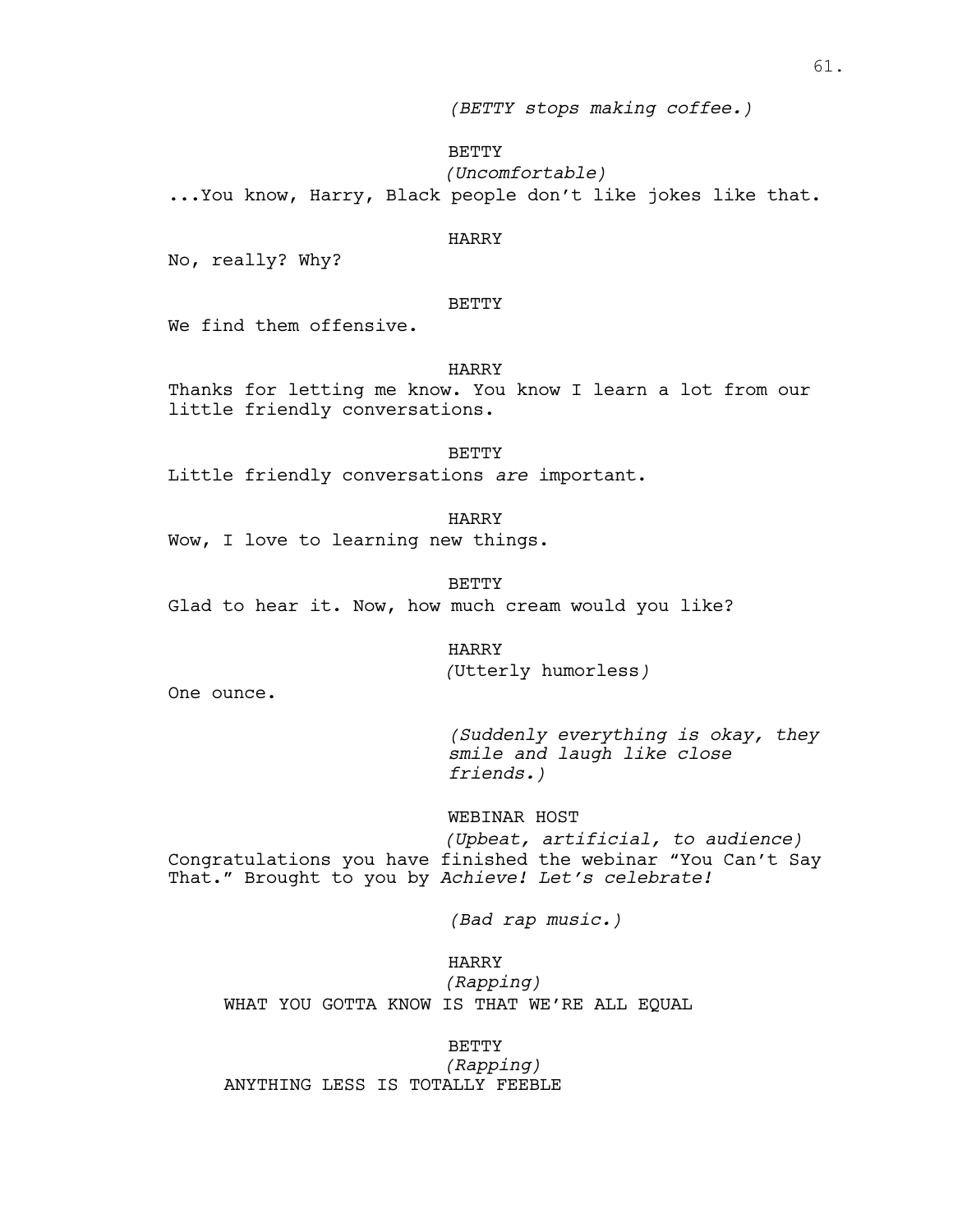HARRY TIMES ARE A CHANGIN' WE AIN'T MEDIEVAL

BETTY THERE'S NEVER BEEN A CAUSE TO BE DECEITFUL

BETTY AND HARRY CAUSE IF YOU ARE, KNOW THAT IT'S ILLEGAL!

> *(CHRIS closes his laptop. The Webinar actors fall out of character and exit.)*

# **WHY YOU SHOULD BOYCOTT WOODY ALLEN MOVIES**

*(The ACTOR PLAYING BUDDY enters and speaks to the audience.)*

ACTOR PLAYING BUDDY

*(To the audience)*

"Why you should boycott Woody Allen movies." Warning: The following scene contains strobe lights, loud noises and if this theatre can afford it, theatrical haze. It may be offensive to people who like the play 'Angels in America,' and neurotic movie directors who rip off Fellini.

*(THE ACTOR PLAYING BUDDY exits.)*

*(MAXINE enters the office.)*

# MAXINE

You got a letter, it was forwarded from your previous address.

> *(MAXINE hands it over and exits. CHRIS stares at it for moment, its from Buddy. But before he can open it...)*

*(DOROTHY and DEJA enter the office.)*

#### DOROTHY

You wanted to see us?

# CHRIS

Ah, yes, Thanks for stopping by.

*(CHRIS quickly pockets the letter.)*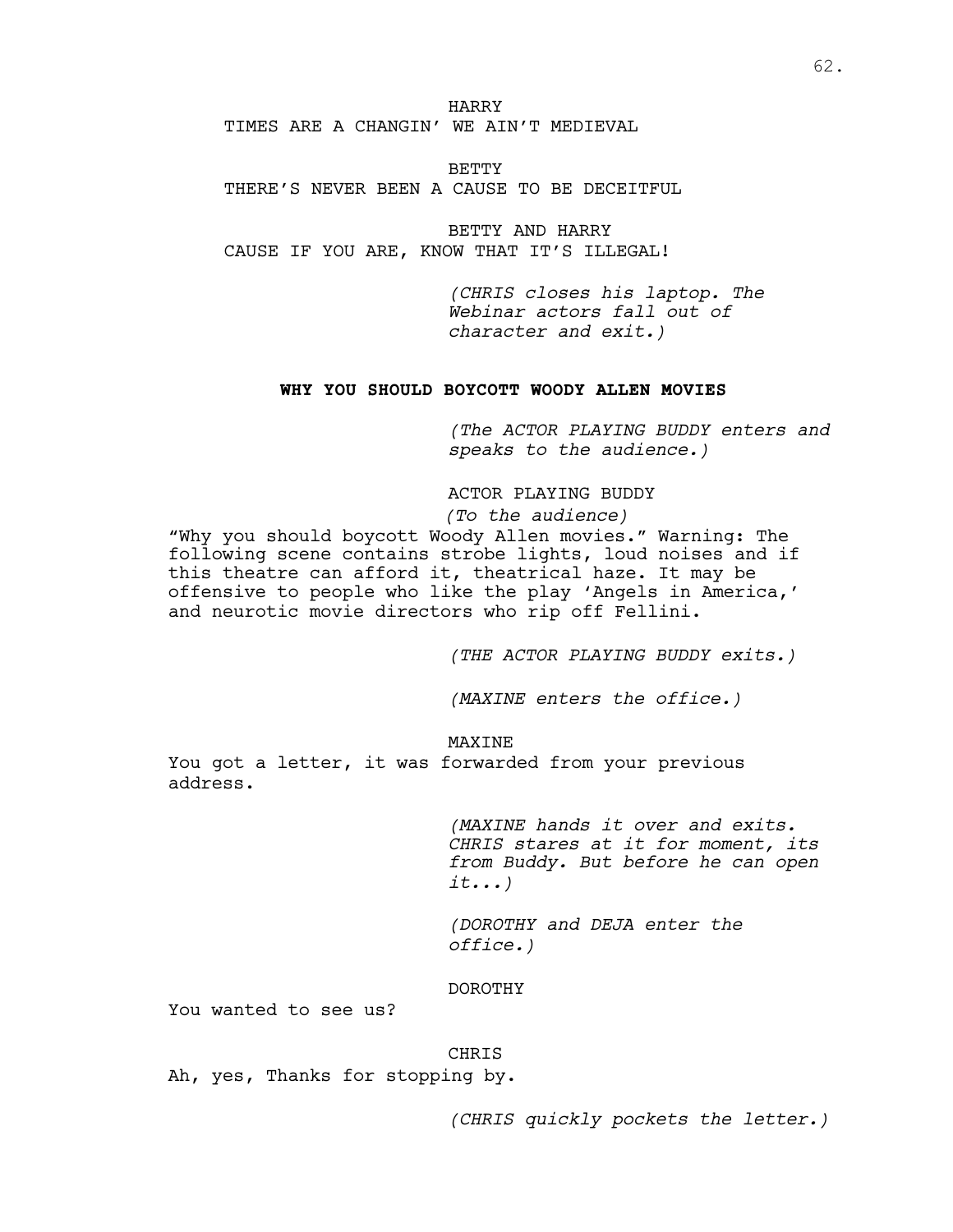# DEJA

What's up?

**CHRIS** Ah... I was wondering if we might have a... a *(off the webinar)* 'little friendly conversation.'

# DEJA

# *(suspicious)*

Okay.

# DOROTHY

Sure.

*(There's an uncomfortable beat.)*

CHRIS

*(Trying to find the right words)* Ah... I asked you to stop by because... ah, I... I had a rather unpleasant thing happen to me this morning...

#### DOROTHY

Oh, I'm sorry.

# CHRIS

I was talking with another English professor in the hall. A nothing special conversation, just chatting, when I mentioned that I like the novelistic structure of Woody Allen's films.<br>The professor bristled and loudly condemned me for condoning a, quote, "neurotic sexual predator who rips off Fellini movies."

# DOROTHY

*(Confused)*

Is that why you asked us to stop by, to talk Woody Allen?

#### CHRIS

Yes. No. I just wanted to say that even a Fellini mimic who is a neurotic sexual predator can, on occasion, make a good movie...

DEJA

Okay, if that's all, I'm due back on the planet Earth.

#### CHRIS

Do you know what it's like to walk into a room and have everyone immediately judge you.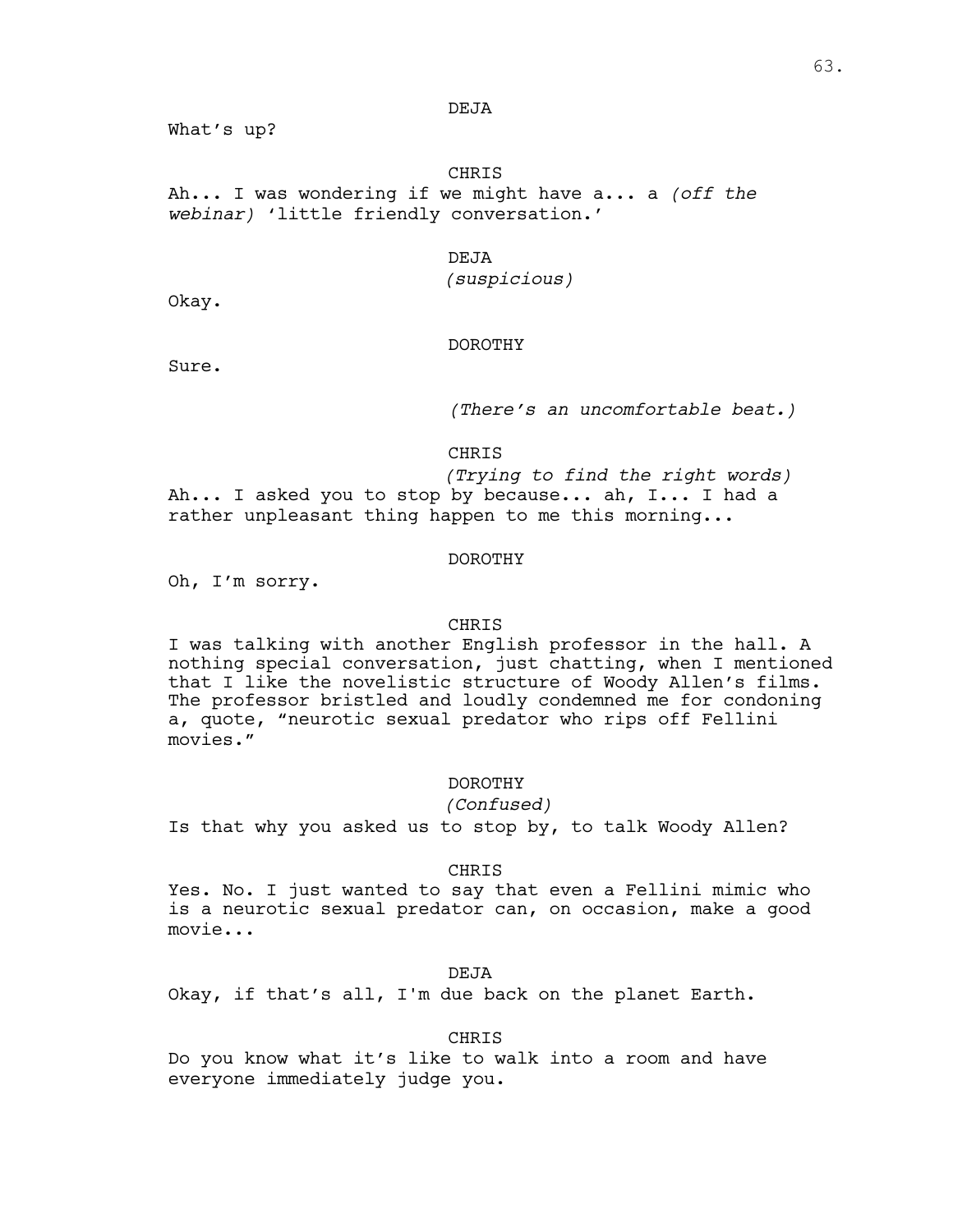DOROTHY

Yeah.

# DEJA

Been there and done that.

# CHRIS

I make an innocent comment about Woody Allen and they judge me as a privileged, white, unwoke male. No further information is needed.

#### DOROTHY

Would you like to share more?

# CHRIS

No. Yes.

### DOROTHY

You like Woody Allen and...

*(CHRIS delays.)*

# DOROTHY

And...

CHRIS *(Beat, this isn't easy)*

And...

And?

CHRIS

And... I was once gay.

DEJA

...Excuse me?

CHRIS

It's not what you think.

#### DEJA

What else is there?

CHRIS I was twelve years old, when I was called in by Bishop Johnson.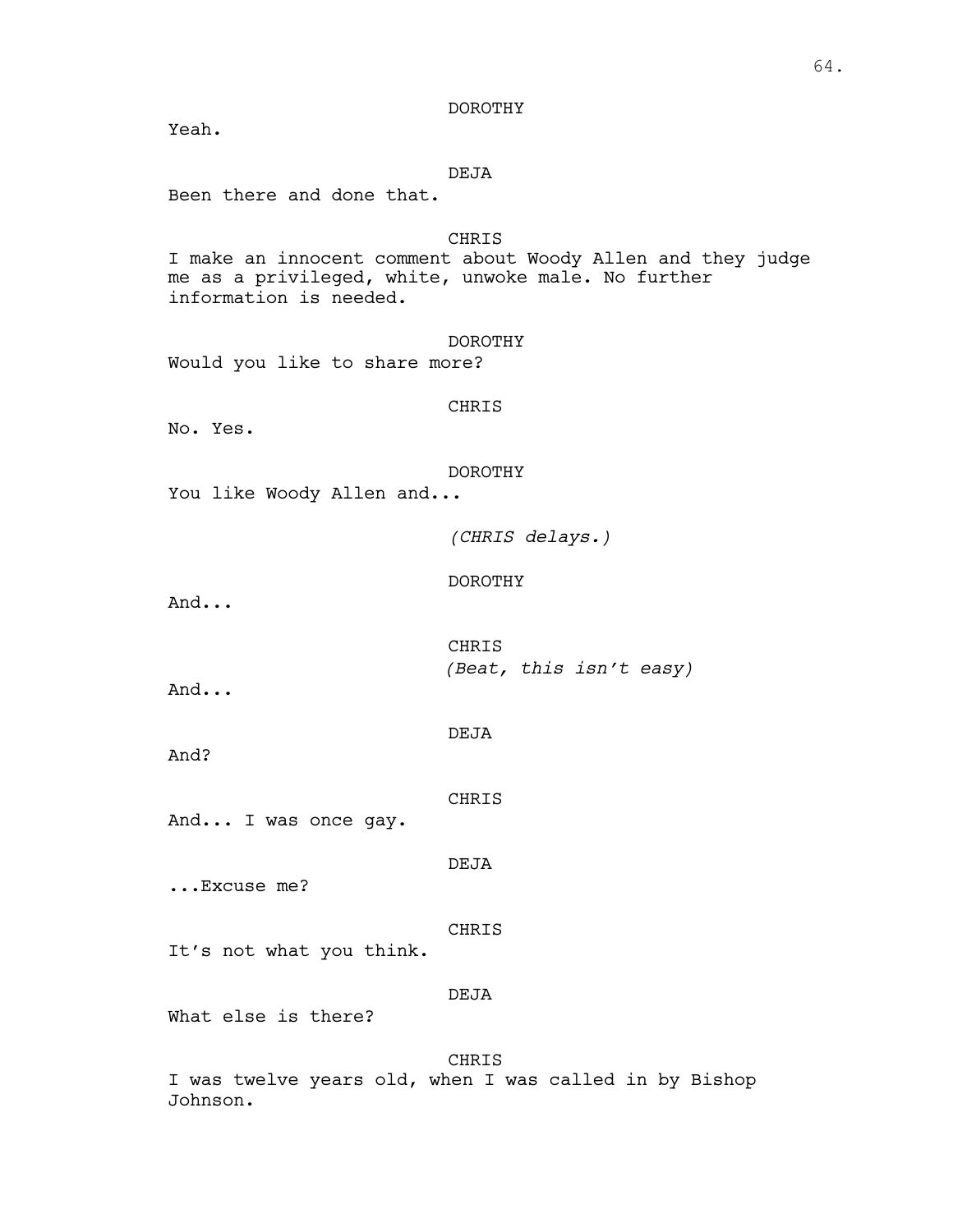*(In another reality, the disciplinarian BISHOP JOHNSON enters. He's played by the actor playing MAXINE who is dressed like a man.)*

*(BISHOP JOHNSON talks to a little boy but his focus is to the audience.)*

# BISHOP JOHNSON

Hello Christian, I have something special to tell you.

### CHRIS

I was just a farm boy who knew nothing about real life.

*(BISHOP JOHNSON holds up a stuffed toy dog and cat.)*

# BISHOP JOHNSON

It's normal for dogs to be attracted to dogs and cats to cats. But it's abnormal for dogs to be attracted to cats *in that* way.

#### CHRIS

I had no idea what "that" meant in *that* sentence.

# BISHOP JOHNSON

But sometimes a boy has an *overbearing mother* and an *emotionally distant* father and this can result in an illness called *(Ominous)* homo-sex-uality.

#### CHRIS

That was the first time I'd heard the word.

### BISHOP JOHNSON

And we all know sodomy is wicked.

# CHRIS

The reason for the talk was that someone left a copy of the play "Angels in America" in the Chapel. Bishop Johnson was convinced it was me. I knew it was Buddy.

# DEJA

Buddy?

#### DOROTHY

Do you mean... Dead Buddy?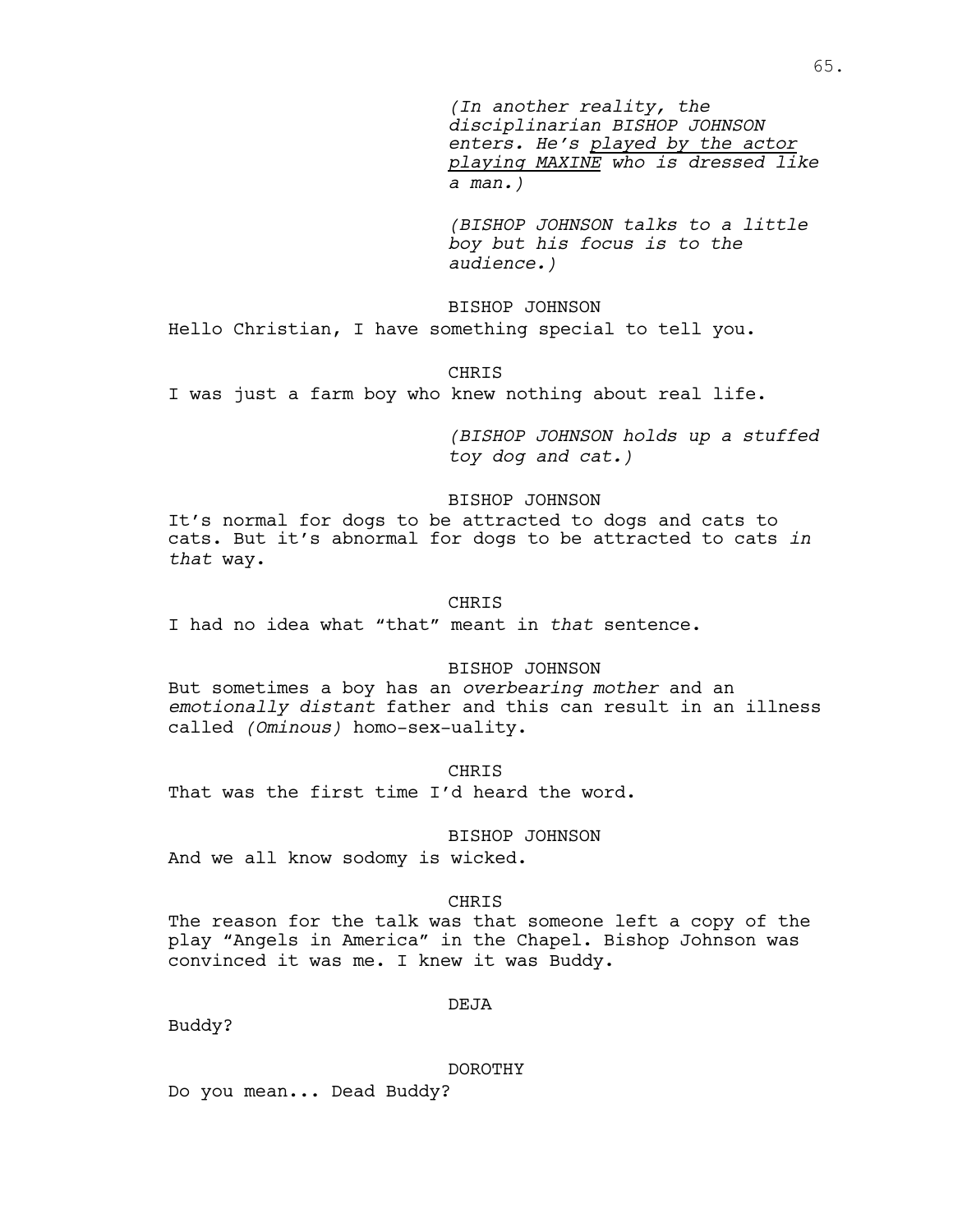Yes. We were... friends.

# *(DOROTHY and DEJA are amazed.)*

## BISHOP JOHNSON

Sodomy is a threat to our national security. You don't want to be a threat to our national security do you? Do You!?

> *(Shakes the pets heads, 'no'. Intimidated.)*

### **CHRIS**

All I knew was that my mother was overbearing and my father spent most of his time in the barn. So one night at dinner, I told my mother, father and twelve older siblings, I knew what was wrong with me  $-$  I was a threat to national security,  $I...$ was a sodomite.

#### DOROTHY

You're joking.

# **CHRIS**

A sheltered homeschooled farm kid could hardly have anticipated what happened next. Besides the beatings in the barn, there was lots fasting and praying. Then I was sent to Bishop Johnson for a psychological test.

# BISHOP JOHNSON

*(Clinical)*

Which do you like more, your mother or father?

#### CHRIS

I always preferred my mother. My father was always in the goddamn barn.

#### BISHOP JOHNSON

Do you feel like an outsider?

#### CHRIS

Course - that's why I became a writer.

#### BISHOP JOHNSON

Have you ever read the play "Angels in America"?

#### CHRIS

No, but I was determined to. I was convinced that this forbidden text would let me in on the secret of who I was. I managed, through Buddy to get a copy, which I read under the sheets after lights out.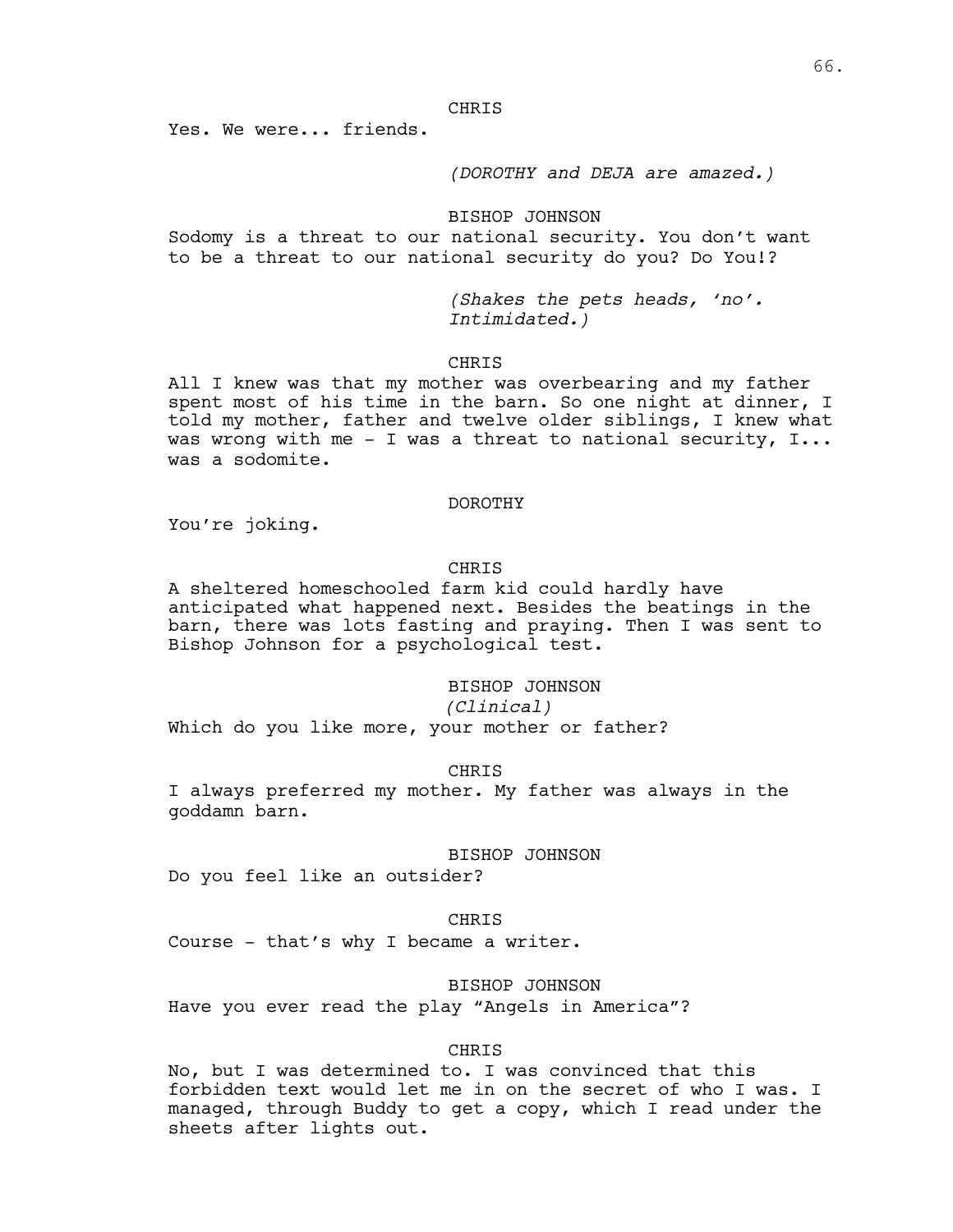#### DOROTHY

What did you think?

CHRIS I thought it could use a little editing.

> *(Spooky lights fall on BISHOP JOHNSON.)*

BISHOP JOHNSON *(Booming)* What have you done?! What Have You Done?!

CHRIS

As I finished the play Bishop Johnson's voice echoed in my head. Then the ground began to shake, there was smoke and fire.

BISHOP JOHNSON *(Eerily)* You! Little boy, are a threat to national security!

> *(Smoke, strobe lights and bonechilling banging.)*

CHRIS *(Terrified)*

And then an angel came to me!

*(Gonzo Porn music! An ANGEL breaks through the wall, is lowered from above, or in some way - à la 'Angels in America' - makes an interesting entrance.)*

*(Shaking in fear, BISHOP JOHNSON cowers and runs.)*

THE ANGEL MORONI

*(Ominous)*

"Greetings prophet, the great work begins! The messenger has arrived!"

DOROTHY Isn't that a line from 'Angels in America?'

> *(CHRIS becomes his twelve year old self.)*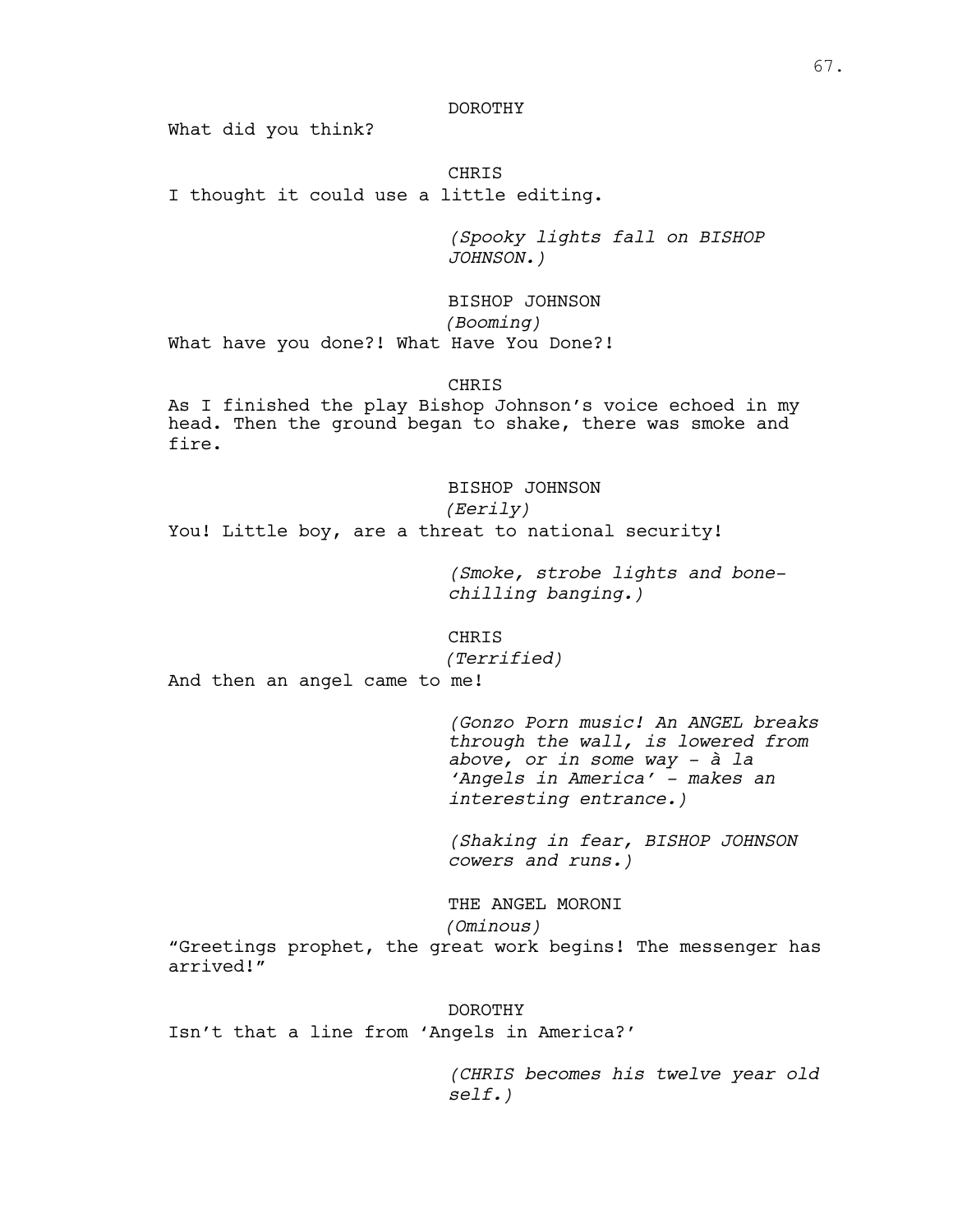CHRIS AS CHILD *(Terrified)*

Who are you?

THE ANGEL MORONI

I am the Angel Moroni!

DEJA

You gotta be fucking kidding.

CHRIS

I'm not, he was there, for real!

DOROTHY

You were dreaming?

CHRIS I know that now, but I was twelve years old.

*(CHRIS is drawn into the dream.)*

THE ANGEL MORONI

*(Ominous, echoing)* Christian, sexual purity is God's plan! And you haven't been pure!

CHRIS AS CHILD I'm only twelve, I don't know what sex is!

THE ANGEL MORONI Violation of our Father's laws gets in the way of eternal progress!

CHRIS AS CHILD

I want to make progress!

THE ANGEL MORONI The stars are microphones whereby Heavenly Father listens to you. Day and Night, you are being watched!

CHRIS AS CHILD

Even under my sheets at night?

THE ANGEL MORONI Especially under your sheets!

CHRIS AS CHILD

I'm a bad person!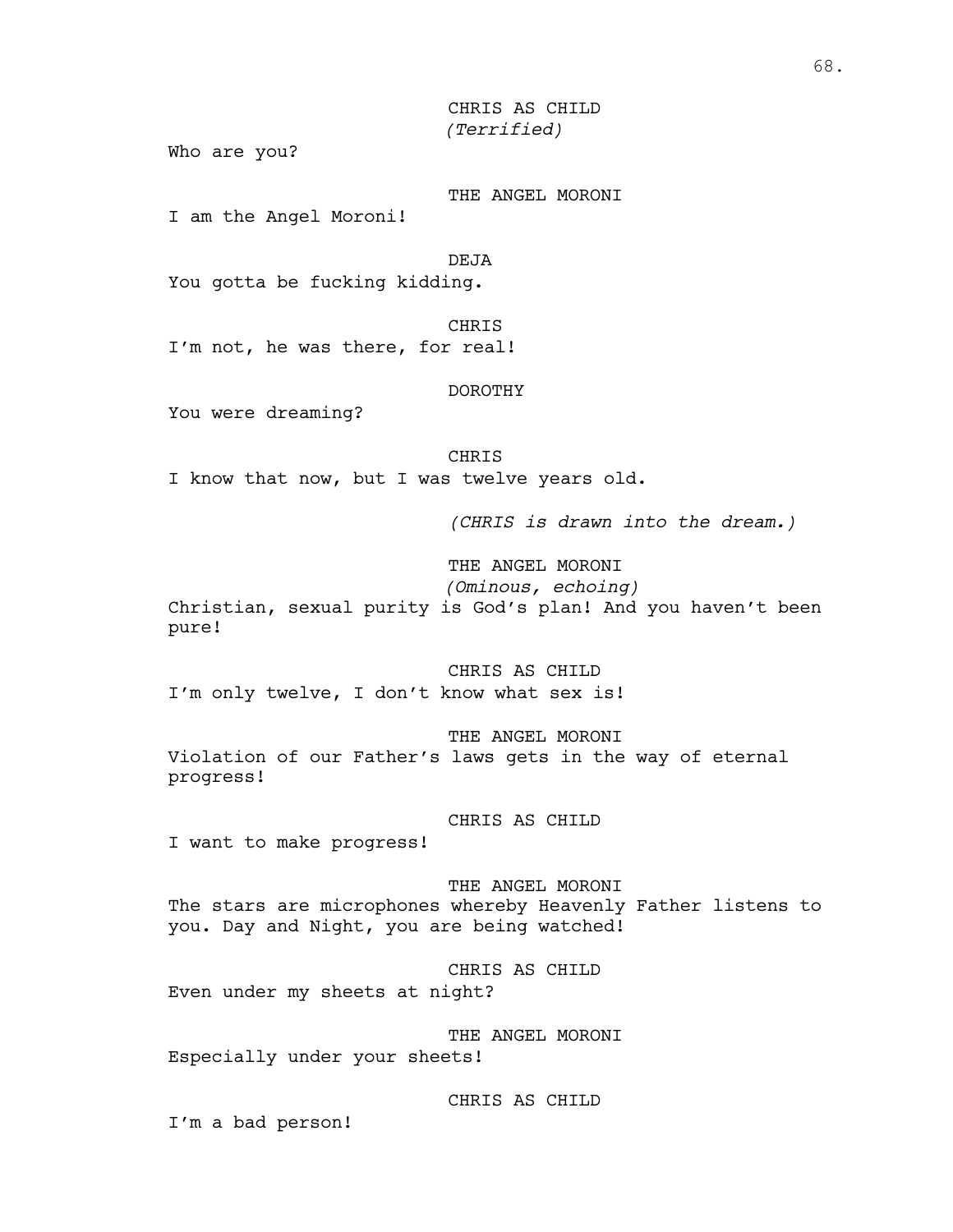THE ANGEL MORONI Did you read "Angels in America?"

#### CHRIS AS CHILD

I'm sorry!

THE ANGEL MORONI

So did I.

CHRIS AS CHILD

Really? What did you think?

THE ANGEL MORONI

I thought it could use a little editing. *(Thunderous!)* Was Jesus a sexual pervert?

#### CHRIS AS CHILD

I keep telling you I don't know what that is!

# THE ANGEL MORONI

See that you don't! Now I have to go. If you should have any questions, the Church provides helpful resources at... Mormonand-gay-dot-LDS-dot-orgggggggggg!

> *(The ANGEL disappears. The music and special effects end as the lights return.)*

> *(CHRIS is pulled back to the present, but he's traumatized by the memory. DEJA and DOROTHY are shocked.)*

# CHRIS

*(Desperate, finding his words)*

I... I am not one user-friendly label. I'm... I'm not just some privileged white guy... I'm dealing with a fucked up childhood, and stars that are microphones, and I'm blocking tons of regret, and I'm haunted by the past, and burdened by the fact that my father never loved me, and I'm sexually... perplexed! *(Beat)* I'd put that on my name tag but it wouldn't fit.

> *(Touched, DOROTHY starts to reach out to comfort him, but before she can...)*

*(In another reality, the actor playing MAXINE enters as the WEBINAR HOST.*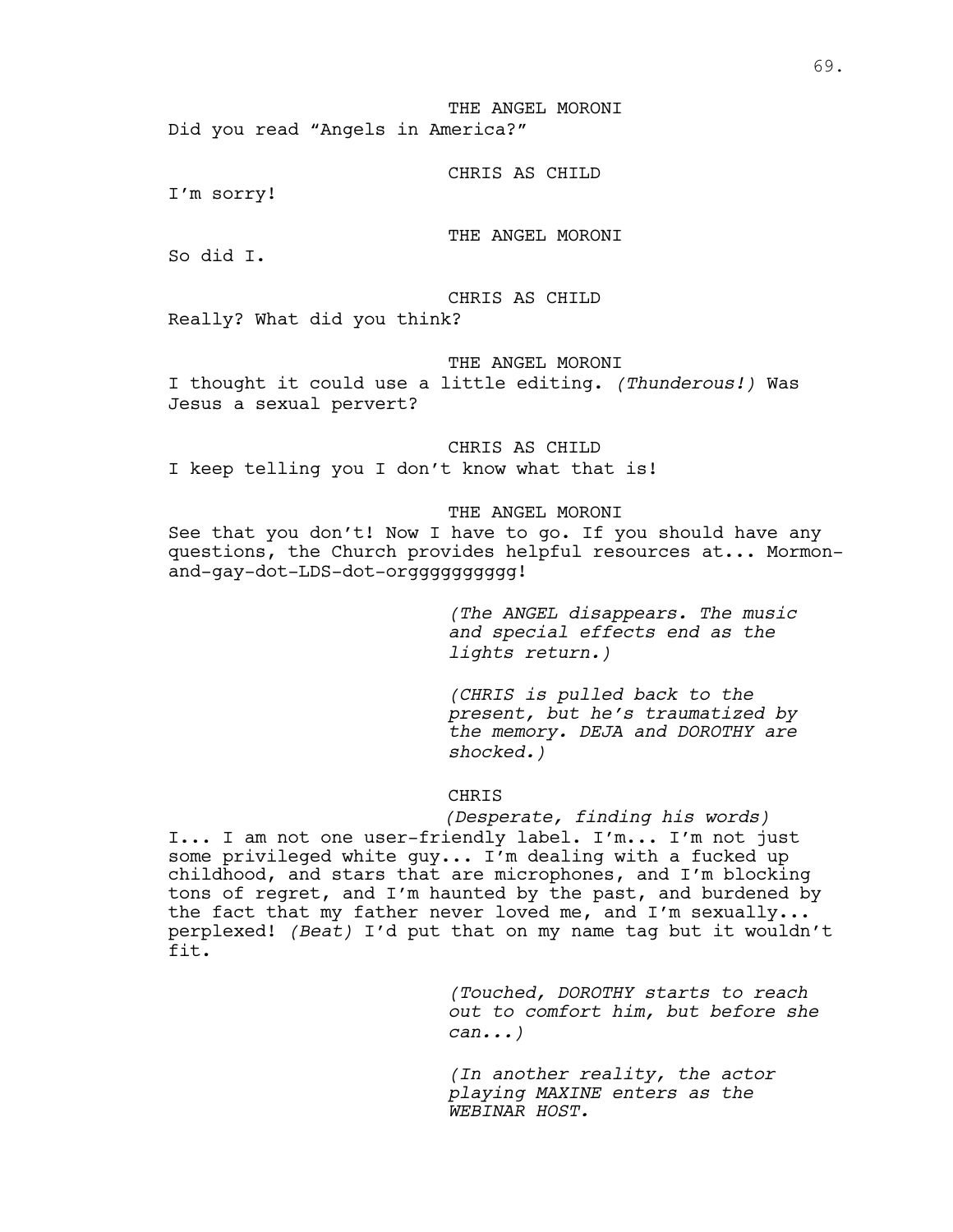*She clicks her clicker. CHRIS, DEJA and DOROTHY freeze.)*

# WEBINAR HOST

*(To the audience)* We've all been in that situation. Been there done that. Now, audience, how should they react? Should she, "A."

> *(The WEBINAR HOST clicks a clicker the actors unfreeze.)*

## DOROTHY

### *(Amazed)*

That's the most fucked up thing I've ever heard. You need to see a team of psychiatrists. And while you're at it throw in a shitload of shock therapy.

> *(The WEBINAR HOST clicks a clicker the actors freeze.)*

### WEBINAR HOST

Or "B."

*(The WEBINAR HOST clicks - the actors reset.)*

### DEJA

### *(Angry)*

That doesn't excuse you, you homophobic, trans-phobic, sexually confused racist in denial! You need to take responsibility for all the historical objectification and oppression that your white male penis has caused.

> *(The WEBINAR HOST clicks a clicker the actors freeze.)*

#### WEBINAR HOST

Or "C."

*(The WEBINAR HOST clicks a clicker the actors reset.)*

# DOROTHY

### *(Kindly)*

Chris, we're more than our labels, we're the sum total of a whole bunch of back story that's stacked atop more back story.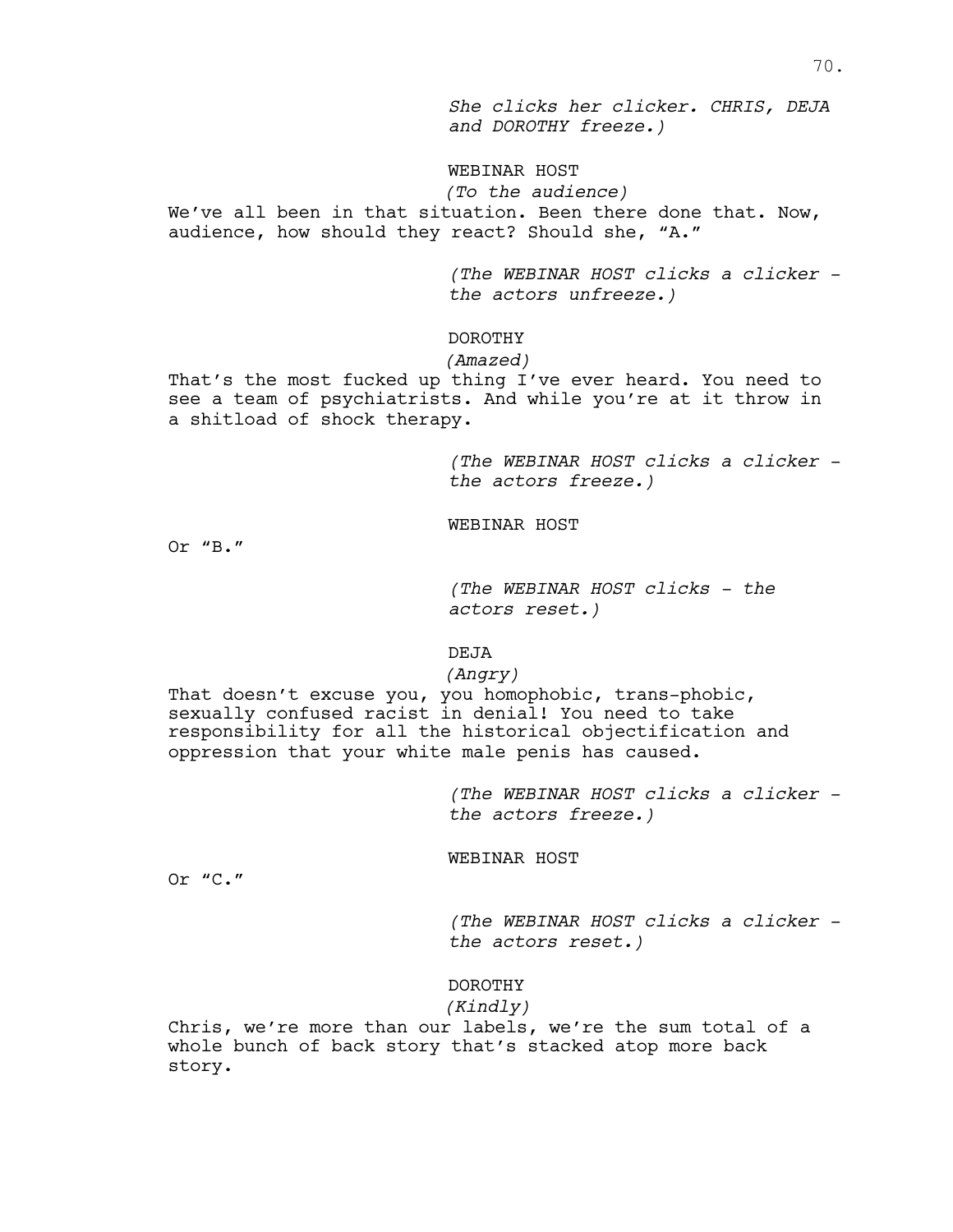DEJA

And we need to stop pretending it doesn't exist and deal with it.

### DOROTHY

We've become static and brittle people who've forgot how to talk to people unlike us.

DEJA

We need to step out of our gated realities and really see each other.

> *(The WEBINAR HOST clicks a clicker the actors freeze.)*

### WEBINAR HOST

The correct answer is?

*(The WEBINAR HOST prompts the audience to answer until they answer "C.")*

# WEBINAR HOST

# *(Upbeat)*

"C." That's correct. Let's see what happens when a white, homophobic, trans-phobic, sexually confused Mormon whose father never loved him is faced with a correct reaction.

> *(The WEBINAR HOST clicks a clicker the actors unfreeze.)*

## CHRIS

*(Catching his breath)*

Thank you for understanding.

### DOROTHY

Do you need a hug?

### CHRIS

I do.

DOROTHY

Before I can hug you the rules state that I need a definite 'yes' or 'no.'

CHRIS

Yes.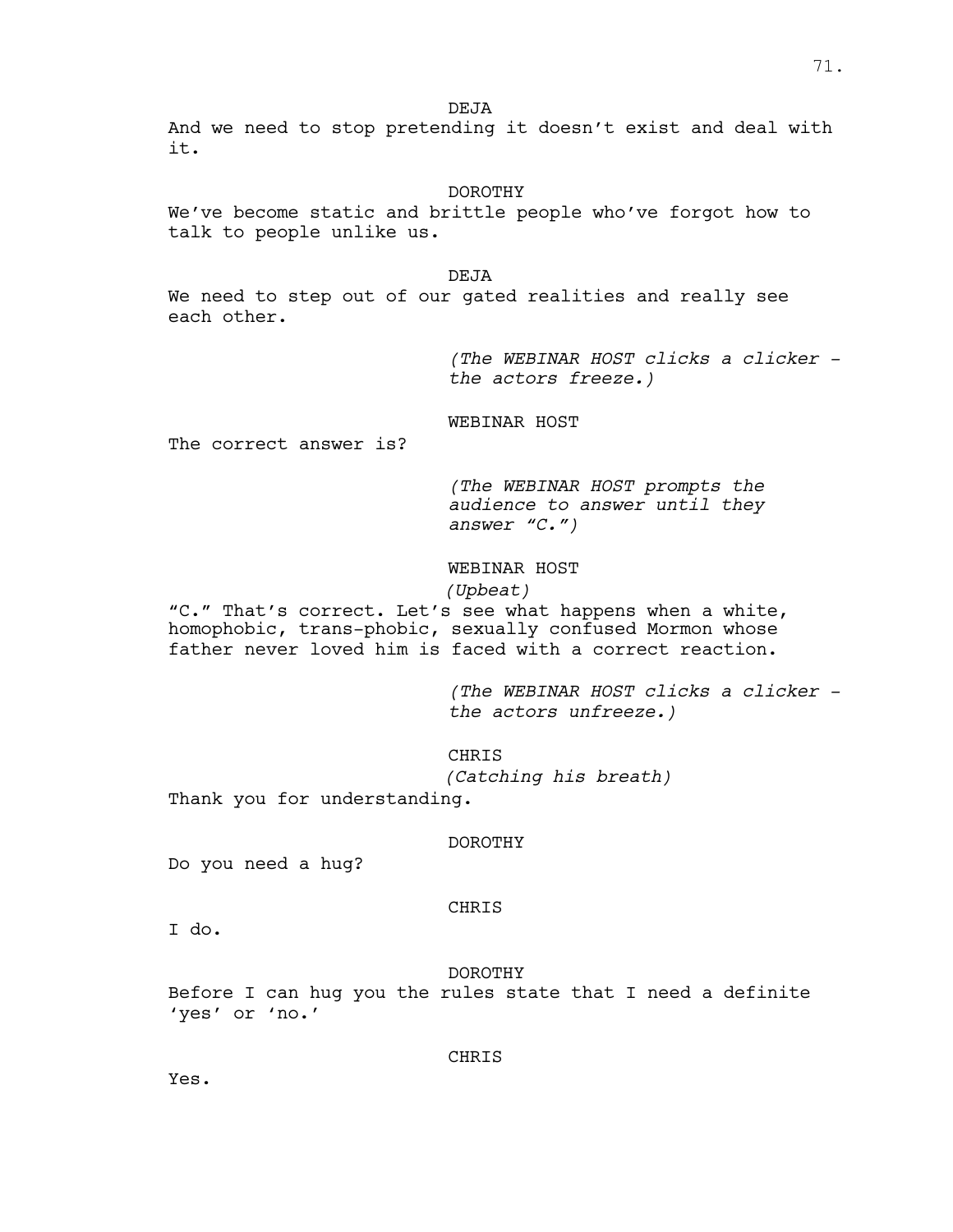DOROTHY And a witness. Would you be our witness?

DEJA

Yes.

## DOROTHY

*(To Chris)* Do you give me permission to hug you?

# CHRIS

Yes.

*(DOROTHY looks to DEJA for conformation.)*

DEJA I witness that you have received a positive response.

DOROTHY

Thank you.

*(DOROTHY hugs CHRIS. A sincere moment.)*

DOROTHY Chris, I just want you to know... I see you.

> CHRIS *(Sincerely)*

And I see you.

*(CHRIS looks to DEJA.)*

DEJA

Don't ask, I got no choice but to see you.

*(They laugh.*

*(They walk over to the webinar coffeemaker. During the following they laugh and enjoy each other's company.)*

DEJA

Coffee?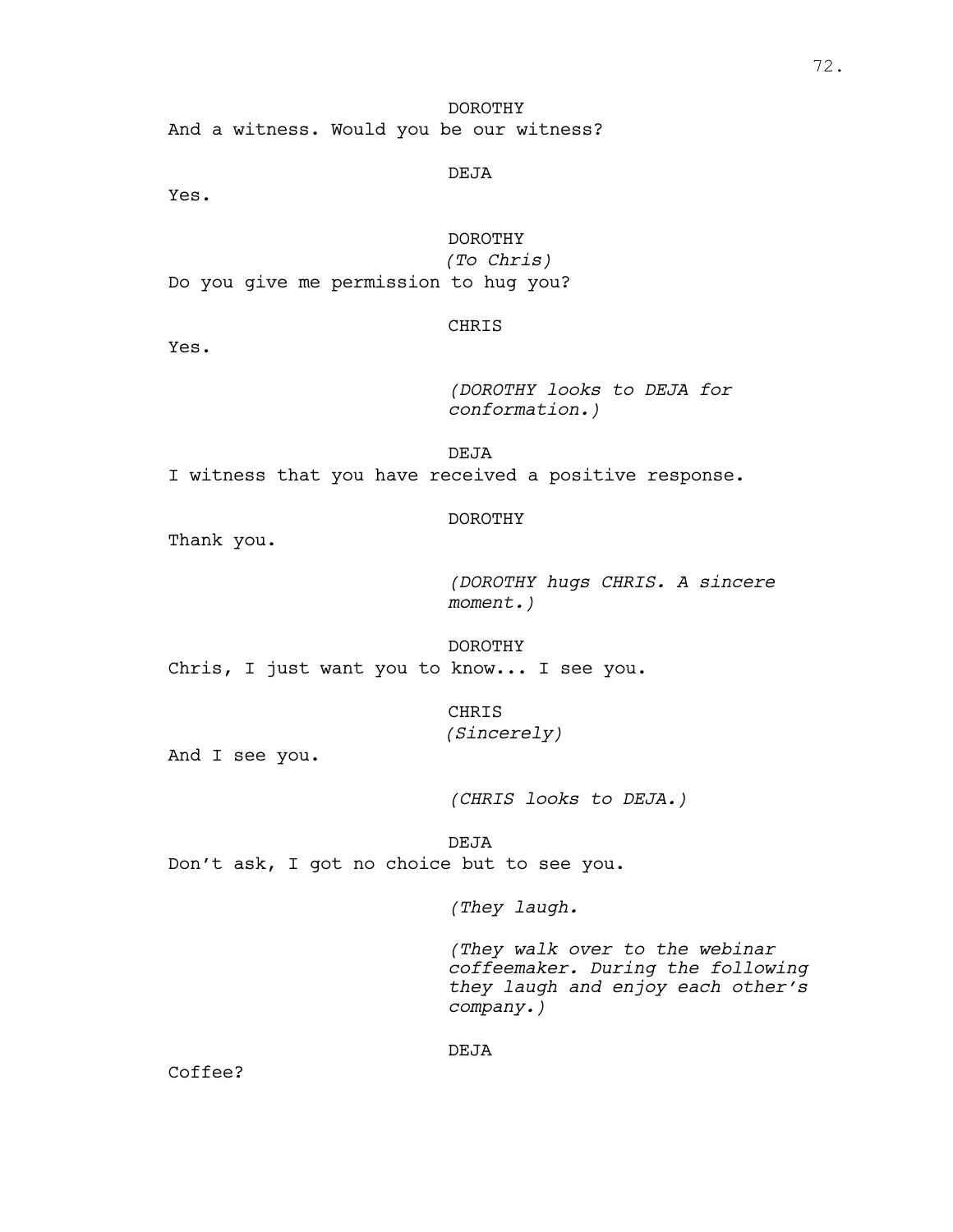### DOROTHY

Decaf?

### CHRIS

No, I'll take caffeinated.

### DEJA

You sure?

## CHRIS

Positive.

## WEBINAR HOST

### *(To the audience)*

Thus they had a caffein powered courageous conversation that lasted well into the night. Chris continued to say some pretty stupid things but over the next few months Deja and Dorothy mentored him and soon, Chris began to wake up. The end.

# **SHALL I COMPARE THEE TO A SUMMER'S DAY**

*(The actors playing DEJA and DOROTHY stop the play.)*

ACTOR PLAYING DEJA

Wait wait!

### MAXINE

What's wrong?

ACTOR PLAYING DOROTHY

There's still one more scene. *(To the audience)* Epilogue. "Shall I compare thee to a summer's day."

### ACTOR PLAY DEJA

We will now flashback to a few weeks ago, the first day of class. Warning: *(Beat)* You know what, fuck it. Let's just see what happens.

ACTOR PLAYING DOROTHY

We find Buddy, now a professor, in his office. Actors, places.

> *(OLDER BUDDY enters the office, he is now a professor. MAXINE joins him.)*

*(The other actors exit.)*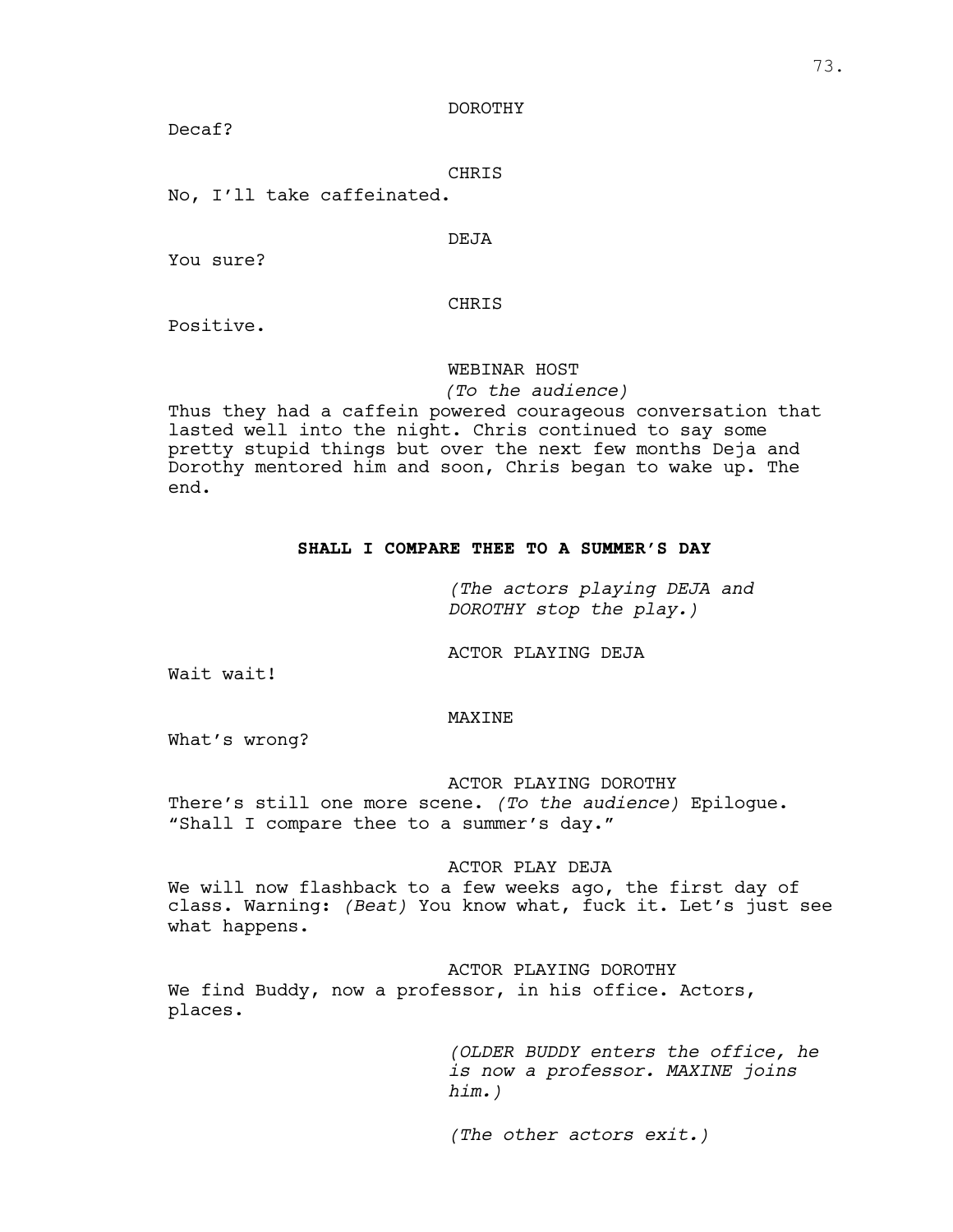# **MAXINE**

*(Eating a cookie)* Teaching at a university is a lot like postmodern art - don't let it depress you if you don't get it at first. Or ever for that matter. Cookie?

*(She offers him a cookie.)*

OLDER BUDDY

Oh, sure.

*(They eat cookies.)*

## MAXINE

Some student group is selling'em on the steps of the Union to raise money for some cause, I don't remember what for. They're only charging a buck. Oh that's right, regulations state that all new employees must take a mandatory Diversity and Inclusion Training Webinar. So get on that right away.

*(MAXINE exits.)*

*(OLDER BUDDY is alone in his office for a sec.)*

*(A WHITE STUDENT enters. He is played by the same actor who played young Christian. He wears a 'Thin Blue Line' cap.)*

WHITE STUDENT

Got a minute?

OLDER BUDDY

Sure.

WHITE STUDENT

Name's Frank.

OLDER BUDDY

What can I do for you, Frank?

*(BUDDY offers a handshake, the STUDENT ignores it.)*

### WHITE STUDENT

Professor, I represent a consortium of concerned students who feel that we have to take action, so we're holding a bake sale.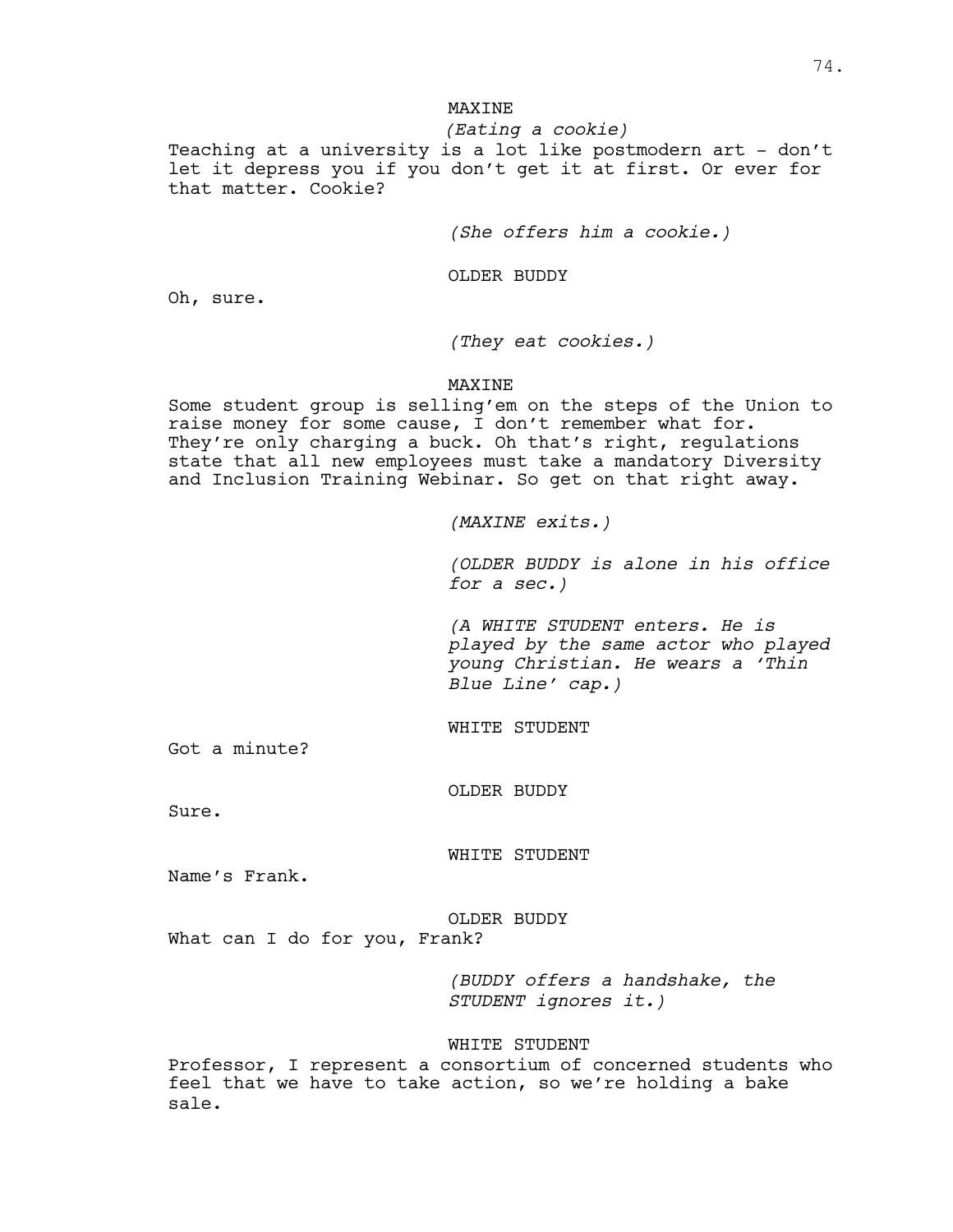OLDER BUDDY

Happy to help, how much?

# WHITE STUDENT

For you, fifty cents.

*(The STUDENT holds out a cookie.)*

OLDER BUDDY That looks like the same cookie Maxine had.

### WHITE STUDENT

One and the same.

# OLDER BUDDY

But she said they cost a dollar.

### WHITE STUDENT

That's right. We're charging white men a dollar and a half, women a dollar, and blacks, gays, or any other of you minorities, fifty cents.

### OLDER BUDDY

...Why?

## WHITE STUDENT

We thought if we're going to hold a bake sale to protest affirmative action we'd have affirmative action going on right at the bake sale.

> OLDER BUDDY *(Perplexed)*

Ah… Frank, was it?

WHITE STUDENT

Yeah.

### OLDER BUDDY

What student organization are you with?

### WHITE STUDENT

It's a new student group that wants to take our universities back. We're tired of watching you professors promote the propaganda of the pro-homosexual left. Now professor, before we sic our Twitter mobs on you, we'd like to give you another chance.

OLDER BUDDY

To?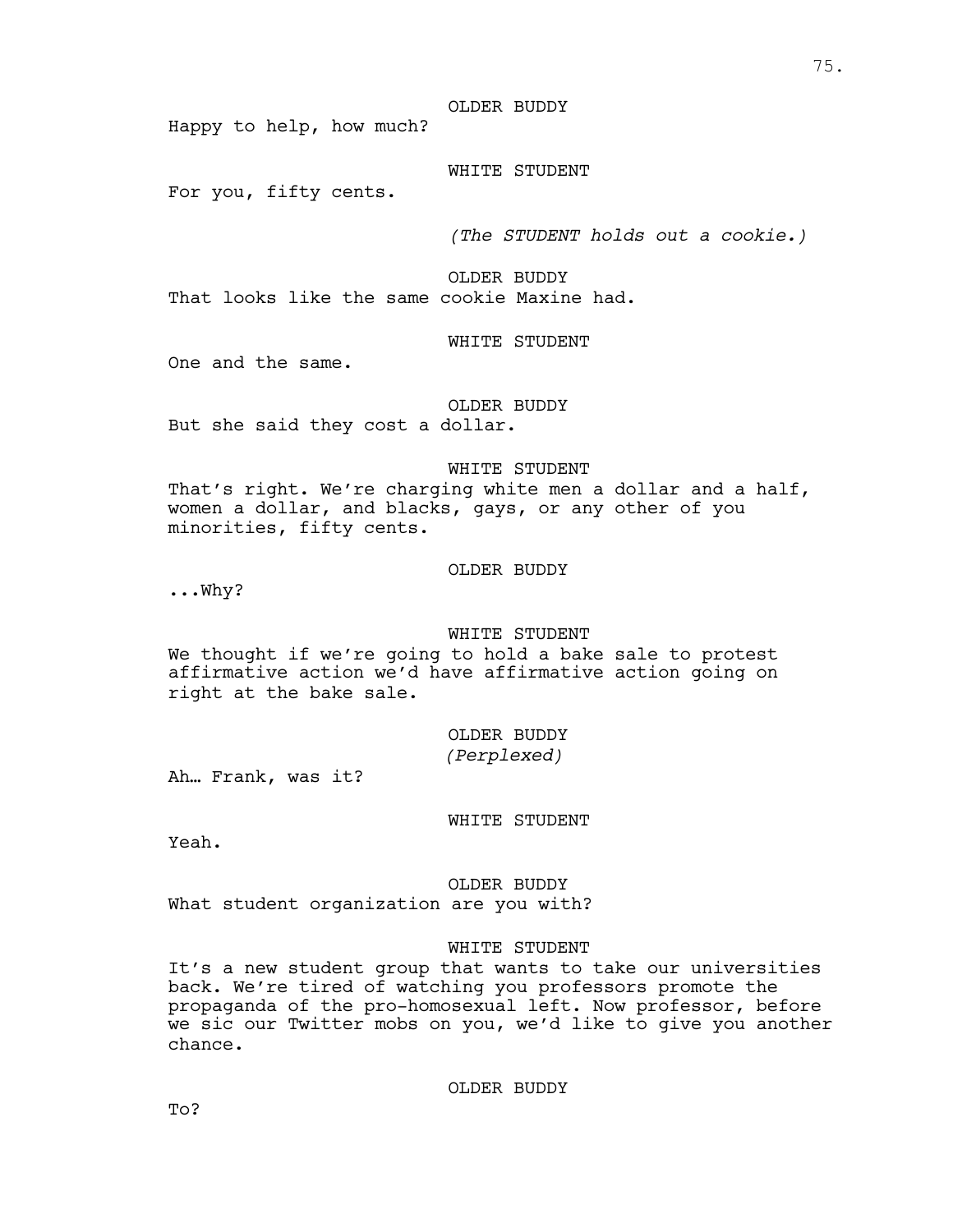### WHITE STUDENT

Improve your teaching. For example, just now, during the first class, right in the middle of the lecture, for no apparent reason, you mentioned that Shakespeare was most likely a bisexual.

#### OLDER BUDDY

"Shall I compare thee to a summer's day" was written to a man.

## WHITE STUDENT

Yeah but, if you're going to bring up the fact that a particular play-writer is a sexual pervert, then shouldn't you also mention that another play-writer is a dedicated family man who loves his wife, children, God and country?

#### OLDER BUDDY

...But I don't know any playwrights who...

## WHITE STUDENT

# *(Forceful)*

Your job, professor, is to provide us clear career pathways and job-specific skills not to muddy our heads. Do we understand each other? Some affirmative action hire telling me that Shakespeare was queer doesn't help me find a job.

> *(The WHITE STUDENT leans in for the final blow.)*

#### WHITE STUDENT

*(Quiet, dead serious)* We got some tiki torches to help convince you.

> *(OLDER BUDDY'S blood runs cold. The STUDENT flashes a winning smile.)*

### WHITE STUDENT

By the way, I was a great fan of 'Game of Thrones.' Sorry it went off the air. *(Then serious)* I like dragons, you know what I mean, lots of dragons.

> *(The STUDENT drops a cookie on the desk.)*

#### WHITE STUDENT

Tell you what, for you, no charge.

*(The STUDENT exits. OLDER BUDDY stands there stunned. Beat.)*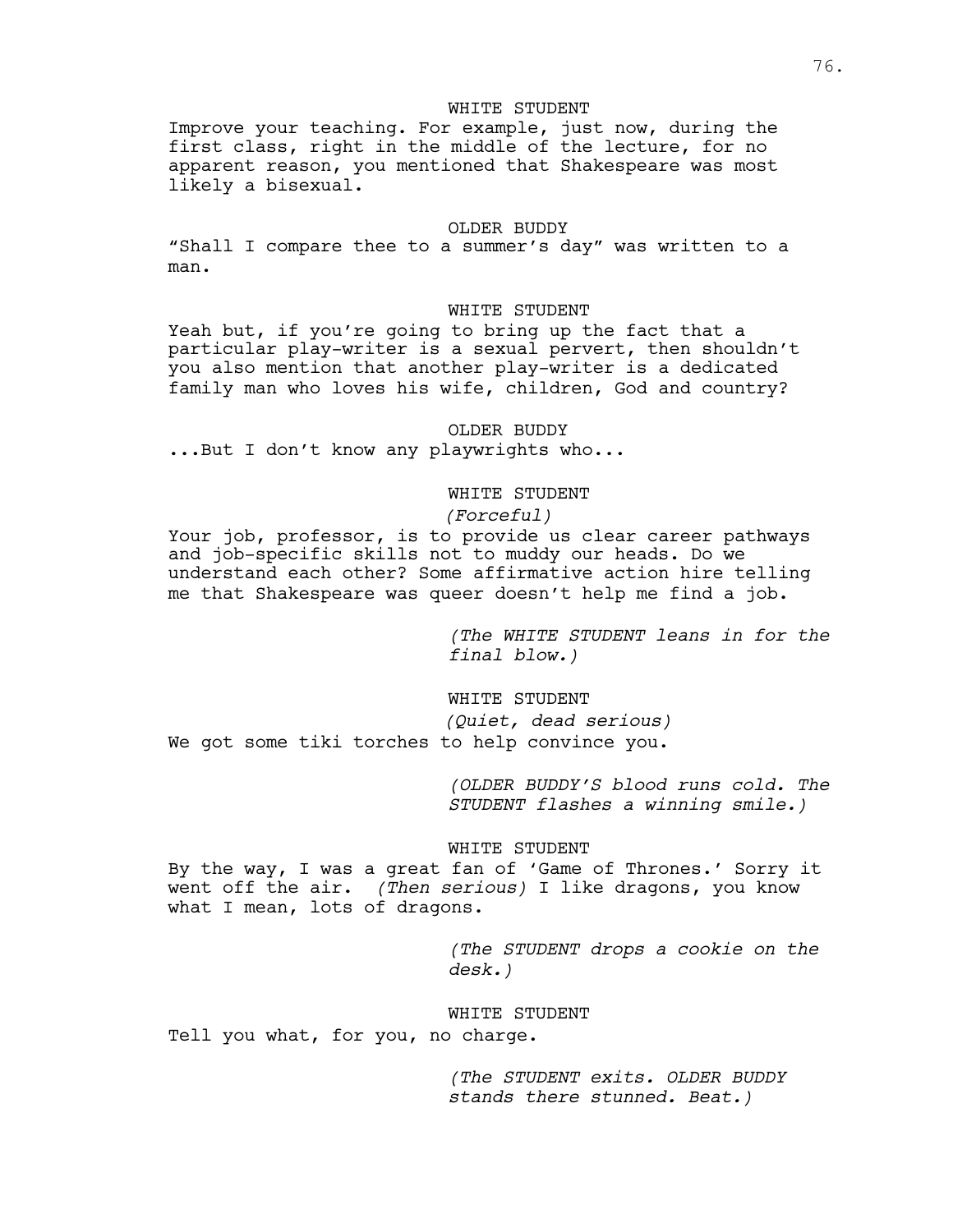*(CHRIS enters the office in the present. He quickly takes out Buddy's letter and reads.)*

*(BUDDY watches him in another reality.)*

#### BUDDY

Dear Chris, this'll be my last letter. I know you're asking, why? I guess I just got tired. Tired of fighting the same battles. Tired of being invisible. We're all anxiously praying to some unknown unknown that all this drama and pain and desire will someday be reduced to a simple theme that we can consume like a good book where a powerful revelation is revealed on the final page. The problem is, we are the authors, and there is no final page, unless we write it. And we can't write if we're not willing to have courageous conversations. Don't stop loving, your friend, Buddy.

> *(CHRIS is devastated. Then, he is taken by goosebumps. He becomes aware of a ghostly presence. The two realities become one. CHRIS slowly comes to see BUDDY.)*

#### CHRIS

...Buddy?

#### OLDER BUDDY

Chris.

*(CHRIS and BUDDY join each other's realities. Beat.)*

BUDDY

I see you.

CHRIS

And ...I see you.

*(Separated in time, they stand inches apart.)*

*(The microphones hanging above the stage and audience become stars twinkling in the clear night sky.)*

*(The lights fade.)*

THE END